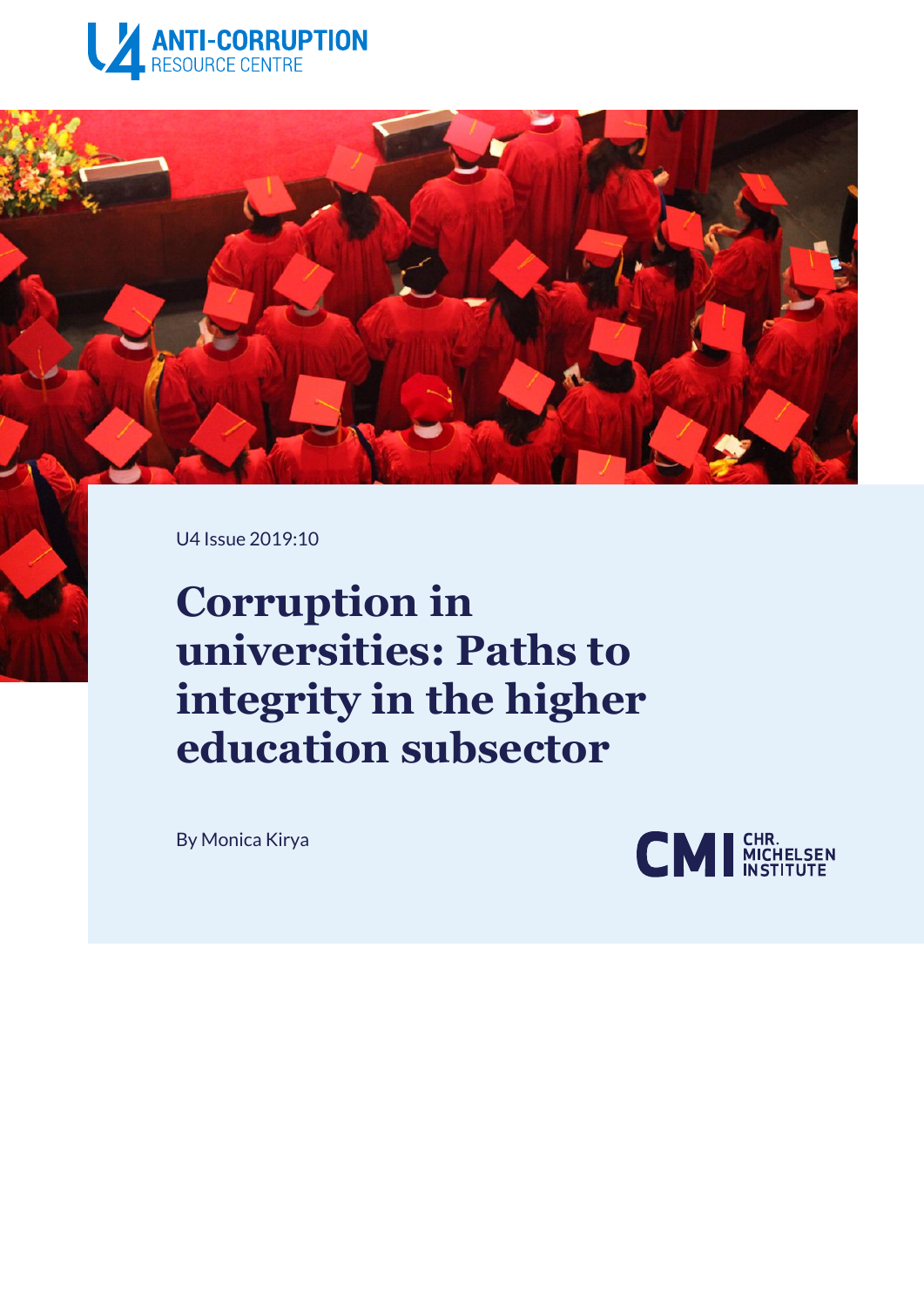#### **Disclaimer**

All views in this text are the author(s)', and may differ from the U4 partner agencies' policies.

#### **Partner agencies**

Australian Government – Department for Foreign Affairs and Trade – DFAT German Corporation for International Cooperation – GIZ German Federal Ministry for Economic Cooperation and Development – BMZ Global Affairs Canada Ministry for Foreign Affairs of Finland Ministry of Foreign Affairs of Denmark / Danish International Development Assistance – Danida Swedish International Development Cooperation Agency – Sida Swiss Agency for Development and Cooperation – SDC The Norwegian Agency for Development Cooperation – Norad UK Aid – Department for International Development

#### **About U4**

U4 is a team of anti-corruption advisers working to share research and evidence to help international development actors get sustainable results. The work involves dialogue, publications,online training, workshops,helpdesk, and innovation. U4 is a permanent centre at the Chr. Michelsen Institute (CMI) in Norway. CMI is a nonprofit, multi-disciplinary research institute with social scientists specialising in development studies.

www.U4.no U4@cmi.no

#### **Cover photo**

digitonin (CC by-sa) <https://www.flickr.com/photos/digitonin/7235062214>

#### **Keywords**

education sector - public sector - academic fraud - corruption - transparency - ethics sextortion - political corruption - plagiarism - codes of conduct

**Publication type** U4 Issue



This work is licenced under a Creative Commons Attribution-NonCommercial-NoDerivatives 4.0 International licence (CC BY-NC-ND 4.0)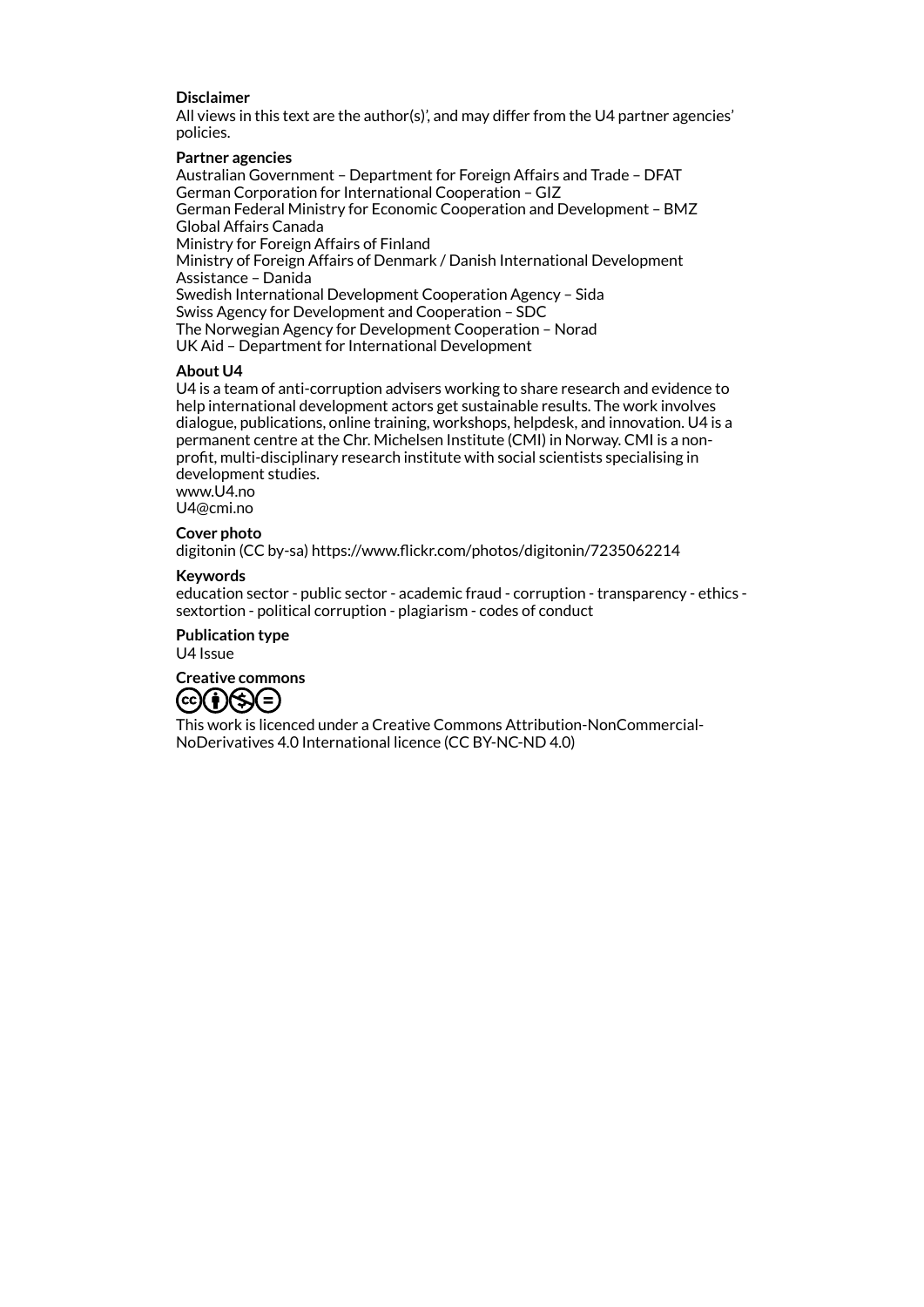Corruption and fraud in higher education is a global scourge that hinders human capital formation, especially in developing countries. It ranges from political capture of universities to favouritism in admissions, diversion of funds, academic dishonesty and sextortion. Higher education regulatory frameworks should promote accountability and anti-corruption measures as part of accreditation and assessment standards. Donors can use their assistance to bolster anti-corruption compliance in the universities they partner with, strengthen accreditation agencies, and support information technology solutions.

## Main points

- Corruption in higher education is growing global problem with grave implications for societies. Universities in developing countries face unique challenges arising from the recent liberalisation and subsequent rapid expansion of the subsector.
- Corruption in higher education takes various forms. Political manipulation of university affairs is common, as governments and ruling parties often interfere in the running of institutions. Higher educational institutions can be captured by political patronage networks for political or financial gain. Unearned credentials may be granted to politicians, their kin, and cronies.
- Other types of corruption include favouritism and nepotism in student admissions and staff appointments, corruption in licensing and accreditation, diversion of university or research funds, and procurement fraud.
- Academic dishonesty plagiarism, essay mills, false research, examination fraud, and fake degrees – is rampant in both developed and developing countries.
- Sexual exploitation, mainly of female students, faculty, and staff by males, is a serious problem in higher education. Sextortion is defined as a form of corruption in which sex is the currency of the bribe.
- Various organisations are making efforts to tackle corruption in higher education. Governments, universities and other tertiary institutions, as well as civil society all have important roles to play.
- Donors should use international development assistance to strengthen anti-corruption compliance in the universities they partner with for scholarships and research grants; strengthen accreditation agencies; and support information technology solutions, such as anti-plagiarism software and fraud-proof degree certificates. Beneficiaries of international scholarships should be equipped to spread academic integrity norms in their home countries.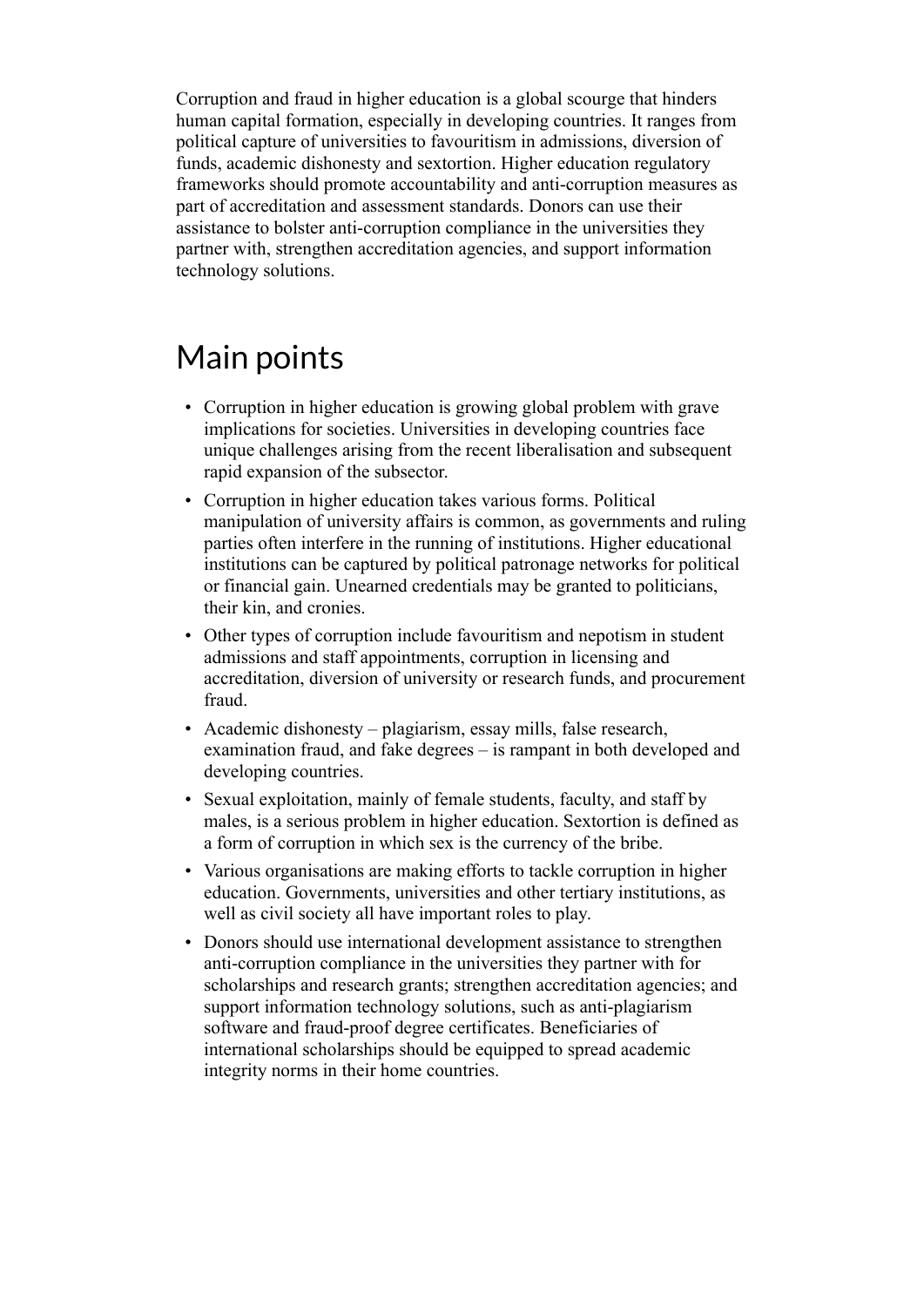## Table of contents

| <b>Introduction</b>                                                                       | $\mathbf{1}$ |
|-------------------------------------------------------------------------------------------|--------------|
| Manifestations of corruption in higher education                                          | 5            |
| Patronage and capture                                                                     | 5            |
| Corruption in licensing and accreditation                                                 | 8            |
| Corruption in student selection and admission                                             | 9            |
| Corruption in staff recruitment and promotion                                             | 11           |
| Financial mismanagement and procurement fraud                                             | 11           |
| Sextortion                                                                                | 12           |
| Academic dishonesty                                                                       | 14           |
| Combatting corruption in higher education                                                 | 17           |
| Institutional approaches to corruption in higher education                                | 18           |
| National-level approaches to corruption in higher education                               | 21           |
| Combatting sextortion at universities                                                     | 27           |
| Opportunities for combatting corruption in higher education at the<br>international level | 29           |
| Conclusion                                                                                | 31           |
| <b>References</b>                                                                         | 32           |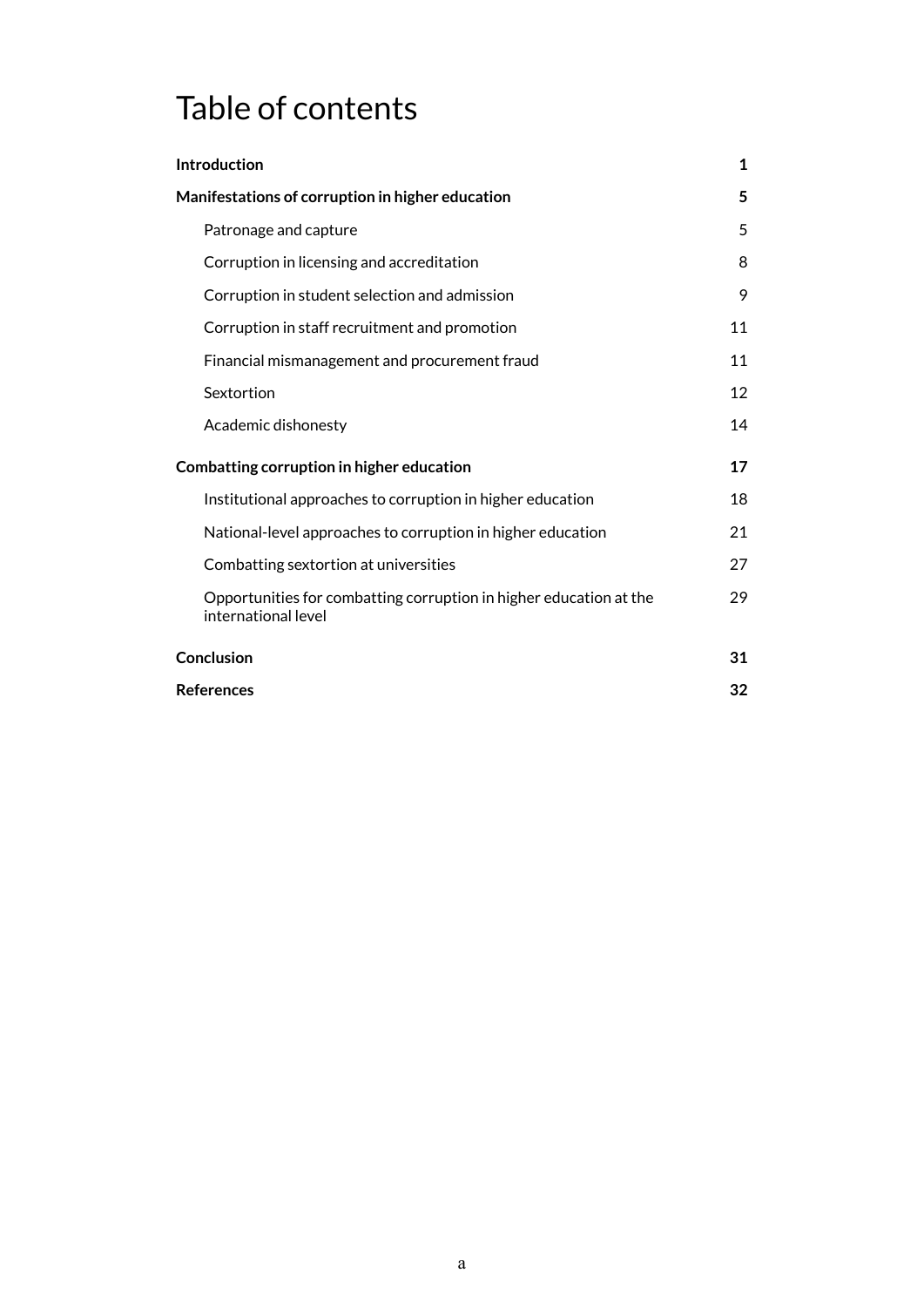## **About the author**

#### **Monica Kirya**

Monica Kirya is a Senior Adviser at the U4 Anti-Corruption Resource Centre, Chr. Michelsen Institute, where she coordinates U4's work on public service sectors.

## **Acknowledgements**

Peter van Tuijl and Pamela Tibihikirra-Kalyegira reviewed the paper and made useful comments and suggestions. Cathy Sunshine provided editorial assistance.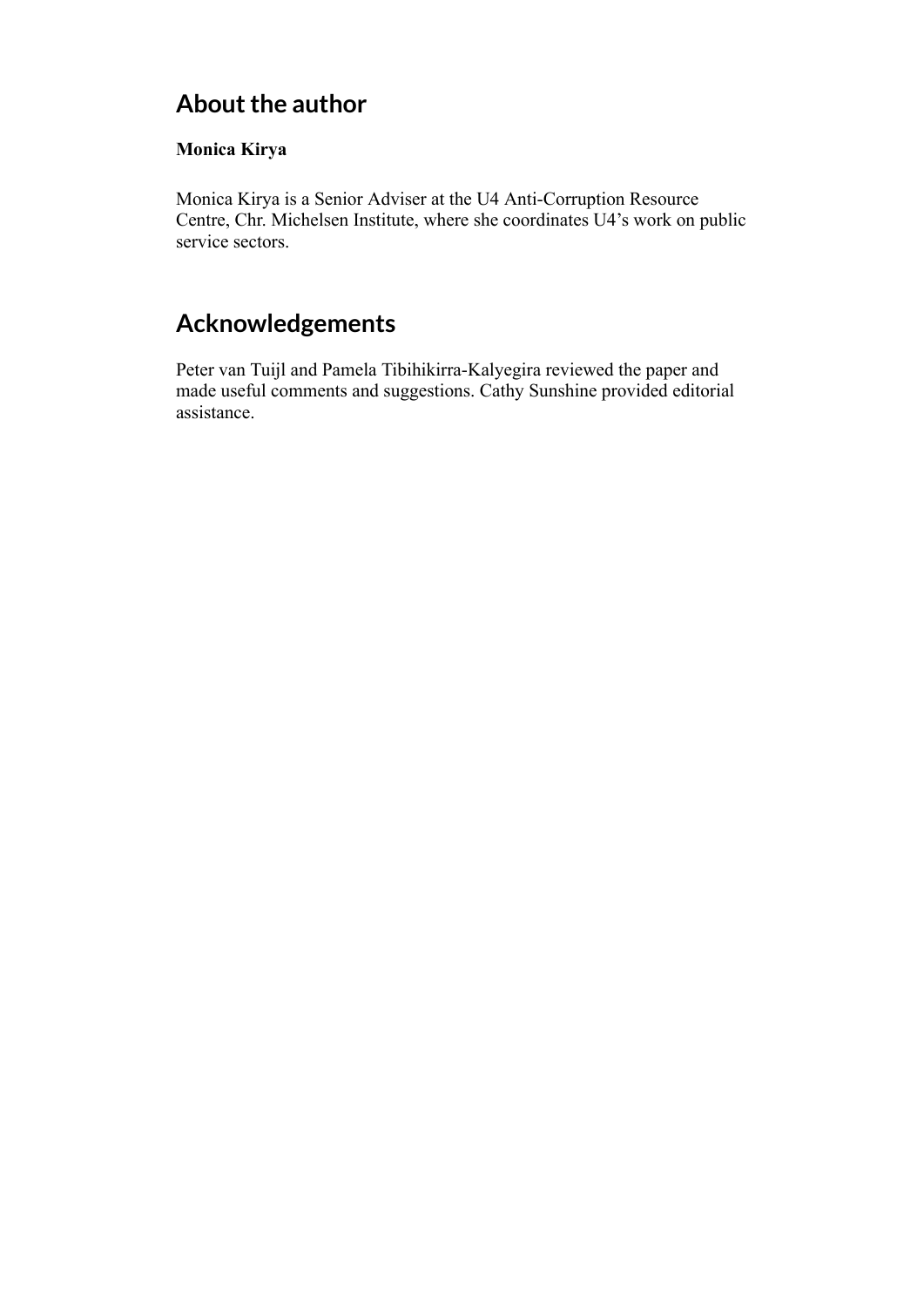## <span id="page-5-0"></span>Introduction

For decades, higher education was regarded as a peripheral subsector of development – a luxury that poor, often conflict-ridden countries could ill afford.<sup>1</sup> Many developing countries were ruled by military governments that clamped down on academic freedom and sought to undermine universities, which they regarded as threats to their power.<sup>2</sup> Even when authoritarian leaders were toppled under the 'third wave' of democracy, 3 higher education was not prioritised. The prevalent view in the development community, led by the World Bank, was that primary and secondary education were far more important for development and poverty reduction than higher education.<sup>4</sup> International development assistance to the tertiary education subsector was low. Many Poverty Reduction Strategy Papers, used by the World Bank and the International Monetary Fund as the basis for mediumterm development planning, did not include higher education as a component of their development strategies.<sup>5</sup>

Fortunately, the lukewarm attitude towards higher education has begun to change. The development community now acknowledges that universities form the human capital necessary for technological catch-up and faster growth.<sup>6</sup> Since the 1970s, higher education has been on the rise globally, with more people attaining university education. In North America, higher education enrolment was 84% in 2014, up from 47% in 1970. It was 62% in Europe in 2014, nearly double the 1970 level of 33%. In Latin America and the Caribbean, enrolment in higher education rose from 6% in 1970 to 43% in 2014. The East Asia–Pacific and Middle East–North Africa regions have experienced similar trends, with enrolment rates of 36%, compared to 6% or below in 1970. Enrolment rates in South Asia have gone from about 4% to 21%. However, access to higher education in sub-Saharan Africa remains low compared to other regions, with 1.4% enrolment in 1970 and 8.9% in

<sup>1.</sup> Milton (2012), p. 3.

<sup>2.</sup> See Ade Ajayi, Goma, and Johnson (1996).

<sup>3.</sup> Huntington (1991).

<sup>4.</sup> Friedman and Friedman (1980).

<sup>5.</sup> "From 1985 to 1989, 17 per cent of the World Bank's worldwide education sector spending was on higher education. But from 1995 to 1999, the proportion allotted to higher education declined to just 7 per cent." Bloom, Canning, and Chan (2006), p. iii.

<sup>6.</sup> Bloom, Canning, and Chan (2006).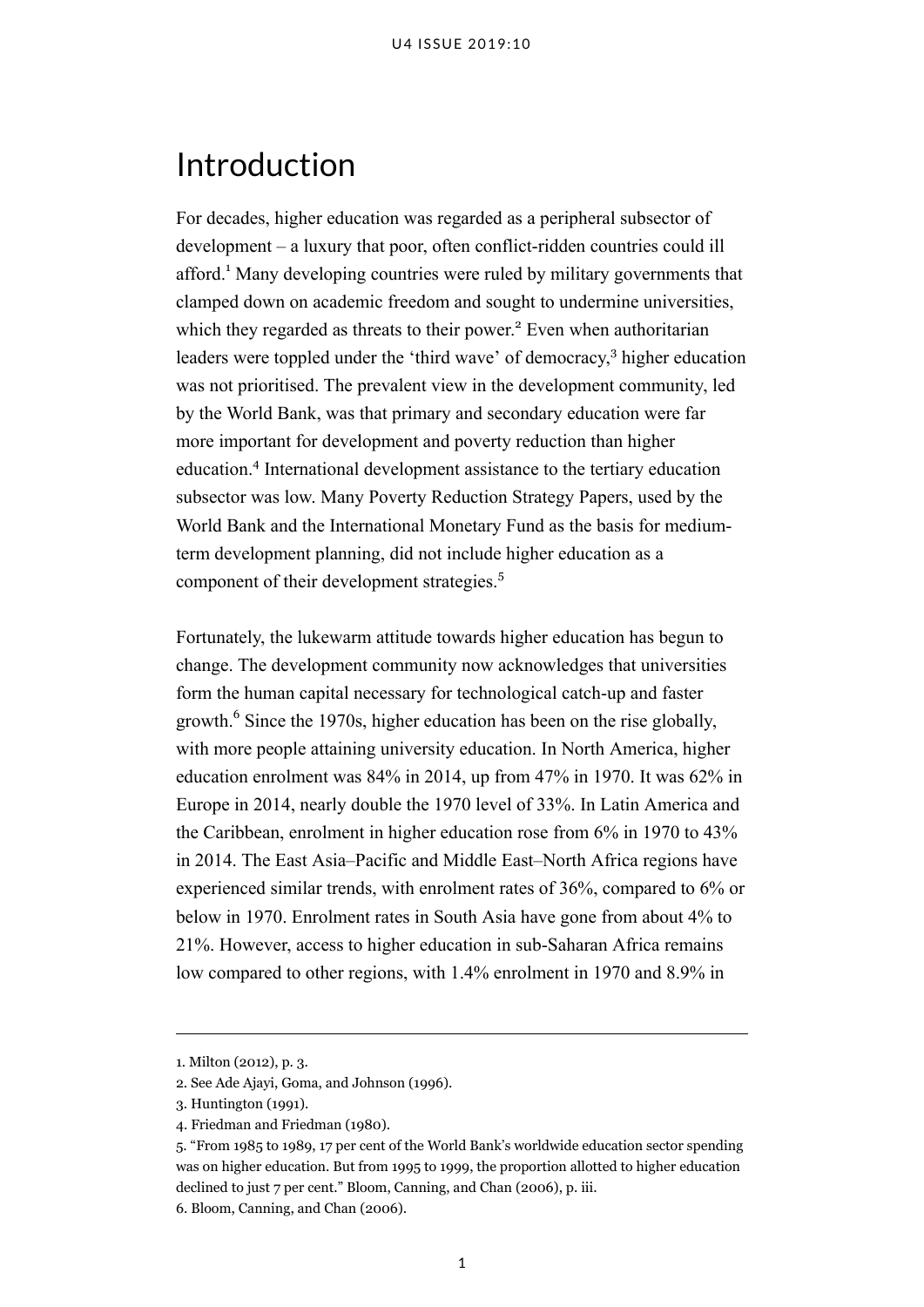2014.<sup>7</sup> Nonetheless, the substantial increase in enrolment rates across the globe shows how important it is to ensure proper regulation of the higher education subsector today.

Corruption, 'the abuse of entrusted power for private gain,' weakens the impetus to improve access to higher education in developing countries.<sup>8</sup> It is important to note that not all forms of fraud in education amount to corruption. For instance, a student who cheats on an exam or who buys a fake diploma online, without the collusion of a public official, would be guilty of fraud but not of corruption. This paper looks at a range of corrupt and/or fraudulent practices, including those committed by or with the collusion of power holders and those committed by private individuals without such collusion. The dividing line is not sharp, however, as fraudulent practices that do not amount to corruption often proliferate due to inadequate regulation or the lax enforcement of existing rules by public officials.

Now more than ever, a university degree is a prerequisite for access to good jobs, positions of power, and other benefits, and yet the most prestigious higher education institutions are exclusive and accept a small percentage of the applications they receive.<sup>9</sup> This creates intense pressures among applicants for university places and for good marks and examination results once enrolled. The competition extends to university administrators, who are under pressure to show their universities in the best possible light because of increased corporatisation of higher education and stiff competition in the market for students. Faculty, too, face pressures to publish, attain good rankings, and attract research funding, which creates incentives to falsify research and fabricate numbers.<sup>10</sup> The manifestations of corruption and fraud in higher education are therefore varied and complex, ranging from plagiarism and certificate fraud to embezzlement of funds, nepotism and favouritism in student admissions and staff appointments, sextortion, and more.

<sup>7.</sup> Roser and Ortiz-Ospina (2019).

<sup>8.</sup> This is the definition of corruption used by [Transparency International.](https://www.transparency.org/what-is-corruption)

<sup>9.</sup> See, for example, Pérez-Peña (2014) on college acceptance in the United States. Similar trends are evident in other developed and developing countries.

<sup>10.</sup> Marklein (2016).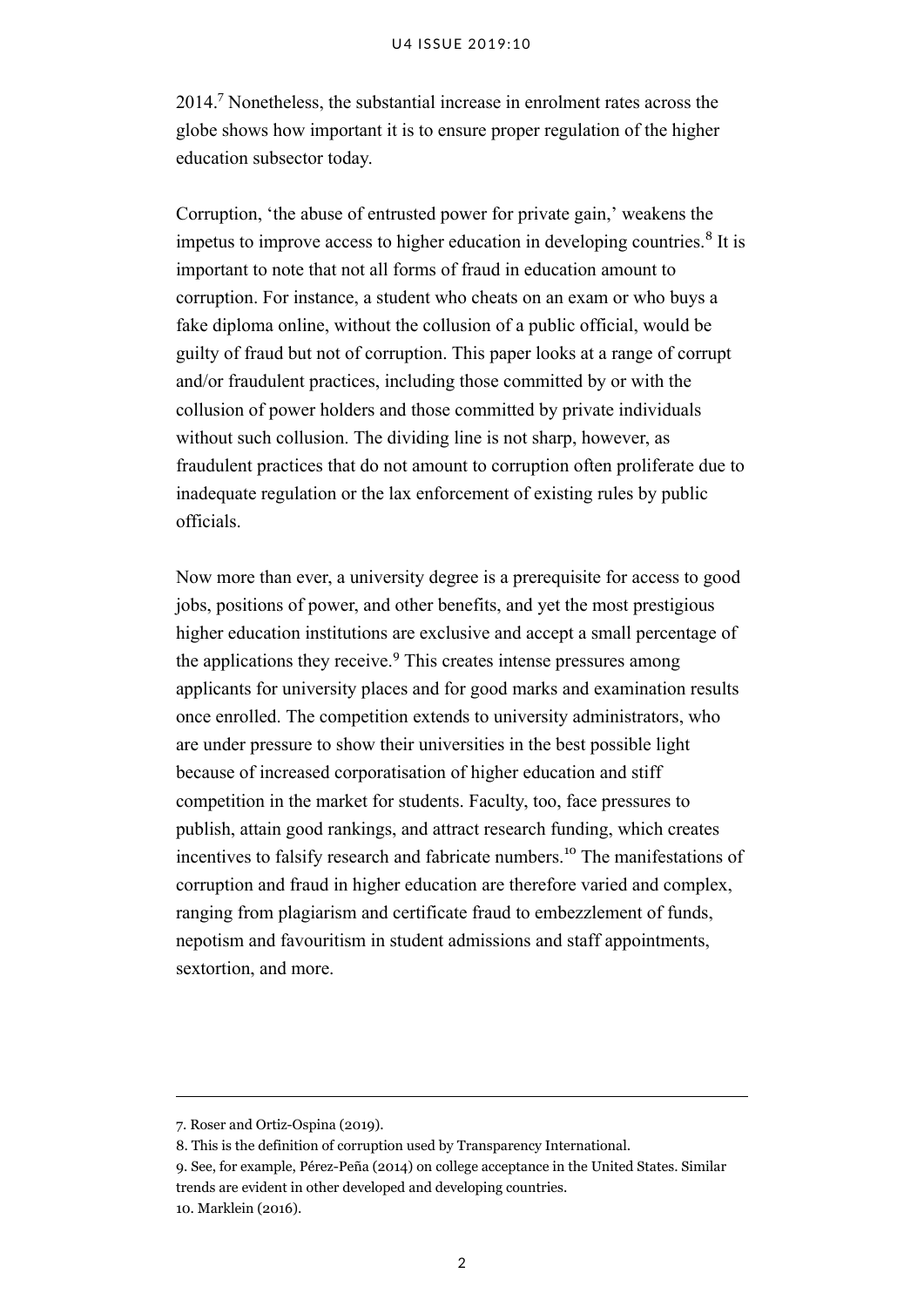#### U4 ISSUE 2019:10

Anecdotes from studies and media reports suggest that corruption and fraud in higher education is indeed a significant problem.<sup>11</sup> However, it is difficult to establish with certitude just how widespread it may be as there are few comprehensive studies on the extent of the problem. One estimate suggests that fraud in international higher education is a \$1.5 billion to \$2.5 billion business (all dollar amounts in this paper are US dollars).<sup>12</sup>

Corruption has serious implications for higher education institutions and for society at large. It ruins the reputations of universities, blocks access for applicants who do meet the requirements, and wastes money spent on students who are not capable.<sup>13</sup> It can threaten public health, safety, and well-being when unqualified and incompetent graduates in professional fields are entrusted with construction, medical practice, and other functions. Corrupt and fraudulent practices in higher education break the link between personal effort and anticipation of reward. They reinforce the norm that 'the end justifies the means,' which can further erode integrity and cohesion in the wider society. Employees and students come to believe that personal success is attained not through merit and hard work but by cutting corners and gaming the system.<sup>14</sup> A recent survey of 7,000 young adults  $(18–35)$ years of age) in East Africa found that 60% admired people who used getrich-quick schemes. More than half believed it does not matter how one makes money, while 53% said they would do anything to get money, 37% would take or give a bribe, and 35% believed there is nothing wrong with corruption.<sup>15</sup>

Universities sit at the apex of education systems and of contemporary knowledge-based societies. For the most part, they are afforded academic freedom and institutional autonomy so that they can engage in scientific reflection and knowledge production.<sup>16</sup> When higher education is infiltrated by corrupt and unethical practices, this threatens the very foundations on which societies are based. A 2007 statement observes, 'Cheating that makes exams and degrees worthless reflects the failed internalisation of truth and

<sup>11.</sup> See, for example, McCabe, Feghali, and Abdallah (2008). For more news articles and reports, see [ETICO,](http://etico.iiep.unesco.org/en) an IIEP-UNESCO web-based resource platform on ethics and corruption in education.

<sup>12.</sup> Redden (2012).

<sup>13.</sup> O'Malley (2010).

<sup>14.</sup> Chapman and Lindner (2014).

<sup>15.</sup> Awiti et al. (2017).

<sup>16.</sup> Barblan, Daxner, and Ivosevic (2007).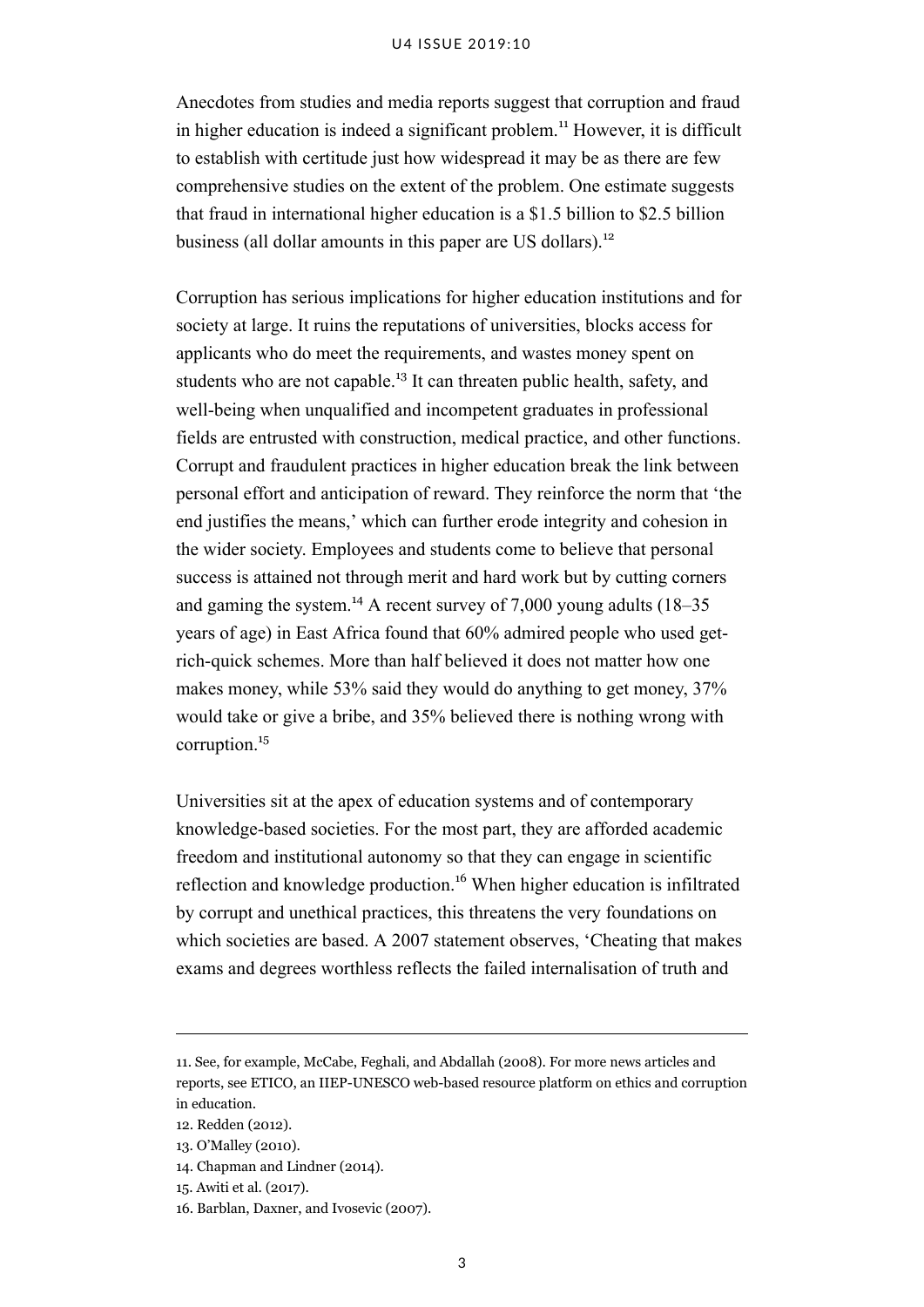honesty rules. When it also aims at obtaining a license to teach or practice medicine, it turns into the betraying of co-nationals.<sup>'17</sup>

Corruption threatens the legitimacy of universities as knowledge producing and training institutions. Universities' political and corporate liaisons may create conflicts of interest and undermine their autonomy, academic freedom, and impartiality. The raison d'être of universities relates to humanity's search for truth, order, meaning, and welfare.<sup>18</sup> Corruption undermines these values and therefore poses an existential threat to universities and to society in general.

Corruption in higher education is, of course, not an isolated phenomenon. In developing countries where corruption is said to be systemic or endemic, affecting various sectors, it may seem futile to specifically target higher education for anti-corruption interventions. Indeed, one higher education expert working in Africa remarked that one of the difficulties in trying to promote academic integrity is that 'corruption is so widespread that higher education officials questioned why higher education was being singled out.'<sup>19</sup> In such instances, where corruption is the norm rather than the exception,<sup>20</sup> many people may assume that the benefits of engaging in corruption far outweigh the costs since 'everyone is doing it.'<sup>21</sup> Thus it is no surprise that corruption afflicts higher education, too.

Higher education institutions exist within political, social, and economic contexts that influence their norms and operations. At the same time, these institutions can and do influence the society around them – often in positive ways that lead to social betterment. Higher education is the source of skilled labour and leadership, and may produce graduates who can maintain or change the status quo. Moreover, education is one of the important factors that can increase social trust and overcome collective action problems. $22$ Hence, addressing corruption in this sector is pivotal in breaking the vicious cycle of corruption society-wide.

This paper seeks to provide development practitioners with an understanding of corruption and fraud in higher education in developing

<sup>17.</sup> Barblan, Daxner, and Ivosevic (2007), p. 14.

<sup>18.</sup> Barblan, Daxner, and Ivosevic (2007), p. 21

<sup>19.</sup> Marklein (2017).

<sup>20.</sup> Persson, Rothstein, and Teorell (2010).

<sup>21.</sup> Persson, Rothstein, and Teorell (2010), pp. 13–14.

<sup>22.</sup> Uslaner and Rothstein (2012).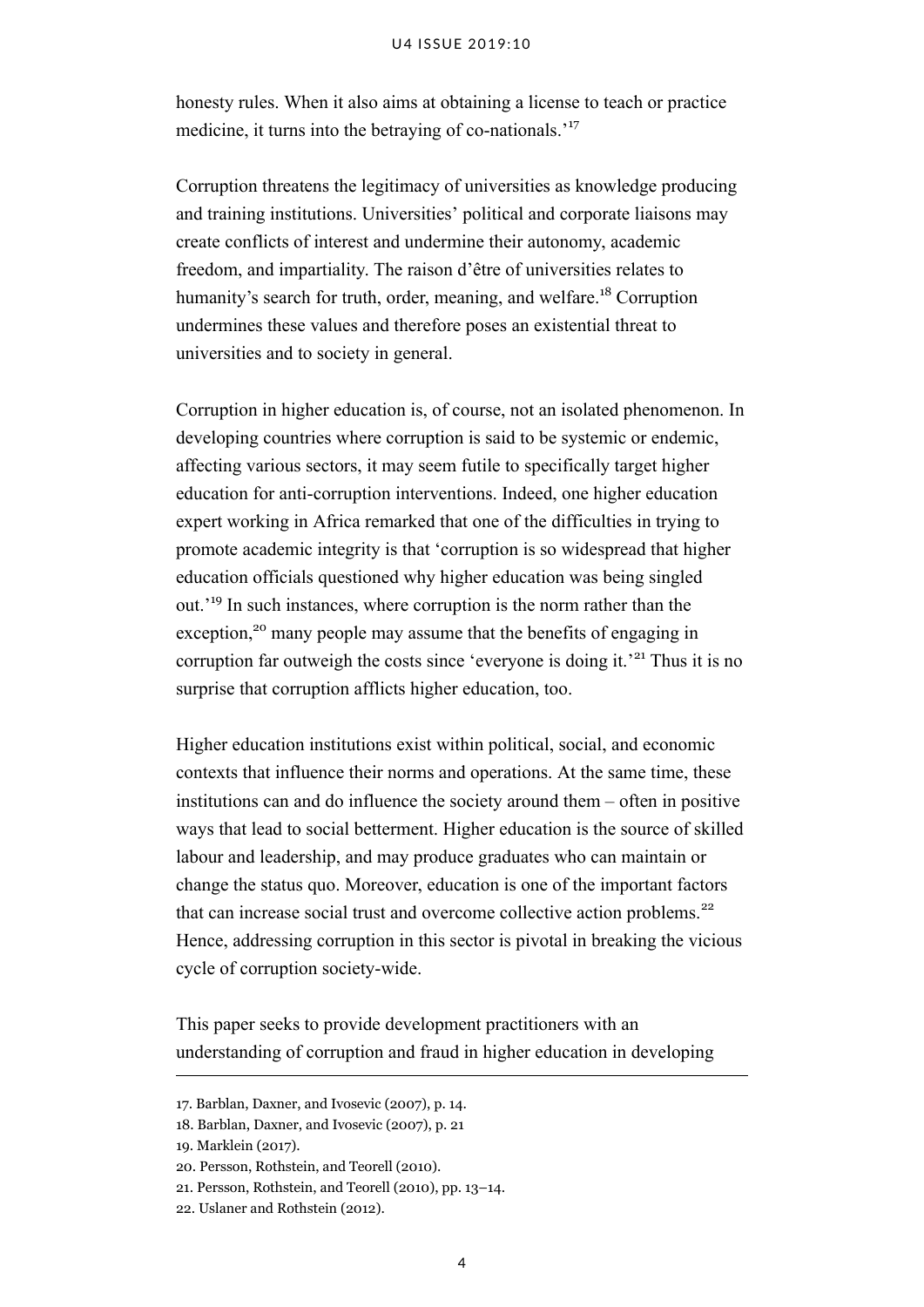countries. As we will see, such corruption is by no means solely a developing-country problem. However, a number of factors – competition for graduate jobs, growing pressure to admit students amid unmet demand for higher education, emphasis on titles and paper qualifications rather than on performance – have all exacerbated corruption in academia in developing countries, and particularly in Africa.<sup>23</sup>

The paper starts by explaining some of the typologies and manifestations of corruption and fraud in higher education. It then describes some ongoing initiatives and possible strategies for addressing this problem. The study is based on a review of scholarly journal articles, research reports, and news articles. The author has also corresponded with scholars doing research on this topic, with academics involved in investigating corruption in their institutions, and with a consultant who helps universities achieve accreditation. The picture that emerges is of a higher education subsector facing serious problems of 'lying, cheating and stealing.'<sup>24</sup> These problems are surmountable, and there are various efforts underway to address them. We need better coordination among existing initiatives and targeted responses in institutions or nations where there are currently few or none. Bilateral development agencies engaging with the higher education subsector can and should play a role in strengthening the responses of governments, education institutions, the private sector, and civil society to this important problem.

## <span id="page-9-0"></span>Manifestations of corruption in higher education

### <span id="page-9-1"></span>**Patronage and capture**

Patronage is a political phenomenon based on social relationships between clients (usually citizens) and patrons (usually elected officials). Clients accept help and support, usually in the form of public goods and services, from their patron in exchange for their political allegiance.<sup>25</sup> Capture refers to the efforts of a group, such as an ethnic group or a group of corporations,

<sup>23.</sup> O'Malley (2018).

<sup>24.</sup> Green (2006).

<sup>25.</sup> Weingrod (1968).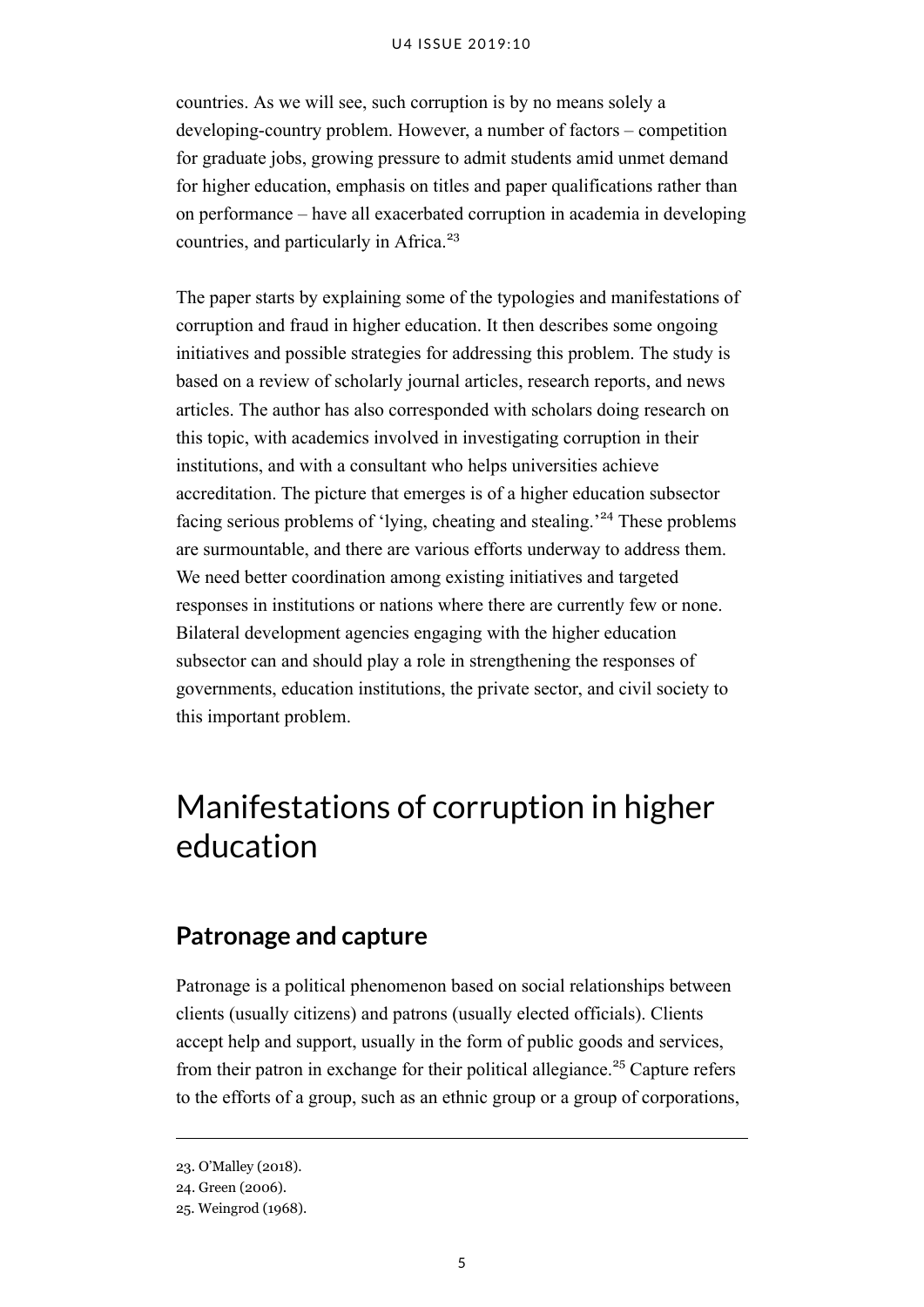#### U4 ISSUE 2019:10

to shape the rules of the game to their advantage through illicit, nontransparent provision of private gain to public officials. A 'captured agency' shapes its regulations and policies primarily to benefit favoured client groups at the expense of the public interest.<sup>26</sup>

Political manipulation of university affairs is common. Universities and their graduates shape the larger political and social environment in developing countries, so it is not surprising that governments and ruling parties often involve themselves in the running of universities. Ibrahimi, in a study on higher education in Afghanistan, observes that the role of patronage networks in universities is tied to the role these institutions play in the 'political socialisation' of the emerging educated class.<sup>27</sup> In this way, private higher educational institutions become extensions of political and religious patronage networks. Politicians and religious figures sponsor a significant number of such institutions as a means of cultivating and extending their support base among the country's educated elite.<sup>28</sup> Ibrahimi argues that while investment in education by political and religious protagonists can have positive effects, it also poses multiple risks in a poorly regulated, post-conflict environment.

First, it distorts the competitive nature of the market for higher education, in which investors should expect to maximise profit based on the quality and performance of the institutions they support. The emergence of new institutions endowed with massive resources, which may charge lower fees, can place significant strain on other institutions that strive to generate revenues through the quality of their service. Moreover, universities owned or sponsored by politicians and the 'rich and famous' may achieve accreditation despite not meeting the minimum requirements.<sup>29</sup> This can jeopardise the integrity and credibility of the higher education system as a whole.

Power holders can use universities to strengthen their support base among the country's educated class by recruiting students. They can also use an institution to further their political and ideological interests, embracing narrow agendas directed towards specific audiences. In some settings

<sup>26.</sup> See [A glossary of political economy terms,](http://www.auburn.edu/~johnspm/gloss/captured_agency) by P. M. Johnson, Department of Political Science, Auburn University.

<sup>27.</sup> Ibrahimi (2014), p. 1.

<sup>28.</sup> Ibrahimi (2014), p. 16.

<sup>29.</sup> Kokutse (2018).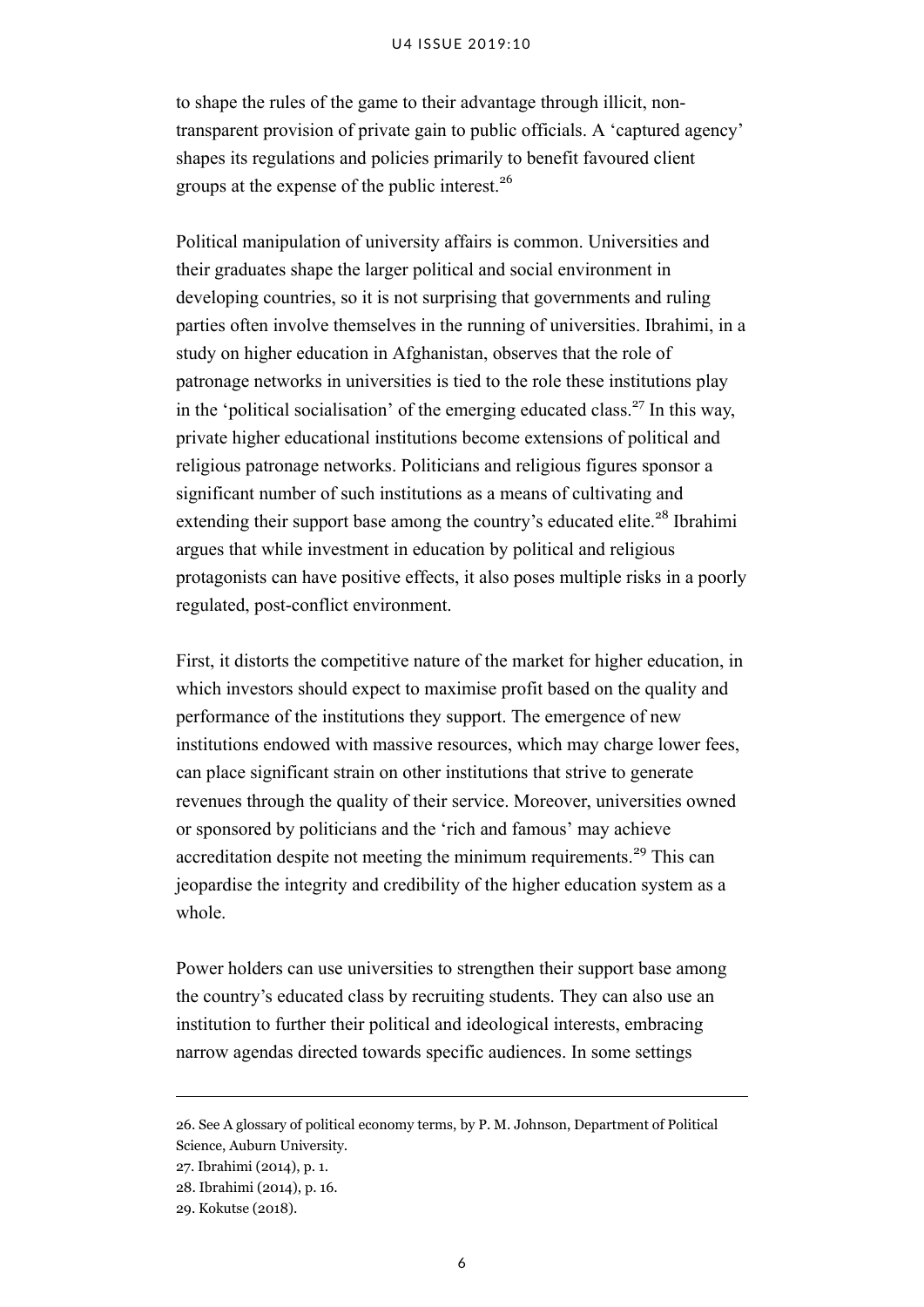universities may even become centres of indoctrination. The politicisation of higher education in this manner can have serious implications for peace, democracy, and stability, especially in fragile states where various groups vie for power.<sup>30</sup>

The politicisation of higher education is not limited to sponsorship of private universities by elites, but entails ongoing connections between the political and higher education sectors. It is common to find political involvement in the appointment of university managers. Indeed, there is a trend towards the appointment of politicians, including former (and possibly future) officer holders, to head universities in the United States.<sup>31</sup> Chancellors of public universities have risen to become heads of state in some countries, although the practice has been on the decline in Africa since the liberalisation of higher education on the continent.<sup>32</sup> A study of academic capture in Eastern Europe found a revolving door between the political sector and higher education, leading to conflicts of interest on the part of civil servants who regulate private universities.<sup>33</sup>

Another disturbing issue is the increasing role of partisanship and money in student politics. Student affairs in many public universities in Africa mirror politics at national level. In some cases students cannot achieve leadership positions on campus unless they are endorsed by the ruling party.<sup>34</sup> The use of money in student elections resembles what happens in national elections, with displays of largesse by candidates and various forms of vote buying and coercion<sup>35</sup>

Political corruption in the higher education subsector also involves granting unearned credentials and academic degrees to politicians, their kin, and cronies. In 2014, the controversial award of a PhD to Grace Mugabe, wife of Robert Mugabe, then president of Zimbabwe, is one example.<sup>36</sup> Uganda's first lady Janet Museveni was allegedly awarded a degree in education despite not fulfilling the requirement for teaching practice. When she was

<sup>30.</sup> Ibrahimi (2014), note 2.

<sup>31.</sup> Kiley (2011).

<sup>32.</sup> Sall and Oanda (2015).

<sup>33.</sup> Milovanovitch, Denisova-Schmidt, and Anapiosyan (2018).

<sup>34.</sup> Oanda ( 2016).

<sup>35.</sup> Achuka (2015).

<sup>36.</sup> The Guardian (2018).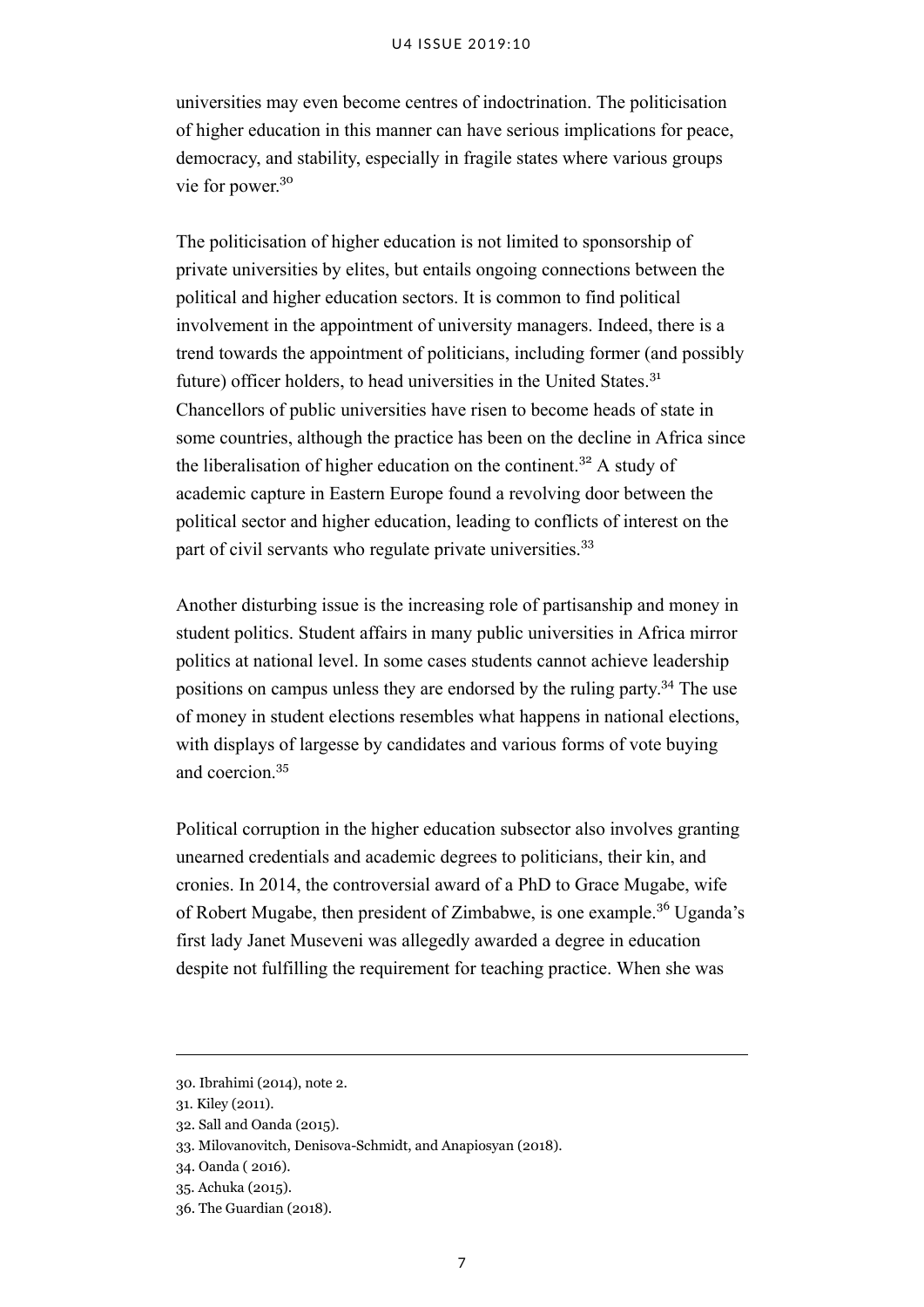admitted as a student, she did not go through the usual application process, and the admission requirements were waived for her.<sup>37</sup>

In Mexico, a political patron was awarded degrees in orthodontics and law that he did not study for.<sup>38</sup> In Kenya, corrupt university officials graduated prominent but academically unqualified students from abbreviated or nonexistent study programmes. In 2017 the regulator of higher education in Kenya, the Commission for University Education, asked a number of universities to revoke the illegitimately awarded degrees.<sup>39</sup> In Uganda, Busoga University reportedly awarded more than 1,000 degrees to (mostly) Sudanese government officials in exchange for a 'premium-tuition' fee of \$1,000 – far about the university's average fees of \$300 per year. Many of the officials were admitted even though they did not meet the admission criteria and subsequently graduated from 'fast-track' two-month degree programmes. The officials reportedly needed the degrees to maintain their positions in the Sudanese government. The Uganda National Council for Higher Education is investigating the matter.<sup>40</sup>

### <span id="page-12-0"></span>**Corruption in licensing and accreditation**

The liberalisation of higher education in many developing countries during the 1990s led to a proliferation of private institutions offering new degree programmes. The accreditation system has been slow to catch up. Much of it was, in the early days of liberalisation, still controlled by senior academics from public institutions who had an interest in preventing competition. Today, corruption in this area is fuelled by the demand for professional qualifications as the route to a job and a better future. As an undergraduate degree is often the foundation for a professional license, the stakes for accreditation are high, creating incentives for bribery and extortion in the accreditation process.<sup>41</sup>

Bribery in accreditation is especially problematic because it spawns a host of other types of academic corruption and creates a vicious cycle of related ills. In particular, it may lead to the accreditation of institutions that do not have the staff or facilities (classrooms, libraries, internet access, etc.)

<sup>37.</sup> Nganda (2009).

<sup>38.</sup> Waite and Allen (2003).

<sup>39.</sup> Aduda (2017). See also Wanzala (2017).

<sup>40.</sup> Barigaba (2016).

<sup>41.</sup> Heyneman (2004).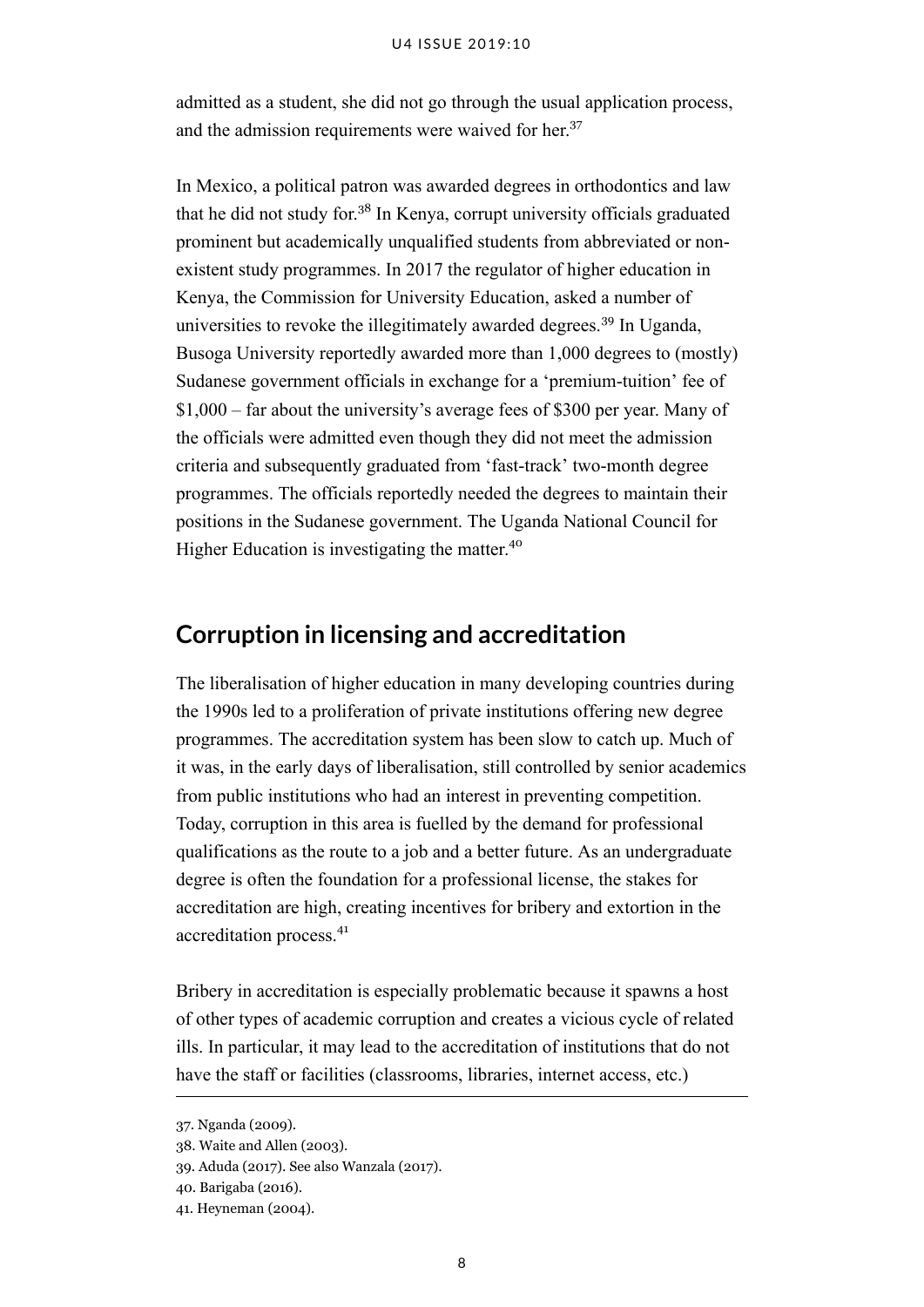#### U4 ISSUE 2019:10

required to provide a sound education. This in turn leads to a lowering of professional standards and a widening of the gap between knowledge and skills on one hand and labour market requirements on the other. Some universities, having bribed to achieve accreditation, lowered their admission requirements and admitted students who had not passed the requisite secondary school examinations. Such students are more liable to lie and cheat their way through assessments and examinations, as they simply cannot cope with the standard at tertiary level. In addition, teaching staff are under pressure to lower the threshold for pass marks, as the alternative would be to discontinue students, leading to a loss of reputation and income for the institution.

Additionally, the demand for higher education, combined with lax regulation, has created a situation where universities may create duplicate programmes under different titles. For instance, a university may offer bachelor's degrees in business studies, commerce, or entrepreneurship through programmes with different names but the same content. Sometimes the admission requirements differ, but the overall aim is to attract and enrol as many students as possible to maximise income. This duplication of programmes adds to the oversupply of unemployable graduates, with profound social, political, and economic implications for societies.

## <span id="page-13-0"></span>**Corruption in student selection and admission**

In early 2019, a highly publicised university admissions scandal in the United States put the spotlight on admissions fraud in higher education. Thirty-three parents of applicants were accused of paying more than \$25 million between 2011 and 2018 to William Rick Singer, an admissions consultant, who used part of the money to [fraudulently](https://en.wikipedia.org/wiki/Fraud) inflate entrance exam test scores and [bribe](https://en.wikipedia.org/wiki/Bribery) university officials. He confessed that he fraudulently facilitated admission for children from more than 750 families over several years. Among the accused parents were well-known actors and business people.<sup>42</sup>

Admissions fraud in higher education is common all over the world. Fraud and corruption can taint selection and admission to a university, whether the process is highly decentralised and controlled by individual faculty or centralised and controlled by a single body. Bribery can earn a pass mark on

42. Korn, Levitz, and Ailworth (2019).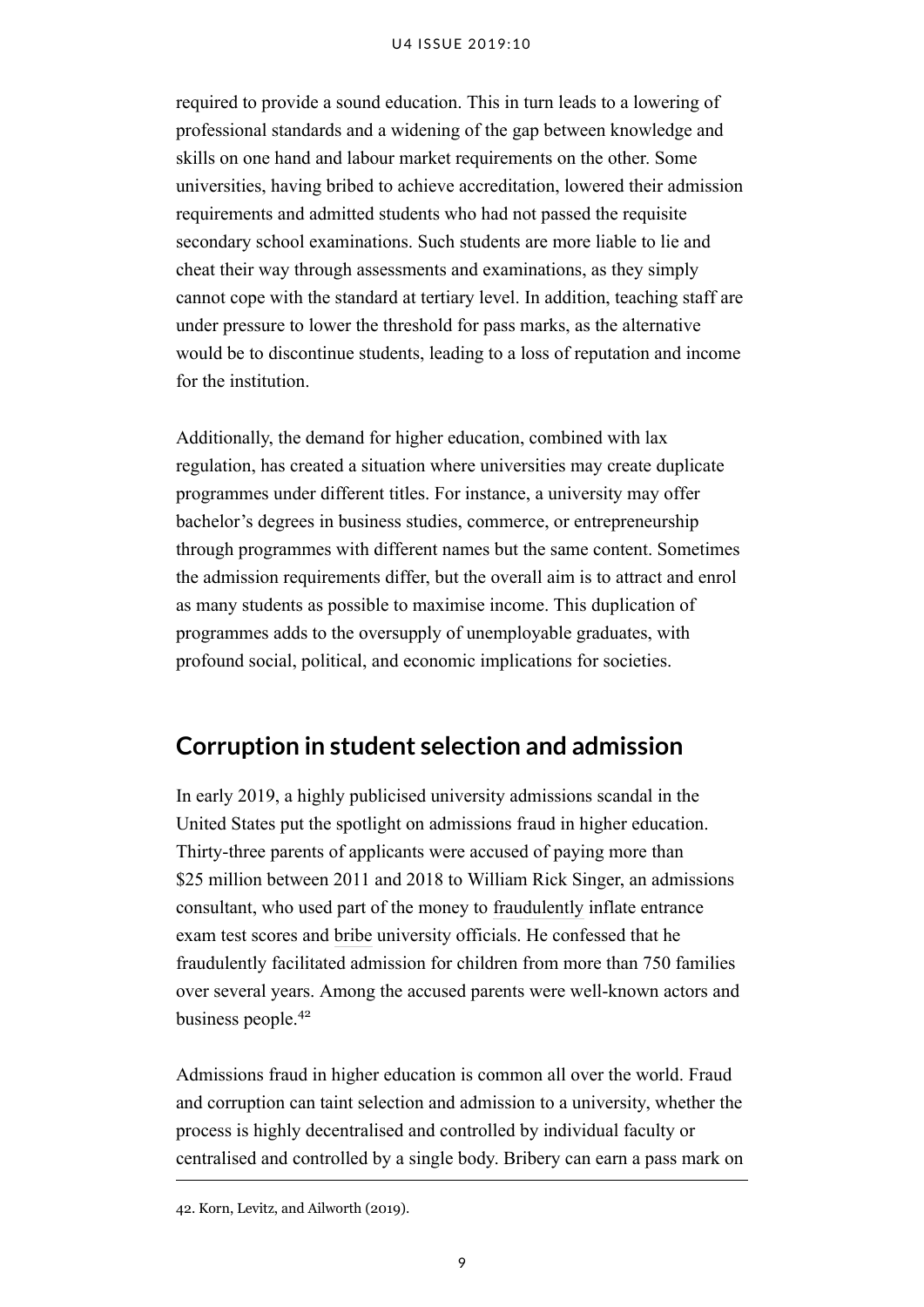#### U4 ISSUE 2019:10

entrance examinations, or test material may be leaked in advance to give some students an unfair advantage. A bribe can even secure admission for a wholly unqualified student. Even before the recent university admissions scandal, there was outcry about irregularities in the awards of athletic scholarships in US universities and colleges (four-year tertiary institutions). In India in 2015, in the state of in Madhya Pradesh, authorities busted a crime ring led by an assistant professor who was working with officials from the examinations board. The ring had helped more than 2,000 students gain admission to medical school by unlawful means. The conspirators sold examination questions, facilitated 'grade improvements,' and provided impersonators to take admissions exams for a fee of more than \$15,000 per student.<sup>43</sup>

The internationalisation of higher education has exported academic fraud even to countries such as Australia, which achieve high scores on Transparency International's Corruption Perceptions Index and are not regarded as systemically corrupt. The National Association for College Admission Counselling (NACAC), based in the United States, reports that international student enrolments at institutions of higher education worldwide have nearly quadrupled over the past three decades, from 1.1 million in 1985 to approximately 4.3 million in 2011. The number is probably higher by now, and the international student population is expected to surpass 7 million by 2025. According to NACAC, there are over 20,000 recruitment agencies funnelling students to countries such as Australia, the United Kingdom, and in recent years, the United States.<sup>44</sup> As of 2016, an estimated 30% of US universities may be using agents for undergraduate admissions of international students.<sup>45</sup> A majority of US admissions directors surveyed in 2013 believed that agents help international applicants 'fabricate parts of their applications.'<sup>46</sup> In 2011, the Australian government blocked over 200 unscrupulous agents from India, China, and Australia from submitting student visa applications because they had provided fraudulent information in support of the applications.<sup>47</sup>

Fraud in international student recruitment can also lead to subsequent academic fraud, such as buying assignments from online essay mills or

<sup>43.</sup> BBC News (2015).

<sup>44.</sup> West and Addington (2014).

<sup>45.</sup> American Council on Education (2017), pp. 26–27.

<sup>46.</sup> Jaschik (2013).

<sup>47.</sup> Australian Government (2011), chap. 14.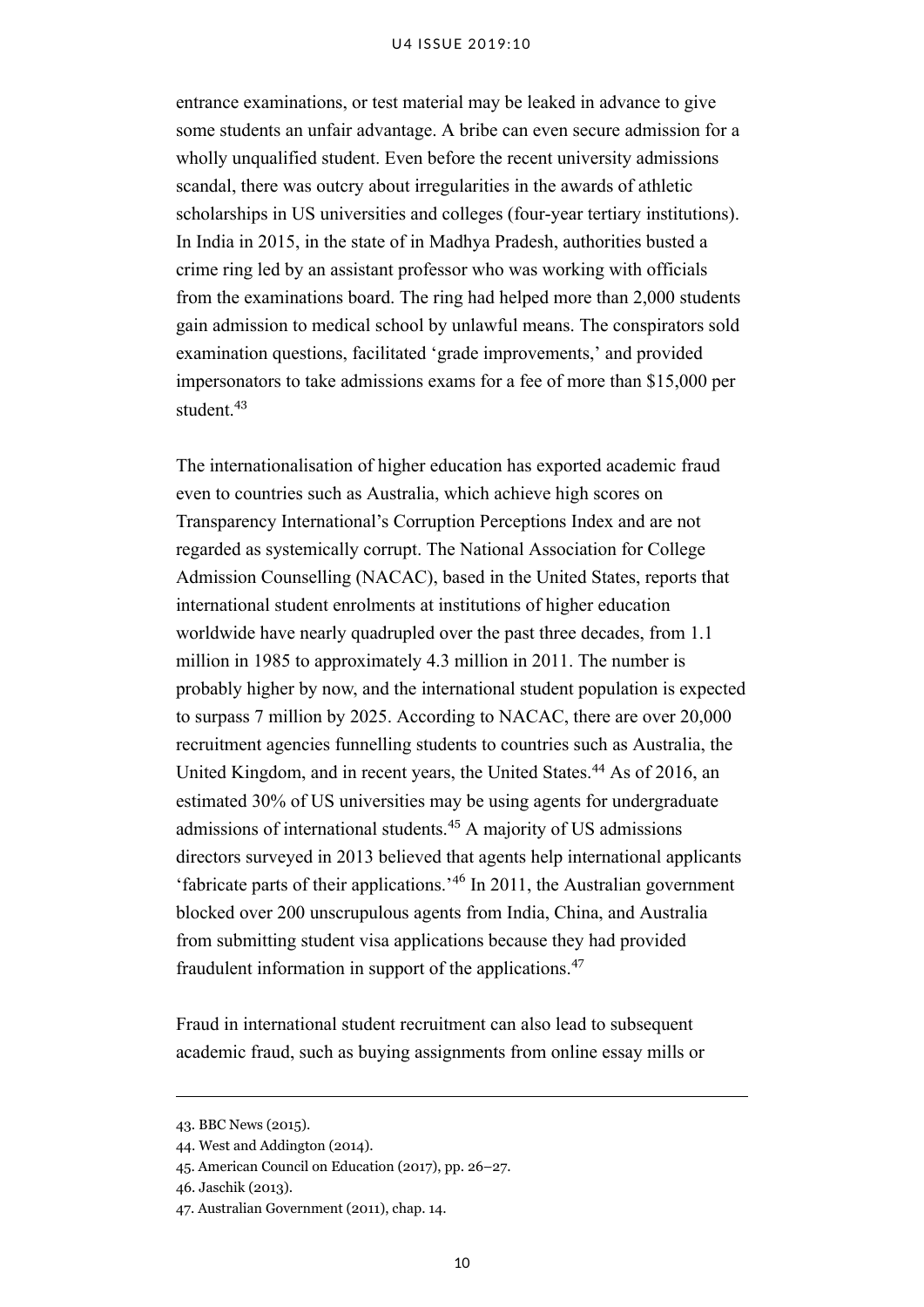cheating on language proficiency tests and other examinations. While the majority of international students are ethical and adequately prepared for their university studies, some grapple with language issues or are otherwise unequipped for the academic demands they will face. This creates strong pressures to cheat. Such an outcome is more likely when applicants have falsified their applications or allowed recruiters to do so on their behalf.<sup>48</sup>

## <span id="page-15-0"></span>**Corruption in staff recruitment and promotion**

Nepotism and favouritism in the recruitment and promotion of academic and non-academic staff at institutions of higher education makes a mockery of meritocracy and may negatively affect the quality of teaching and research. A survey of university students in Ghana found perceptions that favouritism and nepotism were among the main forms of corruption in higher education.<sup>49</sup> There are few studies of the problem in developing countries. However, it came under scrutiny recently in Italy, where rampant nepotism and favouritism in university appointments was revealed. Heads of Italian university departments, known as *baroni* or barons, were awarding qualifications based on exchanges of favours, or to serve private or professional interests, rather than on merit. As of 2017, a total of 59 people were under investigation, seven were placed under house arrest for corruption, and 22 were banned from holding academic posts for 12 months.<sup>50</sup> In 2019, nine professors from Catania University and the institute's dean were suspended by a preliminary investigations judge for their involvement in rigging selection competitions for recruitment of professors and researchers.<sup>51</sup>

### <span id="page-15-1"></span>**Financial mismanagement and procurement fraud**

Research grants offer a major opportunity for corruption in developing countries. Money meant for research can be misappropriated through various means, including travel and workshop fraud (false or duplicate payments for travel and workshops, including for events that did not happen); payroll and stipend fraud (payments to fictitious employees

<sup>48.</sup> Bretag (2015).

<sup>49.</sup> Kuranchie et al. (2014).

<sup>50.</sup> Edwards (2017).

<sup>51.</sup> Ansa (2019).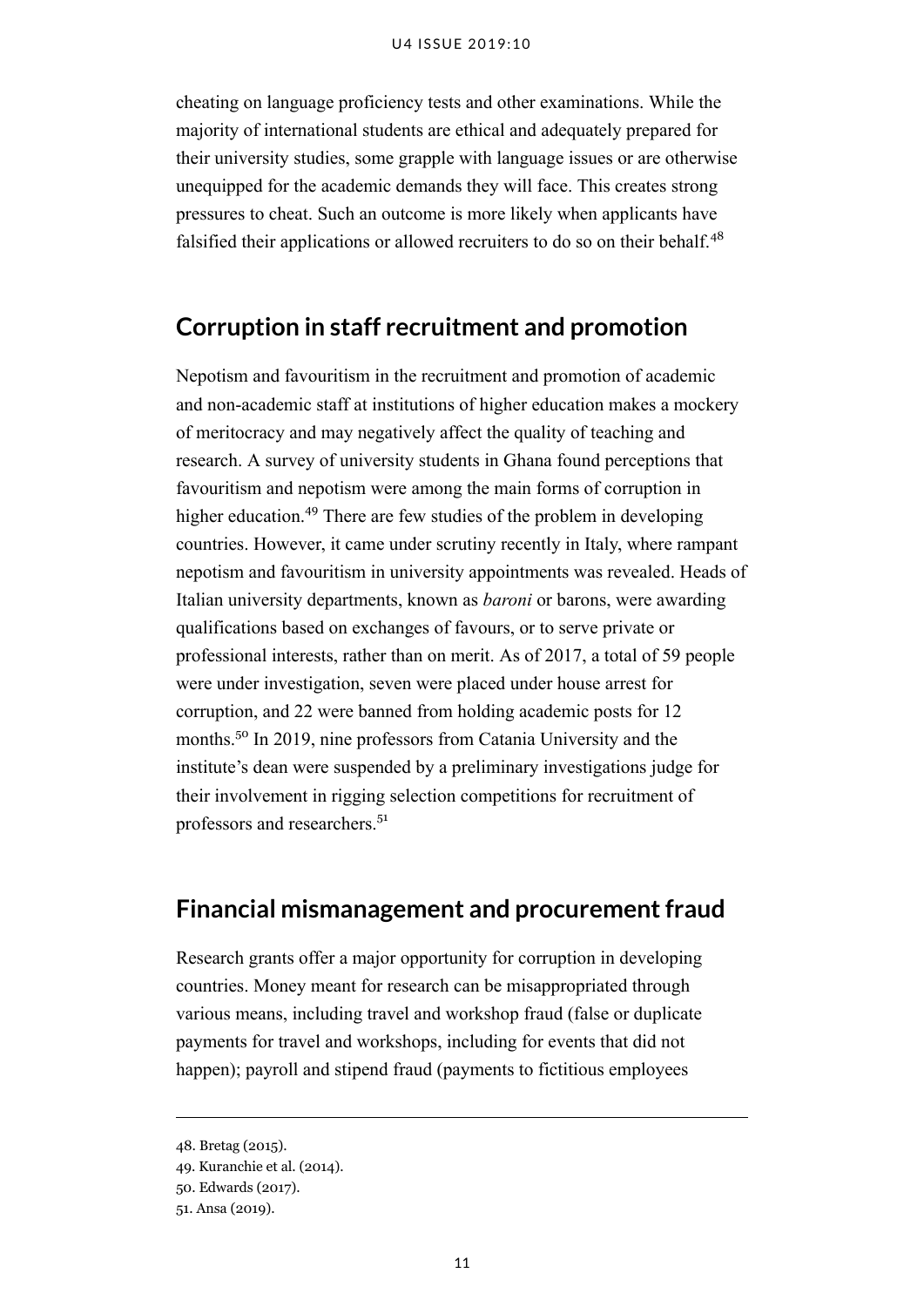#### U4 ISSUE 2019:10

supposedly engaged in research programmes); and invoice fraud (fake or inflated invoices or receipts from consultants and other vendors).<sup>52</sup> In addition, some projects attract duplicate grants, and the additional funding can be used for personal business and activities.<sup>53</sup> Lack of transparency in the award of research grants and scholarships has been reported. In Slovakia, money meant for university science and research was redistributed to private companies that had no prior experience in the field.<sup>54</sup>

University funds are vulnerable because unique aspects of university management create incentives for fraudsters and make it difficult to detect fraud. Decentralised functions and risk management processes mean that administrators may be unaware that fraud is taking place in the project or department for which they are responsible. Furthermore, the heavy academic workload, and the high amount of trust placed in university staff, can allow fraudsters to operate undetected. Often there are weak internal control systems and little external oversight.<sup>55</sup>

Growth in the higher education sector has necessitated new campus buildings and infrastructure, providing numerous opportunities for corruption. University management may misappropriate or embezzle funds or collude with suppliers to rig the bidding process, resulting in substandard supplies or construction works. At Makerere University in Uganda, corruption was suspected when a newly constructed perimeter wall collapsed during the subsequent rainy season.<sup>56</sup>

### <span id="page-16-0"></span>**Sextortion**

Sextortion has been in the spotlight with the ongoing #MeToo campaign.<sup>57</sup> The International Association of Women Judges came up with the term, defining sextortion as 'the abuse of power to obtain a sexual benefit or advantage. [It] is a form of corruption in which sex, rather than money, is the currency of the bribe. It is not limited to certain countries or sectors, but

<sup>52.</sup> See, for instance, Semrau, Scott, and Vian (2008). See also anecdotes on these and related problems in an article by Academics Anonymous (2015).

<sup>53.</sup> Academic Anonymous (2015).

<sup>54.</sup> Slovak Spectator (2017a).

<sup>55.</sup> Deloitte (2011).

<sup>56.</sup> Karugaba and Olupot (2009).

<sup>57.</sup> See #MeToo [website.](https://metoomvmt.org/)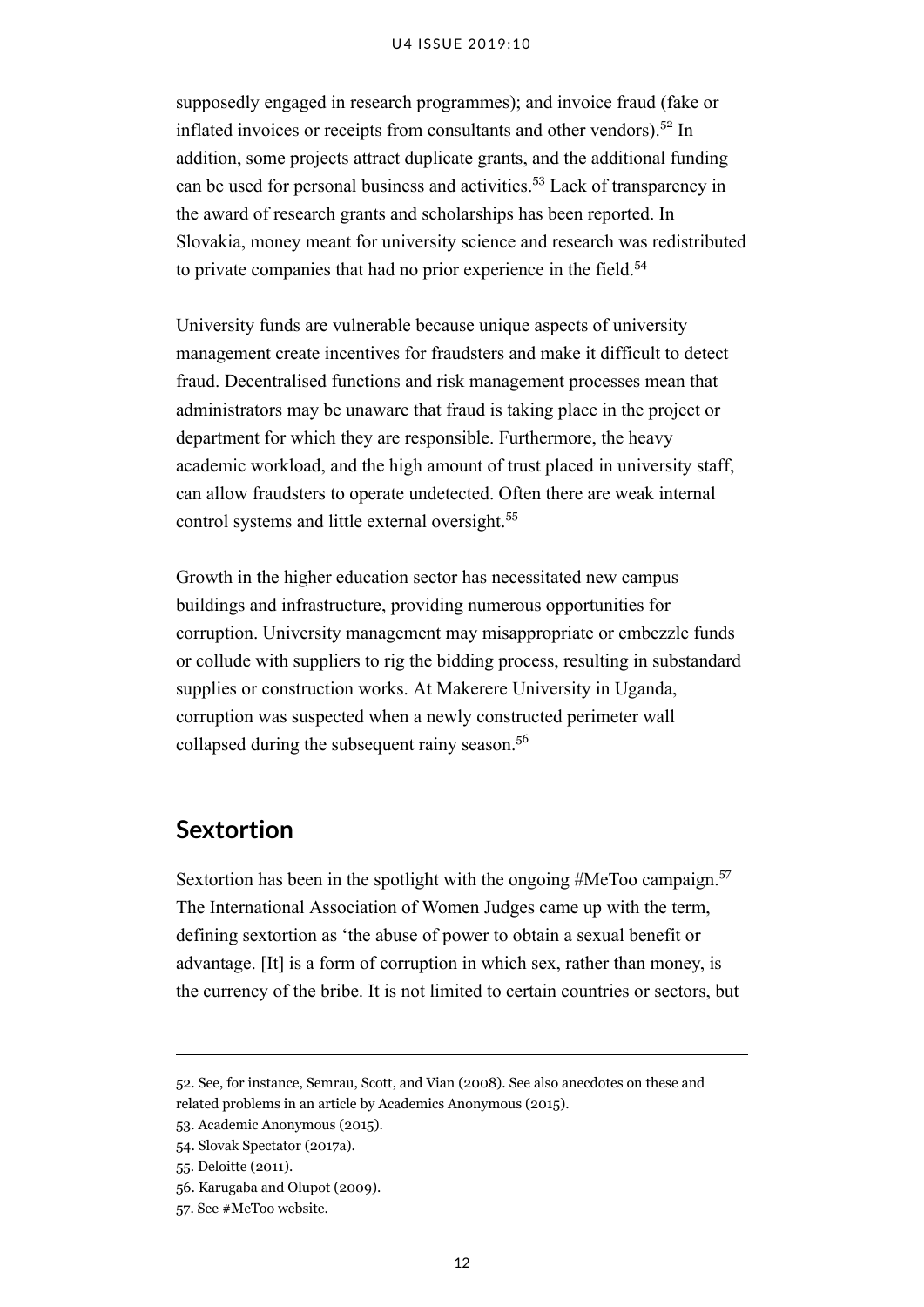#### U4 ISSUE 2019:10

can be found wherever those entrusted with power lack integrity and try to sexually exploit those who are vulnerable and dependent on their power.<sup>58</sup>

Sexual harassment of mostly female students, faculty, and staff by males in the university system is considered a serious problem in higher education, but it is not widely studied or acknowledged.<sup>59</sup> Studies from the United States from the 1990s estimate that up to one-third of female students face sexual harassment each year. Whereas most studies and reports on sexual harassment in higher education are from developed countries,<sup>60</sup> it is also pervasive in developing countries.

For instance, a 2018 report on sexual harassment from Makerere University in Uganda examines the problem in some detail. It identifies the abuse of power as the main factor in sexual harassment at the university, thereby clearly framing it as a corruption problem. Interviewing students and staff, the investigators found a consensus that 'power relations lay at the heart of sexual harassment … abuse stemmed from inequalities in power and from the exploitation of such power in gender relations, [especially in] lecturerstudent relationships [and] boss-employee relationships.' According to the report, the university environment is 'generally attuned to a patriarchal culture which stereotypes females as sexual objects and there is a campus "fraternity" culture, all of which shape[s] attitudes that contribute to inappropriate sexual behaviour.' It also notes a climate of impunity and a culture of silence, in which staff and students cover up abuses due to fear of retribution that could jeopardise their jobs or studies.<sup>61</sup>

The report further notes that university spaces can be conducive to sexual harassment. Lengthy bureaucratic procedures for registration, for obtaining exam results and transcripts, and for other routine aspects of university life create opportunities for sextortion. 'Missing marks' is a widespread problem that is sometimes used as a ruse to lure students to visit lecturers, who then exploit them under the guise of finding the marks. Many buildings on campus do not have 24-hour security or surveillance cameras, and parts of the campus are poorly lit. Alcohol and drug abuse are also factors in campus

<sup>58.</sup> Thomson Reuters Foundation (2015), p. 19. See also International Association of Women Judges (2012).

<sup>59.</sup> Dey, Korn, and Sax (1996); Flaherty (2017); Times Higher Education (2017).

<sup>60.</sup> Dziech and Hawkins (2018); Kalof et al. (2001).

<sup>61.</sup> Makerere University (2018). See also BBC News (2018).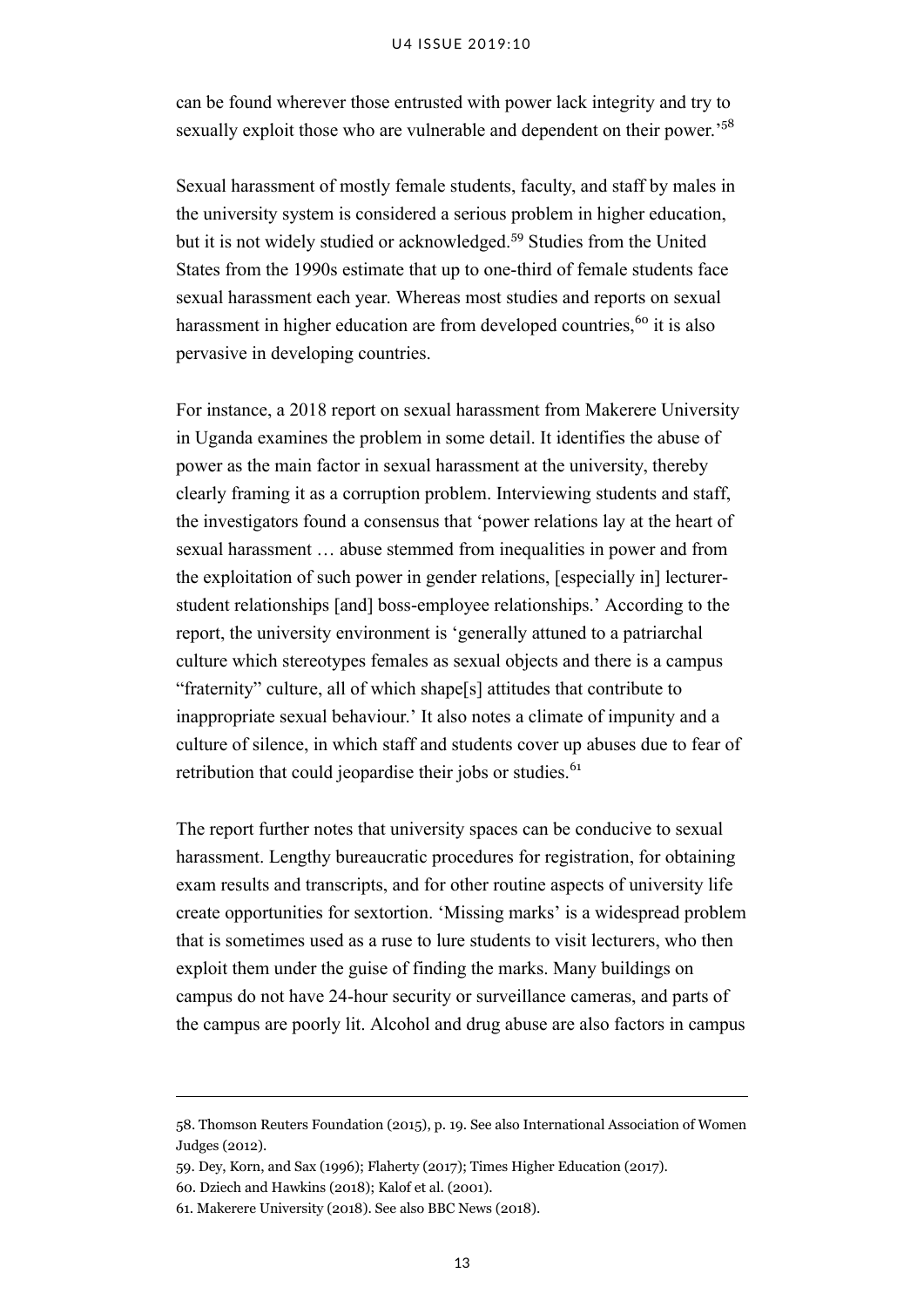sexual abuse. Lack of awareness about university sexual harassment policies and procedures also prevents victims from seeking redress.

## <span id="page-18-0"></span>**Academic dishonesty**

#### **Plagiarism and essay mills**

Plagiarism occurs when a person presents someone else's ideas, phrases, sentences, or data as his or her own work, without proper attribution to the source. While plagiarism is sometimes the result of sloppy scholarship rather than corrupt intent, selling academic work that students can pass off as their own has become a lucrative business.<sup>62</sup>

The submission of term papers, theses, and dissertations written by someone else for pay has risen over the past decade.<sup>63</sup> Known as 'contract cheating,' or in some countries, 'ghostwriting,' the industry is thriving, and it is easy to commission a writing assignment through online essay mills. There are at least 1,000 English-language essay mill sites on the web, making tens of millions of dollars every year.<sup>64</sup> In the United Kingdom, it was estimated that more than 20,000 students bought writing assignments from essay mills in 2016.<sup>65</sup> But the scale is so big that it is impossible to know the number of such assignments submitted by students worldwide.

In countries where internet access is limited and students cannot easily buy essays online, students can still pay an individual to write their essays or dissertations for them.<sup>66</sup> So-called 'dissertation markets' and 'proposal writing consultants' flourish offline. A survey of students in Saudi Arabia in 2014 found that more than 20% of students had paid somebody else to complete a writing assignment.<sup>67</sup> In Wandegeya, Uganda, a suburb of Kampala near Makerere University, numerous shop windows advertise 'proposal writing services' for a fee.

<sup>62.</sup> Although some surveys on plagiarism and cheating have been done in developed countries, the issue has not been well studied in developing countries. For the former, see, for example, Brimble and Stevenson-Clarke (2005).

<sup>63.</sup> Lancaster (2016).

<sup>64.</sup> Lancaster (2016).

<sup>65.</sup> Yorke (2017).

<sup>66.</sup> Vietnamnet (2017).

<sup>67.</sup> Hosny and Fatima (2014).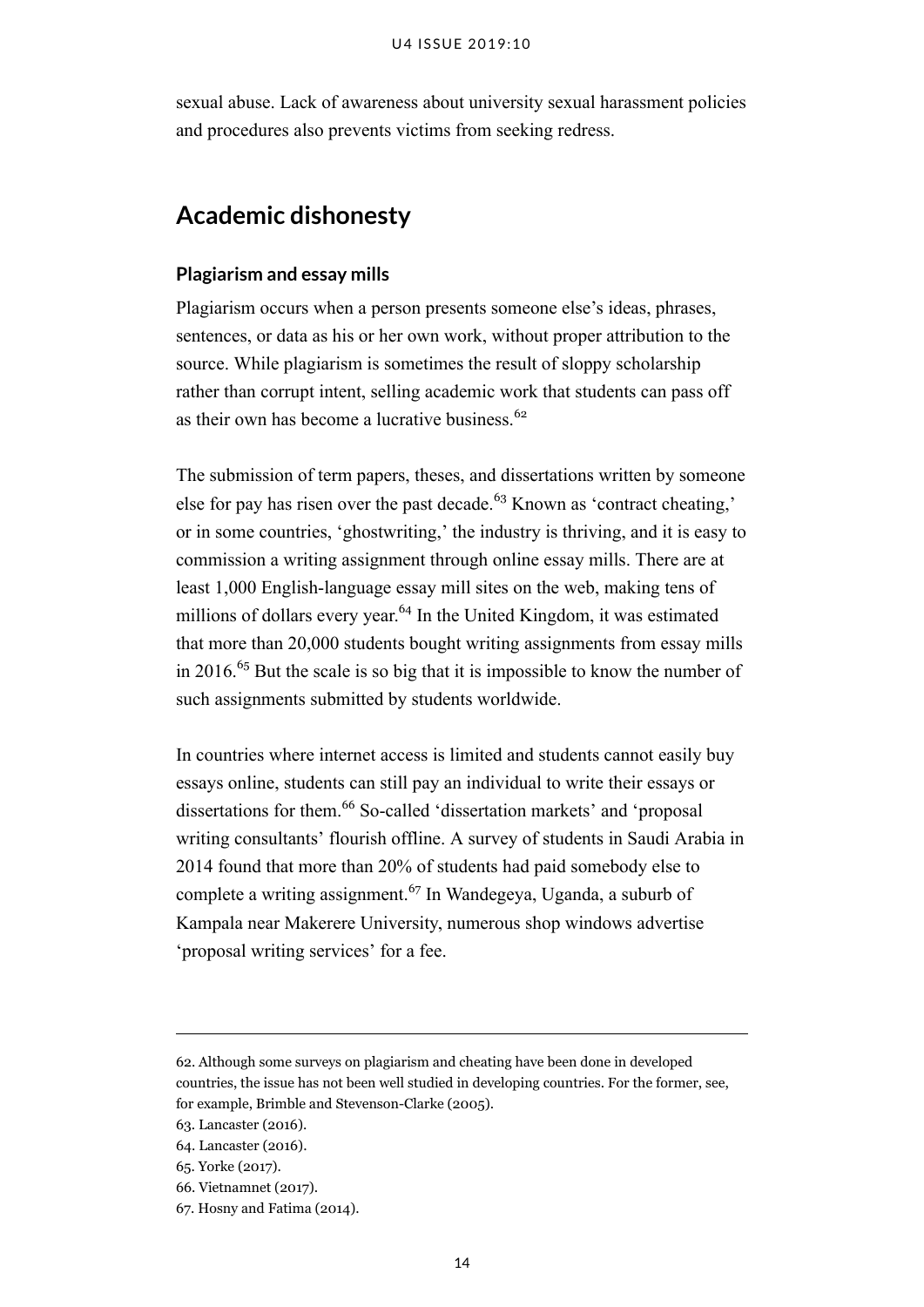#### **Falsification of research processes and results**

Falsification of research data poses enormous challenges to humanity. The lack of transparency in research processes is especially pertinent in clinical trials and other areas of medicine, where fraud can have harmful, potentially fatal repercussions if ineffective or unsafe drugs or procedures are approved for human use. It can also waste scarce resources. It is estimated that billions of dollars is lost annually to clinical research whose findings are overstated, possibly falsified, and sometimes never published. Some of this research takes place in university contexts.<sup>68</sup> For instance, in 2018, cancer researcher Ching-Shih Chen from Ohio State University resigned after an investigation found him guilty of falsifying data on at least 14 occasions over the preceding 12-year period.<sup>69</sup>

A related problem is that of fake journals and fake peer reviews. Fake journals have proliferated since the expansion of internet-based open-access journals. They typically charge authors a fee to publish, and often publish articles of poor quality. Some have non-existent 'ghost' editors and editorial boards and may even hold bogus conferences.<sup>70</sup> Fake peer reviews may affect even reputable journals. An international medical journal, Tumour Biology, retracted 107 Chinese-authored papers. The journal's publisher, Springer, said the retractions were necessary because the approval process had been compromised by fabricated peer reviewer reports.<sup>71</sup> The Chinese government had set up an incentive system under which academics were awarded cash prizes for published articles, and promotions and research grants were based on publication output. This was meant to boost China's standing in international science but had the unintended effect of motivating some scholars to submit fake articles based on 'cooked' data.<sup>72</sup> A similar problem in Pakistan led to the cancellation of several doctoral programmes.<sup>73</sup> Performance-based financing schemes such as these are susceptible to 'gaming' and must always include safeguards against it.

#### **Examination fraud**

Examination fraud takes various forms. These include leaking exam questions in advance; cheating during an examination by using unauthorised

<sup>68.</sup> See Bruckner (2018).

<sup>69.</sup> Offord (2018).

<sup>70.</sup> Burdick (2017).

<sup>71.</sup> Yang and Zhang (2017).

<sup>72.</sup> Sharma (2017).

<sup>73.</sup> Grove (2017).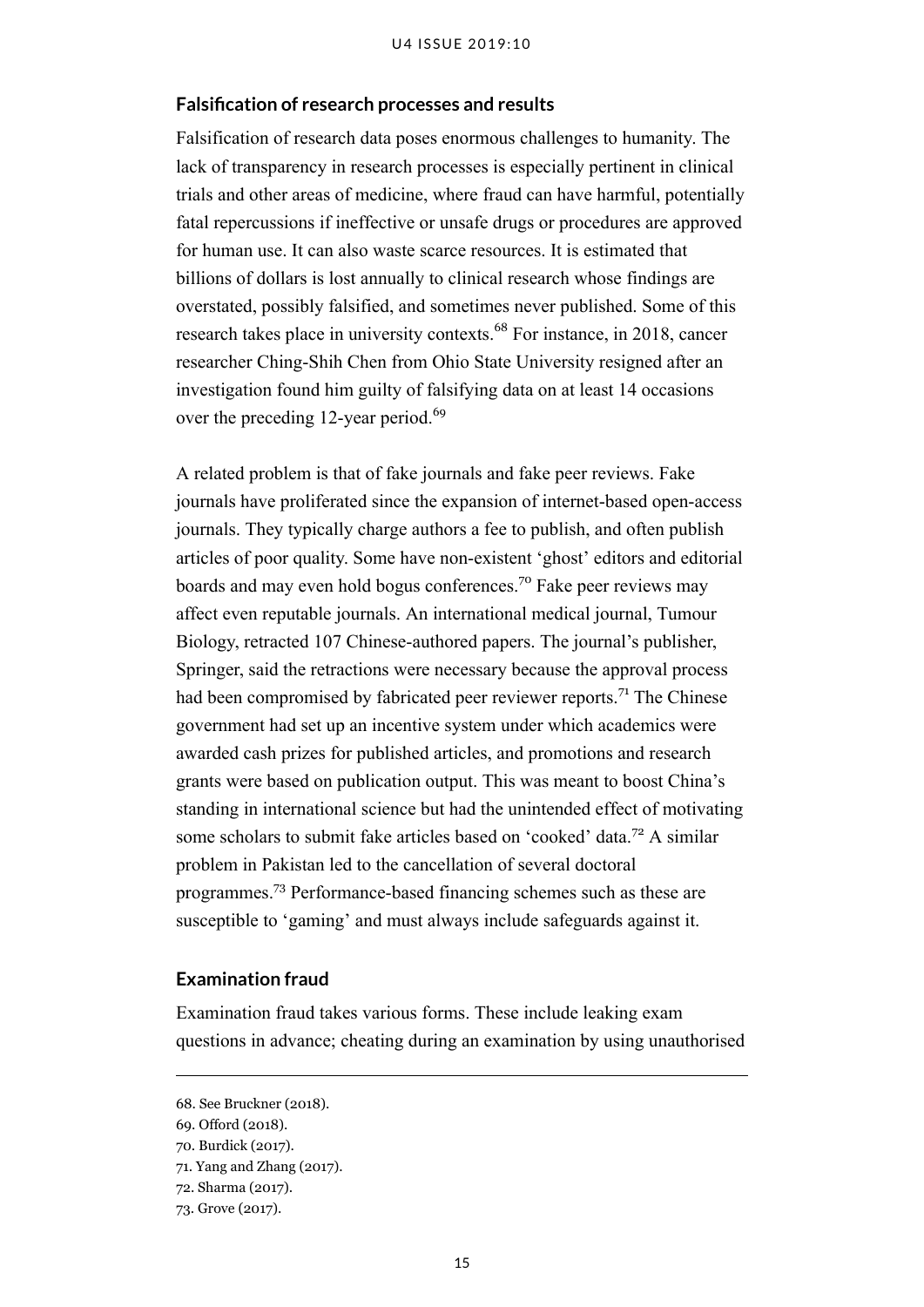material; impersonation, where a student pays someone else to sit the examination on his or her behalf; and alteration of marks, either directly on the answer sheet or in the examination records management system. The latter is usually instigated by a bribe from a student to a lecturer or member of the administrative team.

Cheating on exams is a long-standing problem, but technological advances in the form of mobile phones and tablets have broadened the means and methods for cheating. Students can request and receive answers to questions by text, wireless microphone and earphones, iPods, and wristwatches.<sup>74</sup>

In 2017, 88 staff members at Makerere University in Uganda were arrested for corruption in connection with the alteration of student grades and the issuance of fraudulent degrees. The alterations were made through the 'back end' of the software program that was used to manage examination records. Six hundred degrees awarded by the university had previously been revoked in 2014.<sup>75</sup> In 2016, the Kenyan government dissolved the country's national examinations board and ordered the arrest of its leaders after they were blamed for widespread cheating on university entrance tests. Senior managers at the Kenya National Examinations Council were implicated in cheating, and 5,101 students had their results cancelled. Examination questions were reportedly shared through the WhatsApp messaging service before exams, and texts of the questions were on sale for about \$7 each.<sup>76</sup>

#### **Degree/diploma mills**

Some degree mills are mere print shops that sell counterfeit degrees and transcripts bearing the names of legitimate schools. Others are shadowy institutions that promise applicants degrees after a very short period of 'study,' sometimes as little as five days. Another type of degree mill considers an applicant's work experience and purports to award a degree based on a description of this experience.<sup>77</sup> In 2017 in India, the authorities charged a man with the sale of 2,000 forged degrees in Bangalore.<sup>78</sup>

The instances above provide merely a glimpse of the various forms of lying, cheating, and stealing in academia. A dearth of research studies on the

<sup>74.</sup> Conway et al. (2017).

<sup>75.</sup> Ligami (2017).

<sup>76.</sup> Havergal (2016).

<sup>77.</sup> Council for Higher Education Accreditation (2018).

<sup>78.</sup> Gohwar (2017).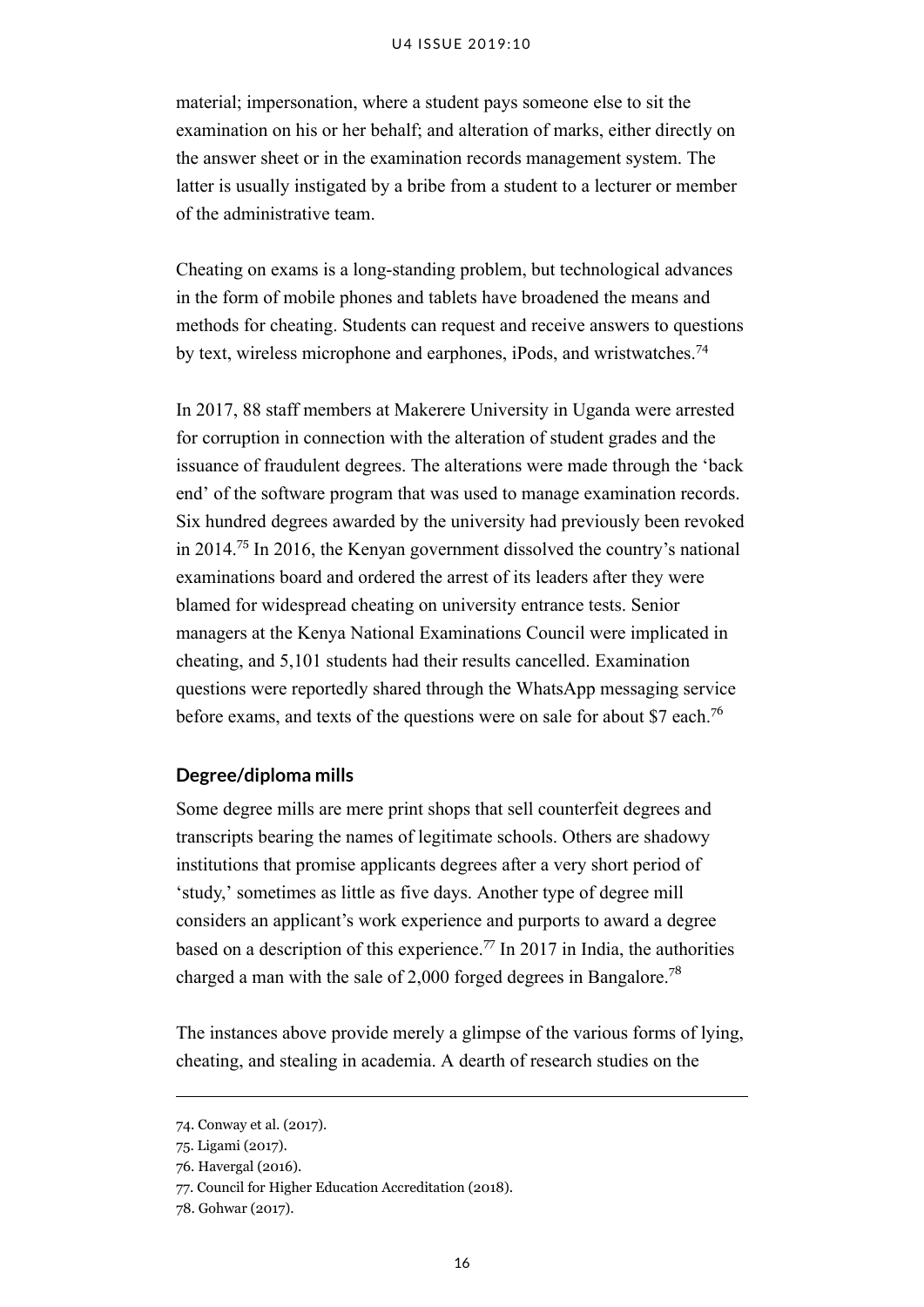problem means that it may well be more widespread than is currently assumed. Many individuals and institutions in higher education recognise the seriousness of the threat not only to universities but to society in general, and some are making efforts to stem the tide of cheating and fraud in higher education.

## <span id="page-21-0"></span>Combatting corruption in higher education

Various institutional-level initiatives are underway to curb corruption in higher education. Efforts are also being made at national and international levels to tackle some of the problems discussed in this paper. Combatting corruption in higher education is first and foremost the responsibility of the actors involved, such as students, faculty, academic administrators, ministry of education officials, higher education regulatory agencies, and professional regulatory bodies. But there is also a large role for civil society (especially professional and trade associations) and for development partners. The suggestions included in this section apply to both public and private universities.

Different universities inhabit different political landscapes that shape the possibilities for tackling corruption. Political will is often the necessary foundation for enacting and implementing institutional reforms, and the distribution of power among various actors influences the institution and the paths to institutional change. As intellectual elites, academics are part of the intra-elite power struggle and bargaining process that shapes a country's political settlement.<sup>79</sup> Universities may be 'captured' by the ruling regime, or they may be granted autonomy to pursue their intellectual goals with little interference. A university's ability to enact and implement an anticorruption strategy may therefore depend on how it is affected by political dynamics at national level and its degree of autonomy from the ruling elite.

<sup>79.</sup> Khan (2017). See also Di John and Putzel (2009).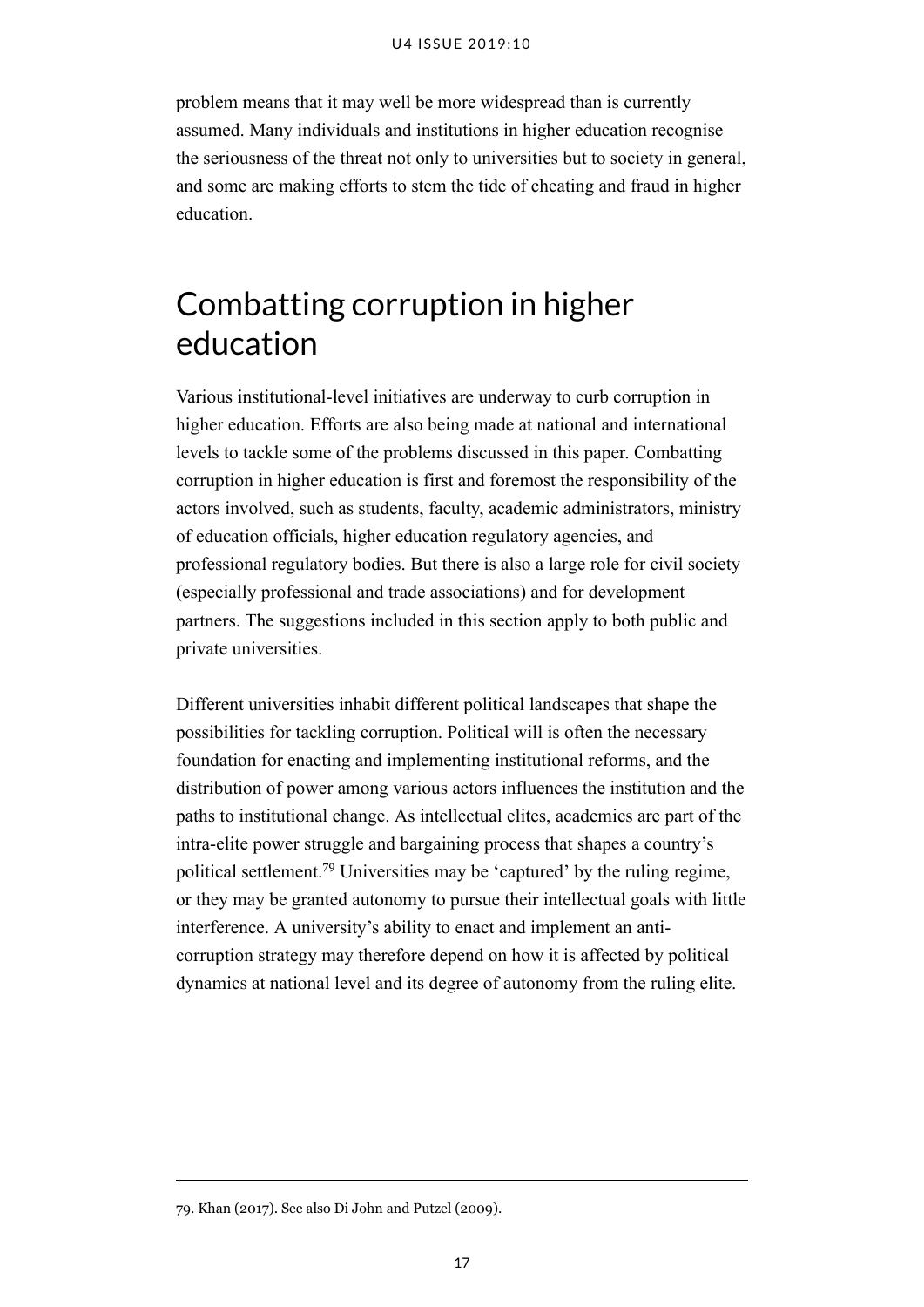## <span id="page-22-0"></span>**Institutional approaches to corruption in higher education**

## **Improving university governance to address political and bureaucratic corruption**

Transparency and accountability at the very top are indispensable. Accreditation bodies should ensure that accreditation processes are transparent and adhere to the law. Conflicts of interest involving members of accreditation bodies with ties to university promoters must be prevented and dealt with firmly if discovered.

*De facto*, not just *de jure*, autonomy is important for safeguarding universities from political interference. Higher education reforms in developing countries over the past two decades have often retained a role for heads of state in university affairs, which creates an opening for state interference.<sup>80</sup> The concept of comprehensive university autonomy includes academic, financial, and organisational independence. It means that the state renounces its right to intervene in the operational activities of higher education institutions but maintains a relationship of trust, respect, and openness with them. It also means that the state hands over responsibility for the quality of education and research, along with the necessary organisational and financial tools, to universities as self-governing institutions and that state, private, and municipal higher education institutions have equal rights and responsibilities. $81$ 

University governance should be based on the good governance principles of participation, accountability, and transparency. University autonomy therefore necessitates that each university have its own anti-corruption and integrity policy. Such a policy should be developed in a participatory manner and should set standards for ethics and integrity through a code of conduct, with sanctions for students and staff who violate the standards. There must be consistent and uniform enforcement in accordance with due process principles. Whistleblower policies and procedures are an essential part of a sound university anti-corruption policy.

<sup>80.</sup> Asiimwe and Steyn (2013). The Uganda Universities and Other Tertiary Institutions Act of 2001, section 26, designates the president of Uganda as the 'visitor,' or overall supervisor, of every public university.

<sup>81.</sup> Kvit (2018).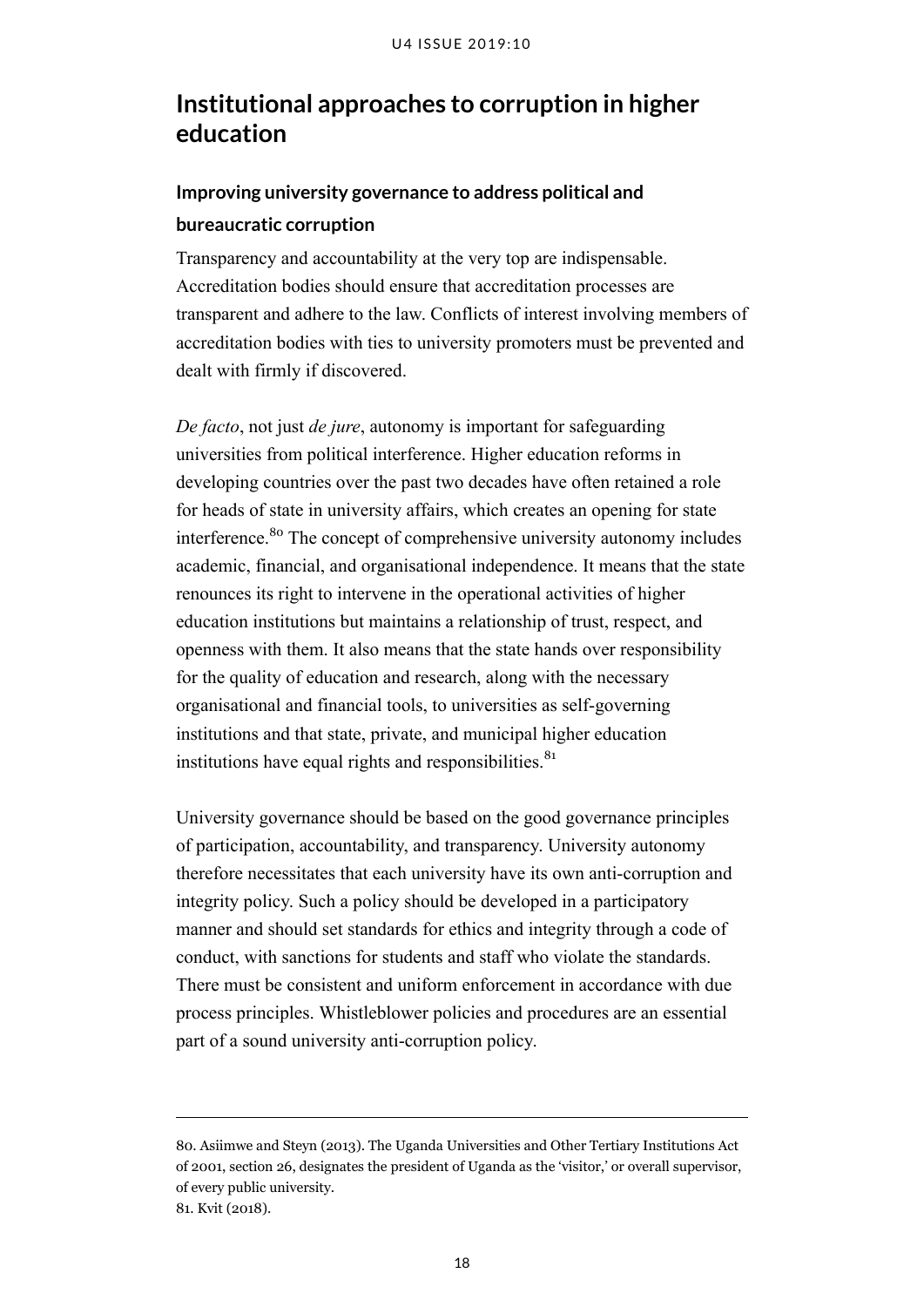Internal quality assurance (IQA) is important. As most IQA parameters for universities focus on teaching, learning, employability of graduates, and management, curbing corruption should be an explicit feature of IQA systems. Quality assurance should be conducted in an inclusive manner, with leadership commitment and stakeholder participation.<sup>82</sup> The IOA should ensure transparency in staff recruitment, student admission, and financial management.

Although institutional autonomy is important, consistency and uniformity in policies at the national and international levels is indispensable, because higher education has become a global good. There are various ongoing attempts to harmonise higher education across regions, such as the [European](http://ec.europa.eu/education/policy/higher-education/bologna-process_en) [Union's Bologna Process,](http://ec.europa.eu/education/policy/higher-education/bologna-process_en) which promotes compatibility and uniform quality assurance frameworks for higher education in Europe. The Association of African Universities, in collaboration with the African Union, UNESCO, and the European Union, is also working to harmonise higher education standards under the Arusha Convention of 2007. This includes the development of African Standards and Guidelines for Quality Assurance in Higher Education.<sup>83</sup> The East African Community (EAC) Common Higher Education Area, which came into force in May 2017, seeks to create 'a common frame of reference to facilitate comparability, compatibility and mutual recognition of higher education and training systems and the qualifications attained within the EAC Partner States, based on shared views on quality, criteria, standards and learning outcomes, for promoting student and labour mobility in the EAC.'<sup>84</sup> Collaborative initiatives such as these present an opportunity for collective action against academic corruption that respects the autonomy of institutions while recognising the importance of uniform and consistent standards across regions.

University staff and faculty are responsible for enforcing academic integrity among students. They should also adhere to ethical principles in their teaching and research. Faculty should create an enabling environment for integrity by clearly showing students how to conduct scholarship (with appropriate referencing of sources) and encouraging reflection on the dangers and implications of dishonesty.<sup>85</sup> Academic integrity policies

<sup>82.</sup> Martin (2018).

<sup>83.</sup> African Union (2017).

<sup>84.</sup> East African Community (2017).

<sup>85.</sup> Denisova-Schmidt (2017).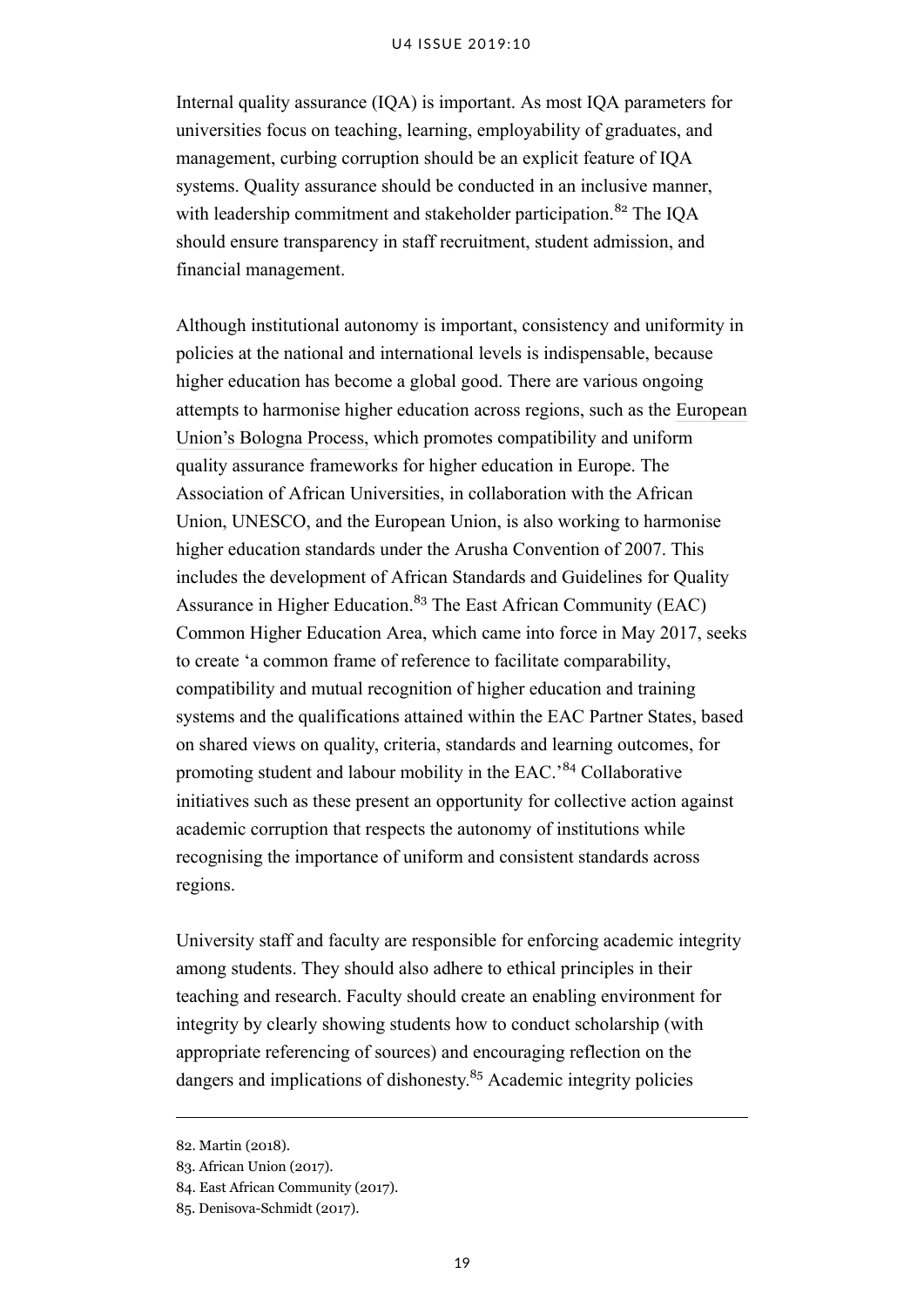should be posted on notice boards and disseminated as widely as possible. Exam question papers and other classroom and examination materials should reinforce the message.

Involving students in the anti-corruption drive is indispensable. As noted by Pavela, 'Ultimately, the most effective deterrent will be a commitment to academic integrity within the student peer group.'<sup>86</sup> Anti-plagiarism boards or committees and other investigation and sanctioning mechanisms should involve students as well as faculty. Slovak and Czech secondary school and university students organised a protest march in 2017 to protest the misuse and diversion to the private sector of money meant for universities. They also collected signatures on a petition calling for the resignation of the special prosecutor, who failed to investigate the scandal.<sup>87</sup>

#### **Harnessing information and communication technology**

Anti-plagiarism software such as Turnitin is used by universities and high schools across the world with the aim of detecting plagiarism. A study showed that South African higher education institutions using antiplagiarism software realised a 44% decline in plagiarism and a 3000% increase in the number of papers graded online between 2010 and 2014. The research also found that higher education institutions in 12 of 15 countries using Turnitin reduced unoriginal content by more than 30%.<sup>88</sup>

Information and communication technologies can also be used to raise awareness of academic integrity. There are a number of MOOCs (Massive Open Online Courses) for students that cover plagiarism and related matters.<sup>89</sup> It is also important to educate or refresh the knowledge of teaching staff.

Data-driven decision-making is on the rise. It requires higher education institutions to have unified and robust information management systems that are secure from hackers and cyberattacks. Blockchains have potential for tamper-proof examination records systems.<sup>90</sup> The Massachusetts Institute of

<sup>86.</sup> Pavela (1997).

<sup>87.</sup> Slovak Spectator (2017b).

<sup>88.</sup> African News Agency (2018).

<sup>89.</sup> Marklein (2017).

<sup>90.</sup> A blockchain is a type of database that takes a number of records and puts them in a block, similar to collating them on a single sheet of paper. Each block is then 'chained' to the next block, using a cryptographic signature. Block chains form a ledger that can be shared and corroborated by anyone with permission to do so. See Walport (2016).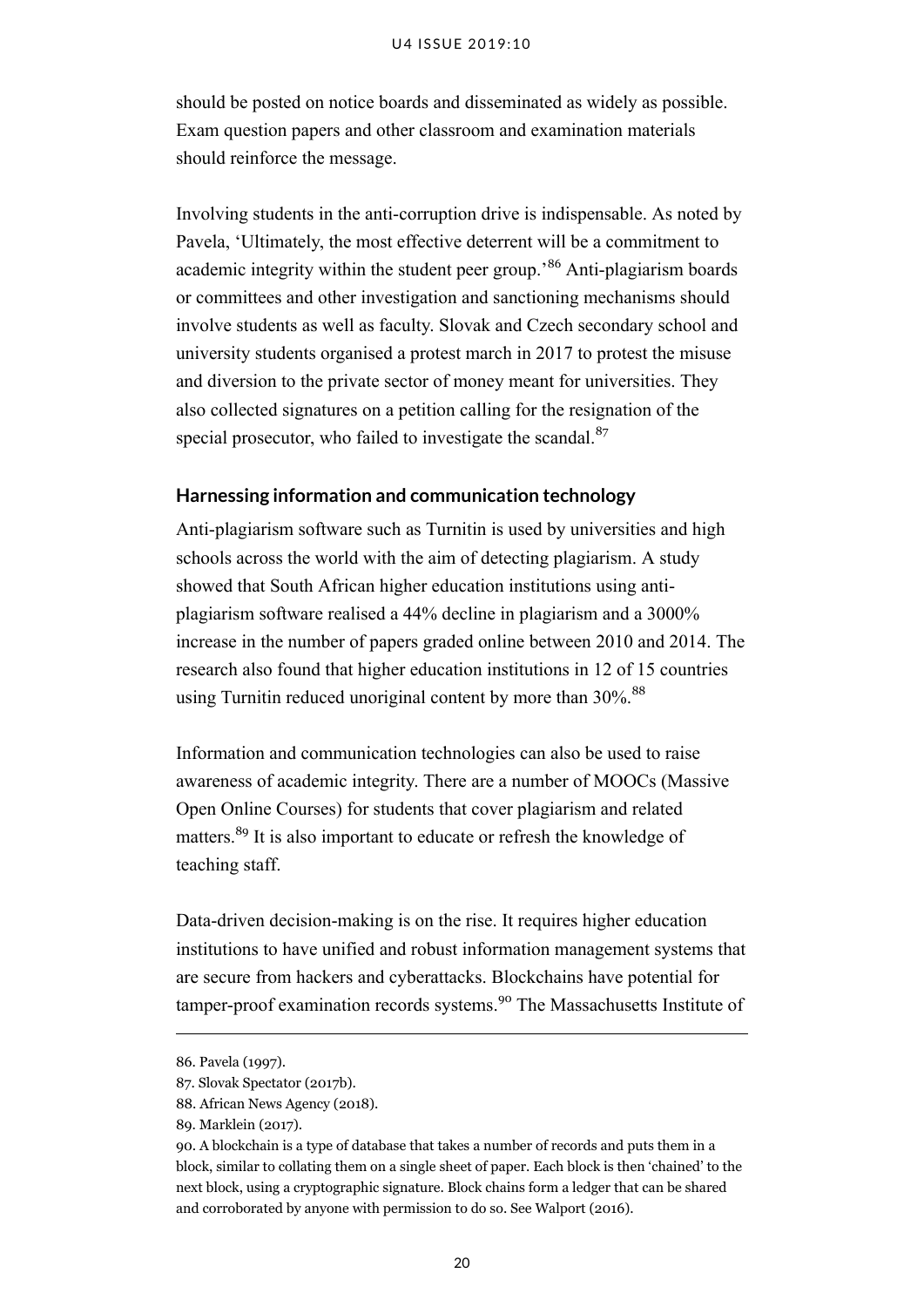Technology has developed an app called Blockcerts Wallet, which issues virtual diplomas that students can receive via their smartphones. The digital certificates are tamper-proof and easy to share with other schools, prospective employers, or relatives (students also receive the traditional paper certificate). In a related development, the Sony Corporation and Sony Global Education have developed a platform that compiles and manages student records from several schools. School administrators, recruiting firms, and other interested parties can use it to verify the credentials submitted to them.<sup>91</sup>

## <span id="page-25-0"></span>**National-level approaches to corruption in higher education**

#### **Strengthening external quality assurance**

External quality assurance by independent regulatory agencies is a crucial component of anti-corruption strategies for higher education.<sup>92</sup> In Romania, the introduction of an independent university ranking system that includes academic integrity and financial probity as assessment criteria helped universities become more transparent and compete by adopting better governance practices.<sup>93</sup> As recounted above, regulatory agencies in Uganda and Kenya have been instrumental in denouncing fake degrees and insisting that universities cancel those they have awarded.

Corruption problems in accreditation and licensing of universities are often tied to lack of resources. Establishing a university with adequate facilities is an expensive undertaking, and many university promoters might find it cheaper to bribe an accrediting agency than to invest in proper facilities. Accreditation bodies should have staggered frameworks that specify minimum requirements but oblige universities to grow and improve over time. Quality assurance is necessary for monitoring and evaluation of higher education institutions. Institutions should have performance indicators, and performance-based financing (with safeguards against fraudulent 'gaming') can promote adherence to high standards and good practices in higher education management, teaching, and research.<sup>94</sup> The Romanian Coalition for Clean Universities developed an audit and ranking system for

<sup>91.</sup> Rivera (2018).

<sup>92.</sup> Martin (2016).

<sup>93.</sup> Trines (2017).

<sup>94.</sup> Leveille (2006).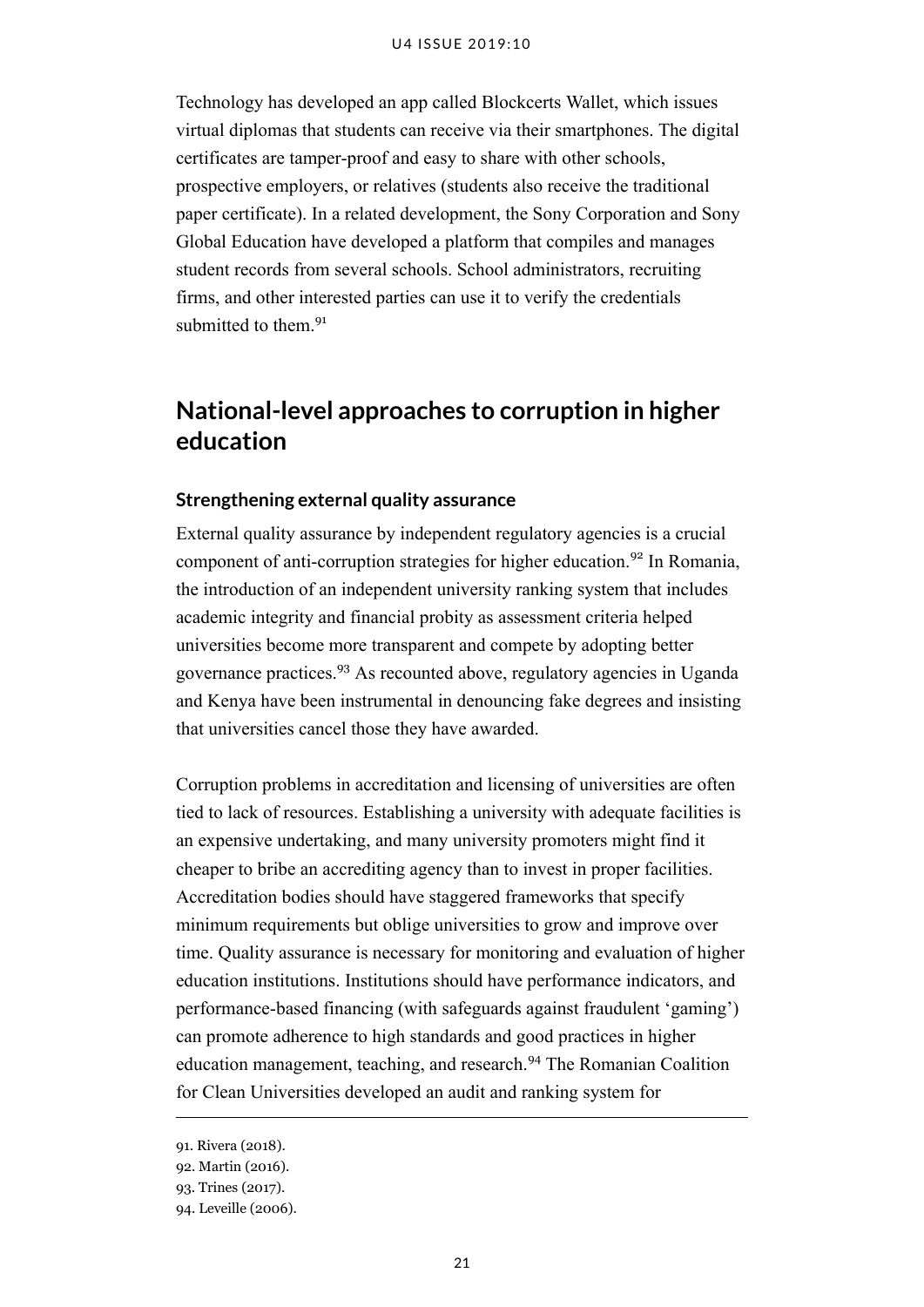universities that has succeeded in significantly reducing corruption in that country. 95

Governments have a complex role to play: they must enact and enforce adequate regulations and standards while also respecting academic freedom and avoiding political interference in the affairs of universities. Governments set higher education policy and allocate public funding. They are also responsible for enforcing law and order, such as by cracking down on diploma mills and ensuring that individuals implicated in academic forgery and fraud are prosecuted. They should allow and support student-led campaigns for academic integrity. Internal or home affairs departments, which regulate the entry of international students, should emphasise the importance of integrity in student visa applications.

## **Harnessing the power of professional associations and other civil society organisations**

Professional regulatory bodies such as medical councils, lawyers' councils, engineers' boards, and so on, which licence professionals to practice, can contribute to curbing corruption in higher education. Such bodies are gatekeepers to the professions and can serve as watchdogs to prevent individuals implicated in academic corruption from being allowed to practice. They maintain registers of duly credentialed professionals and should strike from the register those who engage in corrupt behaviour. In addition, they often issue codes of conduct and regulations for professionals to abide by. Such codes are often taught to university students as part of their courses. Indeed, many external quality assurance frameworks work with professional regulatory bodies in course accreditation.<sup>96</sup> For instance, the Uganda Universities and Other Tertiary Institutions Act 2001, as amended, establishes, as one of the main functions of the National Council for Higher Education, the accreditation of academic and professional programmes in consultation with professional associations and regulatory bodies.<sup>97</sup>

Professional associations that bring members together to exchange ideas, information, and practices can address corruption indirectly through mentorship of university students and collaboration with university-level

<sup>95.</sup> Mungiu-Pippidi (2013).

<sup>96.</sup> Harvey and Mason (2014).

<sup>97.</sup> [Uganda Universities and Other Tertiary Institutions Act 2001,](https://ulii.org/system/files/legislation/act/2001/2001/universities%2520and%2520tertiary%2520institutions%2520Act%25202001.pdf) section 5(d).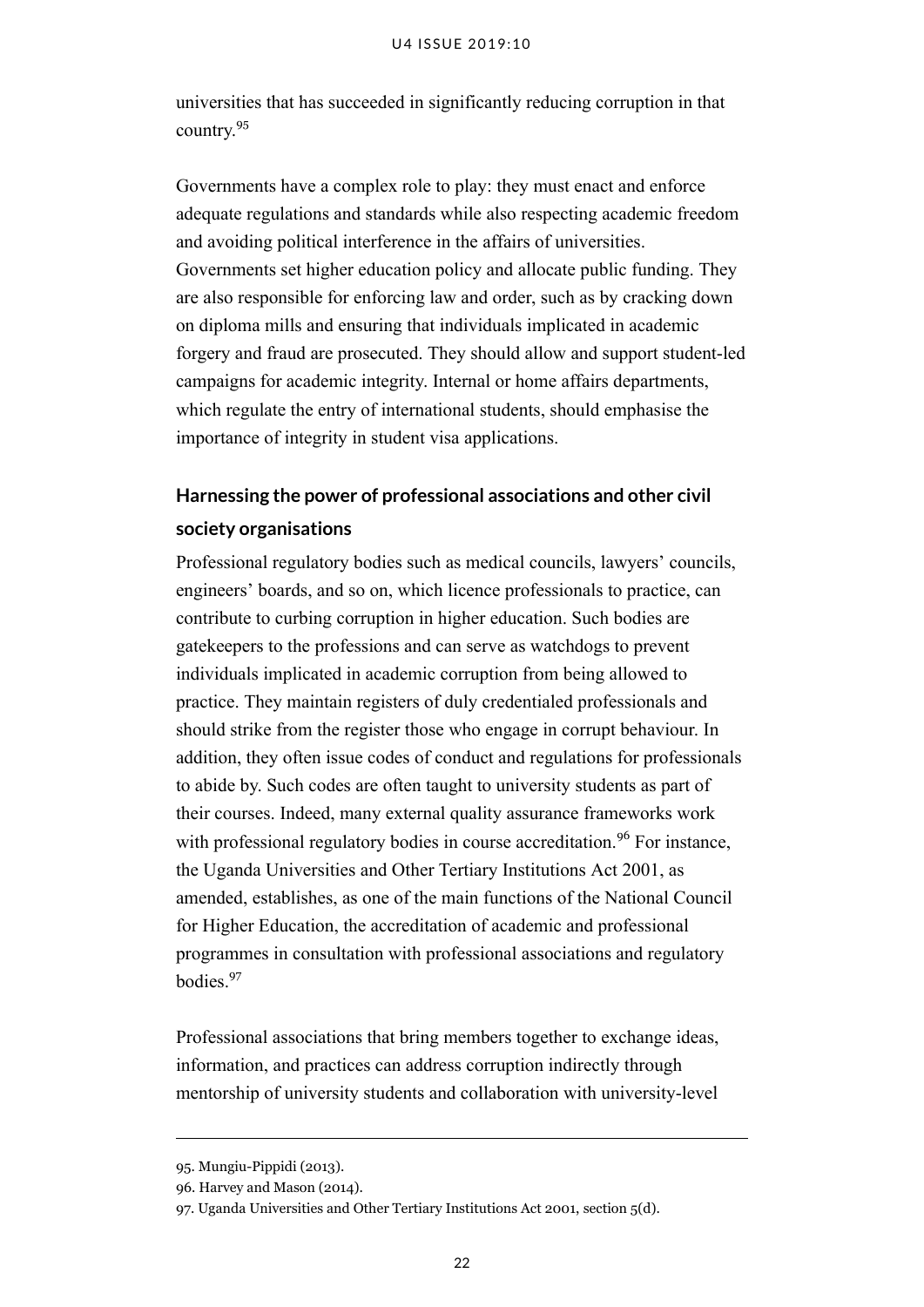student associations to promote professional values and practices. Many professionals are private practitioners, and the private sector has a crucial role to play in reducing corruption in higher education, as companies have an interest in ensuring that the graduates they employ are properly qualified and practice with integrity. Professional associations, trade unions, and other civic organisations working in education and accountability can help raise awareness of the issues of academic integrity, verifying professional qualifications and strictly enforcing professional standards.

Strategies for reducing corruption in admissions, examinations, and certification

#### **Improving authentication and verification of qualifications**

The proliferation of diploma and degree mills makes it imperative to authenticate and verify academic credentials. This requires concerted efforts by higher education regulatory agencies across the globe. Verification and authentication may be done manually or, increasingly, digitally (online). For example, [Pakistan's Higher Education Commission](http://hec.gov.pk/english/services/students/Degree%2520Attestation%2520System/Pages/Degree-Attestation.aspx) conducts verification of academic qualifications. The [West African Examinations Council](https://www.waecdirect.org/) offers a sophisticated digital method that allows users to check a student's record against a database. A scratch-card is sent with the student's application and can be scratched to reveal a serial number and single-use pin number to access or verify the student's official examination record online.

The South African National Qualifications Framework promotes genuine qualifications through its regulatory framework, national records, a public education service, and a counter-fraud strategy. The framework is overseen and implemented by the South African Qualifications Authority (SAQA), which combats fraud through a service that verifies the national and foreign qualifications of employees in the public sector. SAQA also evaluates foreign qualifications for the purposes of immigration, for admission to universities, and for registration with professional bodies.<sup>98</sup>

SAQA has been at the forefront of the continent-wide African Qualifications Verification Network (AQVN), an initiative that is still in its infancy. The network has drafted a constitution and is encouraging qualifications authorities and higher education regulatory agencies to adopt digitisation as the first step towards effective verification schemes. AQVN

<sup>98.</sup> Modisane (2014).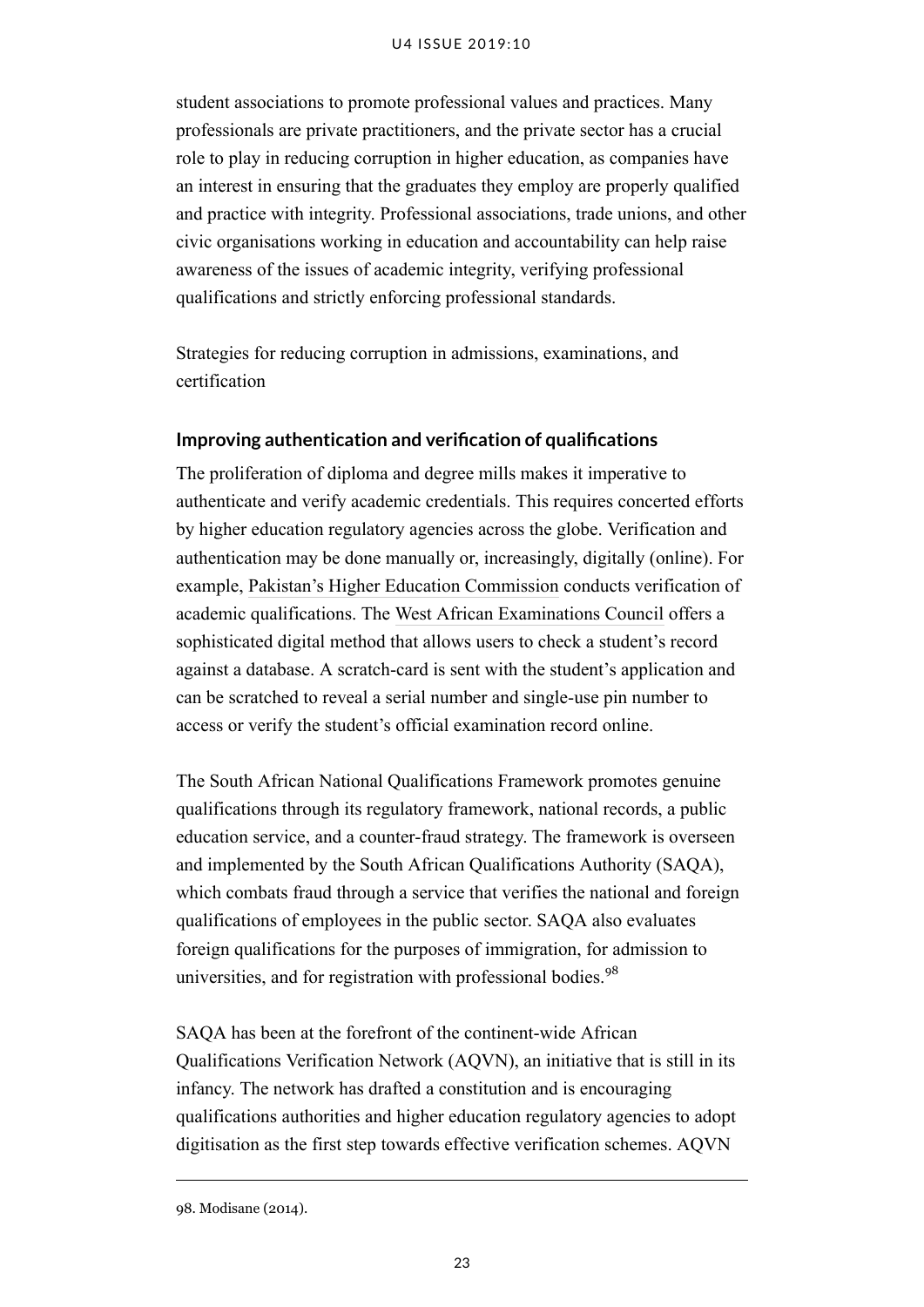is trying to collaborate with regional bodies such as the East African Community and the Economic Community of West African States (ECOWAS).<sup>99</sup> Such collaboration is essential to developing centralised databases that employers and other institutions can use to check the validity of certificates and diplomas.

#### **Vetting international recruitment agencies**

The internationalisation of higher education has been greatly facilitated by international recruitment agencies, but these often are not properly regulated. Some institutions have developed guidelines for vetting of international recruitment agencies.<sup>100</sup> The guidelines recommend investigation of agents to ensure that they have a proven track record in working with reputable institutions, are regarded as reliable by universities, are appropriately licensed, maintain adequate staffing, and use ethical recruitment methods. The guidelines recommend that before signing contracts with such agencies, institutions should send representatives to inspect agency offices on-site. Written agreements should include clearly defined quality and admissions standards, and continuous oversight of agencies throughout the contract period is important.

The government of Kenya has legislated the licensing of student recruitment agencies. The Universities Act states that one of the functions of the Commission for University Education shall be to license any student recruitment agencies operating in Kenya and any activities by foreign institutions.<sup>101</sup> The Universities Regulations of 2014 clarify that student recruitment agencies must have memoranda of understanding with the universities for which they are recruiting. They must carry out due diligence on the accreditation status of the universities for and from which they recruit.<sup>102</sup>

## **Improving admission and assessment processes and safeguarding records**

Admissions procedures can be improved by supplementing exam results with face-to-face interviews (whether in person or via video) to assess applicants and detect potential fraud. This, however, could be difficult to

<sup>99.</sup> African Qualifications Verification Network (2018).

<sup>100.</sup> For instance, the National Association for College and Admission Counseling (West and Addington 2014) and the British Council (Raimo, Humfrey, and Huang n.d.).

<sup>101.</sup> Republic of Kenya, [Universities Act No. 42 of 2012.](http://www.knqa.go.ke/wp-content/uploads/2018/10/Universities-Act-42-of-2012.pdf)

<sup>102.</sup> Republic of Kenya, [Universities Regulations 2014.](http://www.cue.or.ke/index.php/universities-regulations-2014-1?download=8:university-regulations-2014)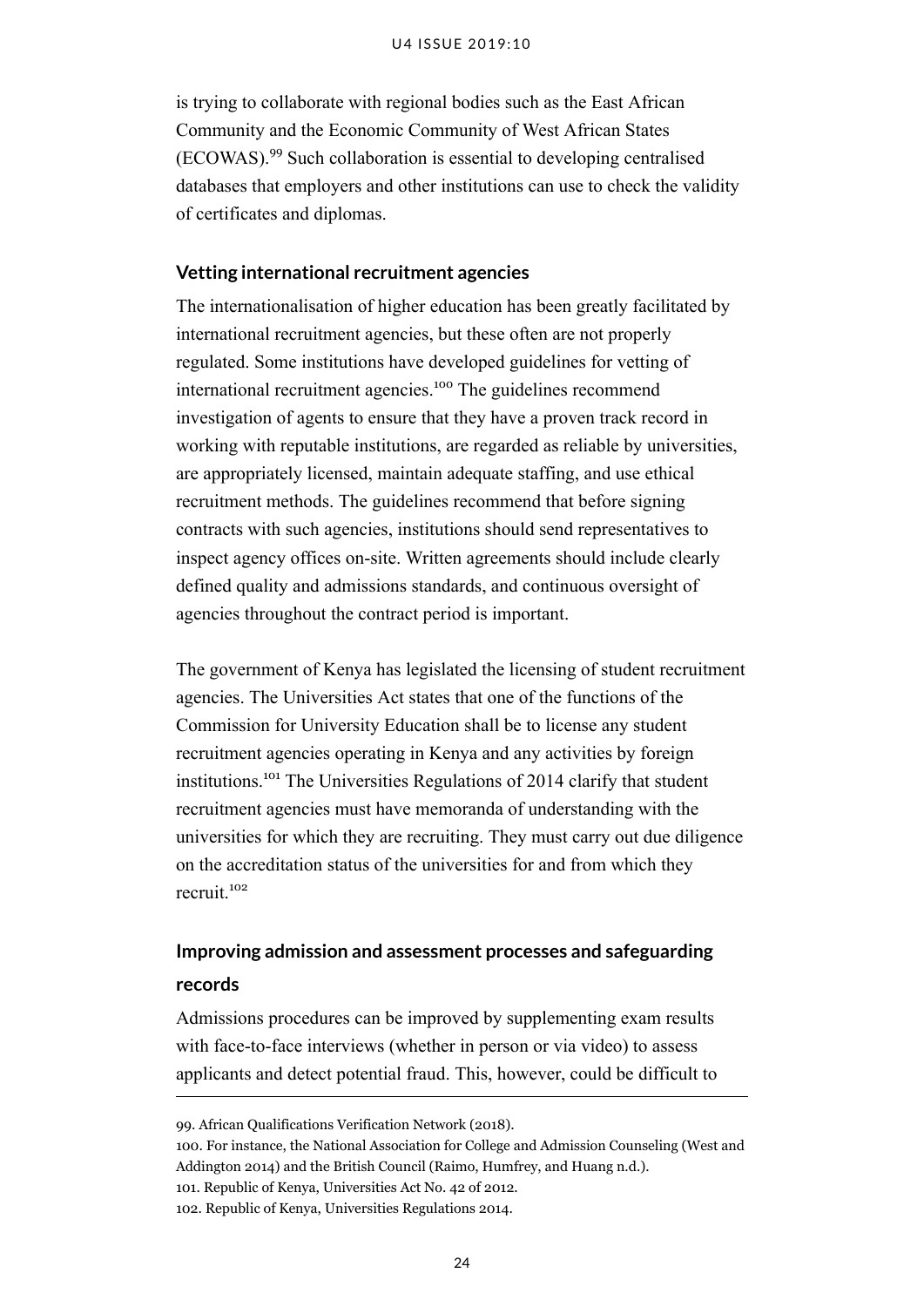implement in universities that admit large numbers of students and have inadequate staff capacity to conduct interviews. Some universities or departments within them do run their own carefully controlled entrance exams.

An advisory statement from UNESCO and the Council for Higher Education Accreditation recommends the following as effective practices:

- The use of external examiners to double-grade exams
- Anonymisation of examination forms (using barcodes instead of names)
- Cybersecurity measures to control access to student records
- Use of university rankings that include corruption criteria
- External audits of admission decisions
- Sanctions on politicians, civil servants, and others with fake degrees
- Legislative protection of whistleblowers<sup>103</sup>

Other suggested ways to reduce fraud and cheating include:

- Changing assessment methods and supplementing student assessments with presentations and oral examinations, so that grades are not based on a single high-stakes essay or exam.<sup>104</sup>
- Using assessment that builds on the student's own experiences, classwork, prior drafts, and feedback. Such materials do not lend themselves as easily to cheating or writing-for-hire. Universities can also establish a system based on sequences of tasks that have a small mandatory supervised component.
- Requiring students to undertake all assessments in class (provided there are safeguards against impersonation) to curb ghostwriting.
- Randomised seating during exams and preparing several versions of the same exam in anticipation of leakages.
- Employing sufficient numbers of supervisors during exams.

Plagiarism is a form of cheating on written assignments that deserves attention, and understanding its root causes is essential if we are to craft appropriate solutions. Education has become a very high-stakes affair, and students face enormous family pressures to succeed. Supporting students to do their best, rather than deeming them failures when they do not perform as expected, requires a significant attitudinal and cultural shift among parents

<sup>103.</sup> UNESCO and Council for Higher Education Accreditation (2016).

<sup>104.</sup> Lancaster (2017).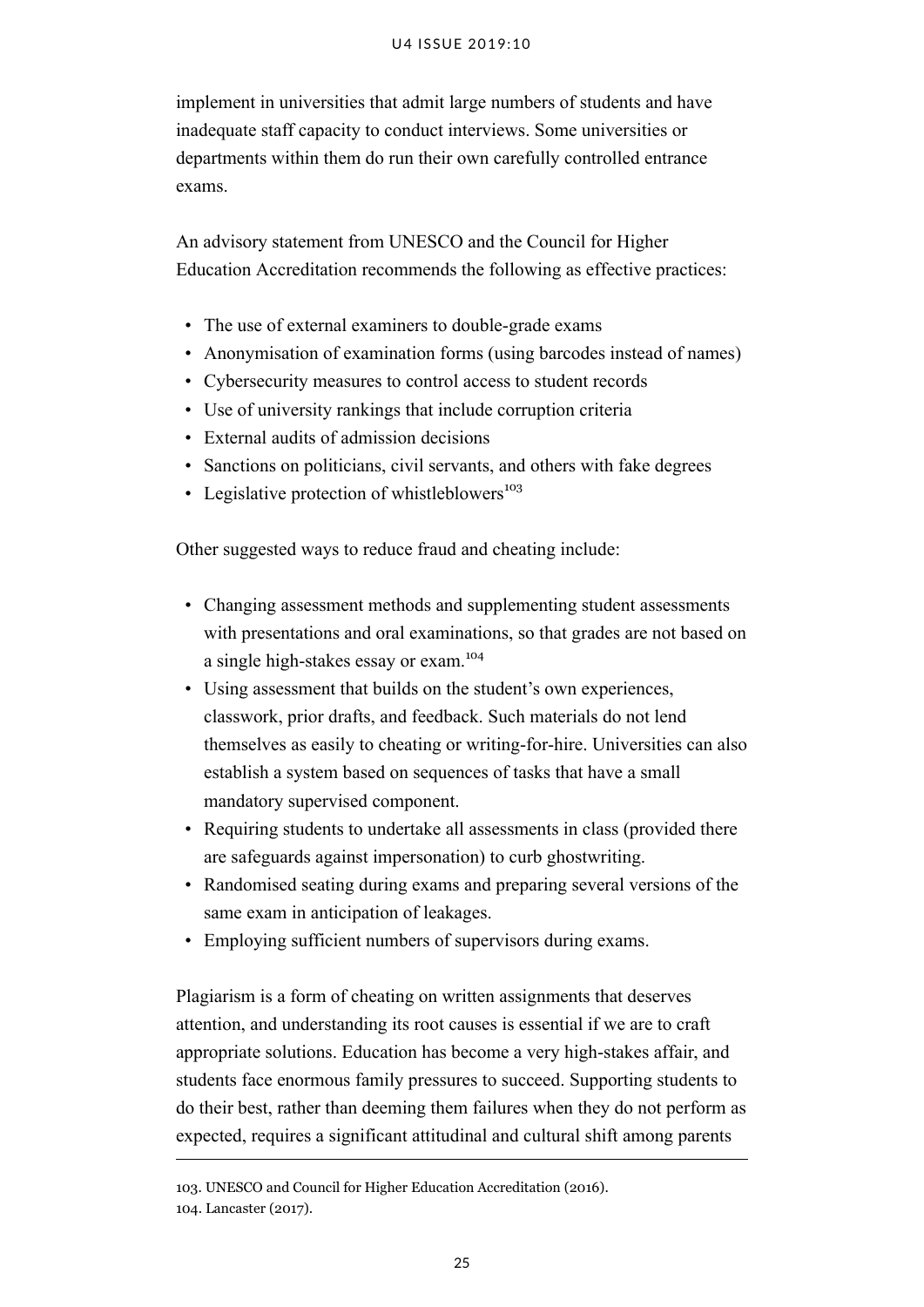and in societies at large.<sup>105</sup> Plagiarism detection offers both a learning opportunity and a means to sanction unethical behaviour. An approach that focuses on dishonesty and seeks to punish perpetrators based on a criminal law model does not necessarily help students learn how to engage in ethical scholarship. The unprecedented rise in plagiarism facilitated by internet access therefore calls for a learning approach that emphasises fair and consistent approaches that consider students' views.<sup>106</sup>

#### **Enacting institution-specific academic integrity policies**

Every higher education institution should have a specific policy that defines what constitutes plagiarism, cheating, and other forms of academic dishonesty. The policy should set out procedures to be followed when wrongdoing is suspected or proved, along with the corresponding sanctions. A whistleblowing mechanism that allows anonymous reports of transgressions is also necessary.

Several African universities have signed the Dar es Salaam Declaration on Academic Freedom and Social Responsibility of Academics and the Declaration on Intellectual Freedom and Social Responsibility.<sup>107</sup> Both documents emphasise the importance of academic integrity. Article 46 of the Dar es Salaam Declaration states, 'All members of the academic community have a responsibility to fulfil their functions and academic roles with competence, integrity and to the best of their abilities. They should perform their academic functions in accordance with ethical and highest scientific standards.'

#### **Teaching ethics and integrity at university level**

A number of studies have established that ethics training as part of university degree courses can improve students' integrity and sensitivity to ethical dilemmas.<sup>108</sup> Ethics teaching should go hand in hand with anticorruption and integrity education. This is mandated by the United Nations Convention Against Corruption, which stipulates that states should undertake public information activities that contribute to non-tolerance of

<sup>105.</sup> Dawson (2015).

<sup>106.</sup> Sutherland-Smith (2008).

<sup>107.</sup> [Dar es Salaam Declaration on Academic Freedom and Social Responsibility of](http://hrlibrary.umn.edu/africa/DARDOK.htm) [Academics in Africa \(1990\).](http://hrlibrary.umn.edu/africa/DARDOK.htm) See also [Kampala Declaration on Intellectual Freedom and](http://hrlibrary.umn.edu/africa/KAMDOK.htm) [Social Responsibility \(1990\).](http://hrlibrary.umn.edu/africa/KAMDOK.htm)

<sup>108.</sup> For a comprehensive review of such studies, see Watts et al. (2017).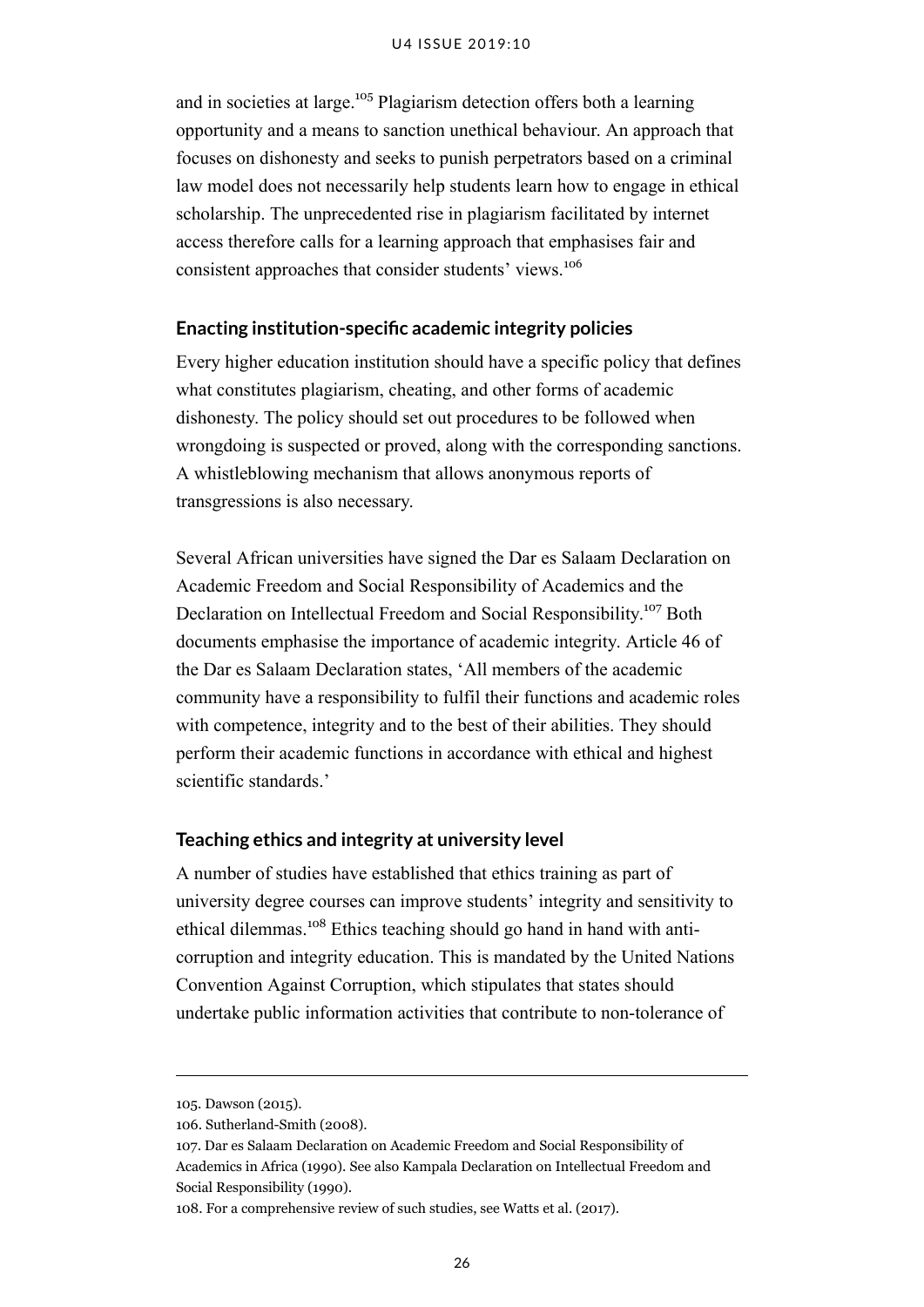corruption, as well as public education programmes, including school and university curricula.<sup>109</sup>

## <span id="page-31-0"></span>**Combatting sextortion at universities**

Many universities have sexual harassment–related policies. However, these are often not enforced because of several complicated factors. Makerere University in Uganda enacted the Policy and Regulations on Sexual Harassment Prevention in 2006, but only few cases have been reported and have proceeded through the framework created under the policy, as explained above.<sup>110</sup>

Sexual harassment has long been on the agenda of women's rights activists. There is a plethora of initiatives, laws, policies, and suggested frameworks inspired by the United Nations Convention on the Elimination of All Forms of Discrimination Against Women (CEDAW) of 1979 and the Declaration on the Elimination of Violence Against Women of 1993. It is important to remember that sexual violence and sexual harassment are corruption offences only when the perpetrator is abusing his entrusted power to obtain a private (sexual) benefit. Accordingly, sextortion is a manifestation of gender discrimination and of unequal power relations between men and women in society.

UN Women's HeForShe campaign is a global effort to engage people of all genders, including men, in promoting gender equality and removing barriers to women's empowerment. The campaign includes a pilot initiative, IMPACT 10X10X10, that engages governments, corporations, and universities as instruments of change. Launched in 2016, the IMPACT 10X10X10 pilot is partnering with 10 universities to engage students, faculty, and administrators in efforts around gender equality.<sup>111</sup> The initiative considers sexual harassment in universities not as a stand-alone problem, but one that is linked to the lack of gender equality and parity in higher education.

<sup>109.</sup> [United Nations Convention Against Corruption \(UNCAC\),](https://www.unodc.org/documents/brussels/UN_Convention_Against_Corruption.pdf) art. 13.

<sup>110.</sup> Daily Monitor (2018).

<sup>111.</sup> University of the Witwatersrand, South Africa; University of Hong Kong; Nagoya University, Japan; University of Leicester, UK; University of Oxford, UK; Sciences Po, France; Stony Brook University, USA; Georgetown University, USA; University of Waterloo, Canada, University of São Paulo, Brazil.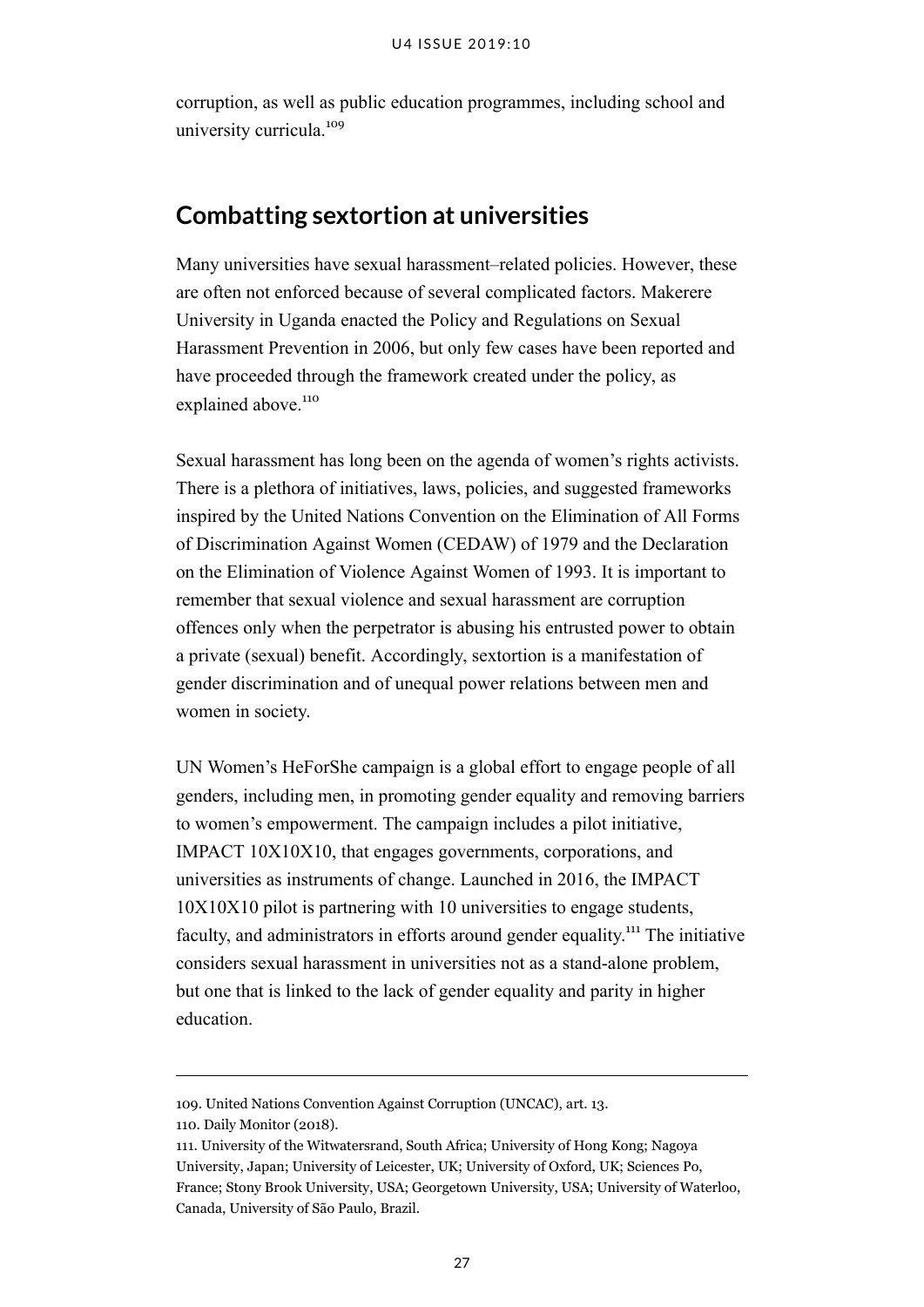Universities participating in the pilot undertook three baseline commitments: first, to implement gender sensitisation education for students, faculty, and staff; second, to develop programmes to address sexual and gender-based violence on campus; and third, to ensure that top university leadership was at the forefront of promoting IMPACT 10x10x10. By the end of the pilot's first year, the universities were implementing a number of specific measures, including:

- Compulsory workshops on sexual consent to be offered to all new students as part of university orientation programmes. Other programmes are specifically targeted towards male students, such as the Good Lad campaign at Oxford University.
- Development of a first response mobile phone app under the banner Code4Rights (Oxford University).
- Setting up stand-alone gender equity offices to encourage reporting of gender harm (University of the Witwatersrand).
- Training both students and staff to recognise and report sexual and gender-based violence (Georgetown University).
- Research, teaching, and conferences to promote global understanding of the role of men in achieving gender equality (Stony Brook University Center for Study of Men and Masculinities).<sup>112</sup>

Other measures that can help tackle sexual harassment at universities involve provision of appropriate lighting, emergency hotlines, and counselling services to promote gender-friendly, inclusive, and secure campus environments. Training both students and staff on appropriate sexual behaviour is important. Ensuring that registration, finance, and results systems are properly streamlined and automated would reduce opportunities for sextortion. Lastly, all third parties that collaborate with universities for internships, procurement of services and supplies, and other purposes should be required to uphold established standards.<sup>113</sup>

<sup>112.</sup> UN Women (2016).

<sup>113.</sup> Makerere University (2018).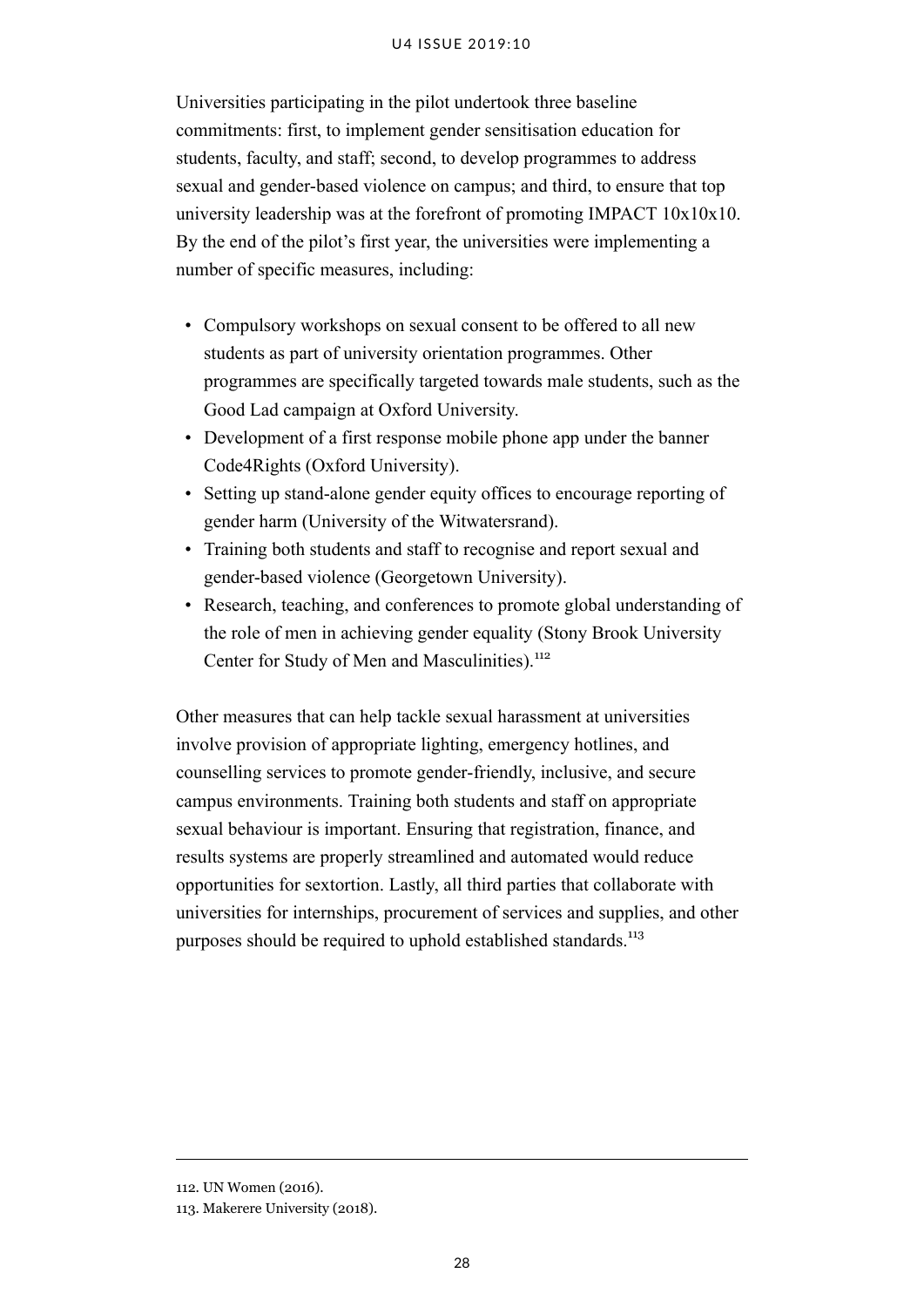## <span id="page-33-0"></span>**Opportunities for combatting corruption in higher education at the international level**

#### **Building university networks and coalitions**

Universities can work together to promote integrity in academia. There are many coalitions and networks, such as the Worldwide Universities Network, Association of African Universities, Association of Universities of Asia and the Pacific, and the International Network for Higher Education in Africa. They function as non-governmental organisations that promote shared values and interests, including academic integrity. The United Nations Development Programme (UNDP), through its project on Anti-Corruption and Integrity in the Arab Countries, has launched the Universities Against Corruption Initiative. As of 2018, the initiative mobilised more than 2,000 students from 23 universities in Jordan, Lebanon, Iraq, and Tunisia to combat corruption in higher education.<sup>114</sup>

#### **Development assistance to higher education**

A substantial portion of official development assistance to the education sector, up to 22%, is devoted to scholarships and academic fellowships offered by rich countries to developing countries. Students who receive such scholarships typically attend higher education institutions in the country making the award, and many, though by no means all, return to their home countries (or another developing country) after their studies. While this means that a significant portion of aid to education stays in the donor countries in the form of tuition, it also offers opportunities to strengthen international students' integrity and honesty in academia.<sup>115</sup> Returning graduates can act as a cultural bridge, promoting academic integrity within internationalised higher education. Gow's research on Chinese students who return home after earning master's degrees from British universities showed that the graduates had developed a stricter approach to plagiarism and academic integrity as a result of their studies.<sup>116</sup>

Donor agencies should assess universities for anti-corruption compliance before they agree to underwrite scholarship schemes. They also should

<sup>114.</sup> El-Seblani and Natta (2018).

<sup>115.</sup> According to Donor Tracker (2018), this means that one out of five dollars spent on ODA to education stays in the donor countries. For instance, in 2016 Germany dedicated \$1.1 billion or 55% of its bilateral education funding to scholarships, and France spent (\$782) or 69% on scholarships (pp. 7–8).

<sup>116.</sup> Gow (2014).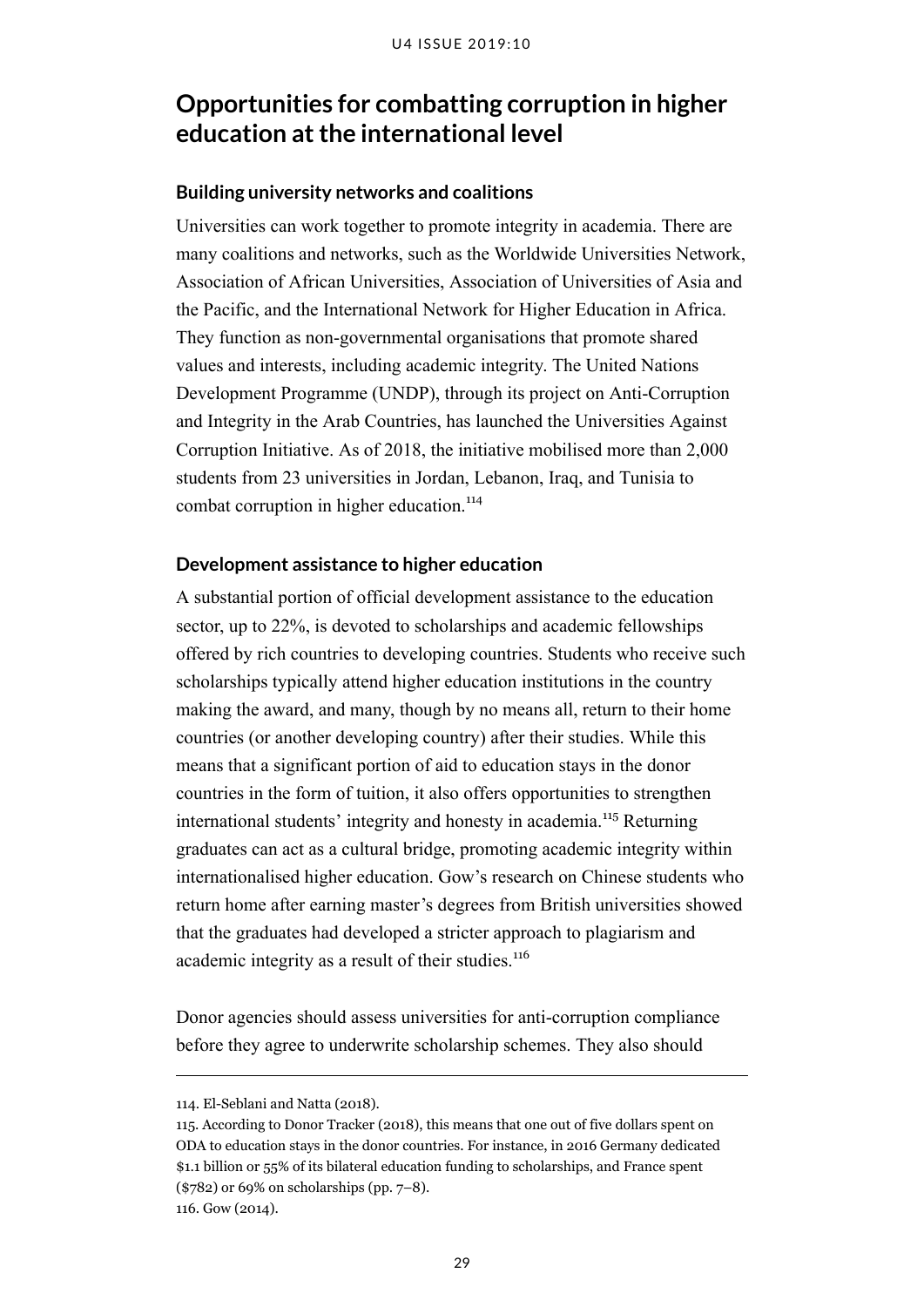thoroughly vet the qualifications of students who are candidates for scholarships. Award recipients would benefit from training and sensitisation on plagiarism and academic integrity to improve their understanding of the issue. Development agencies can encourage scholarship beneficiaries and graduates to become integrity trendsetters when they return to their countries.

Donors also fund capacity-building, infrastructure, and research projects in developing country universities, amounting to about 11% of official development assistance to the education sector.<sup>117</sup> Within this framework, they should foster research and technical cooperation specifically on academic integrity and anti-corruption, with efforts to raise the awareness of all actors in higher education. Donors can support the expansion of global and regional university networks and their campaigns to educate students, faculty, and the public on the importance of academic integrity. They can fund information technology solutions to reduce fraud and cheating by supporting acquisition of anti-plagiarism software licences, among other approaches.

Some bilateral agencies have relationships with educational cooperation institutions, such as the British Council and the German Academic Exchange Service (DAAD). Bilateral donors can promote higher education integrity through these partnerships.

Donors should support efforts by accreditation agencies to develop integrated anti-corruption strategies in higher education that can promote transparency and accountability in university management, teaching, and social life. The European Union is funding a Pan-African Programme on quality assurance and accreditation in Africa, involving the implementation of the Pan-African Quality Assurance Framework mentioned above. Other agencies may consider providing support to enhance the financial management skills of researchers and faculty who manage research grants<sup>118</sup>

<sup>117.</sup> Gow (2014). Aid to the other education subsectors is as follows: 33% to basic education, 21% to strengthening the general education system, and 13% to secondary education. 118. Jongsma (2014).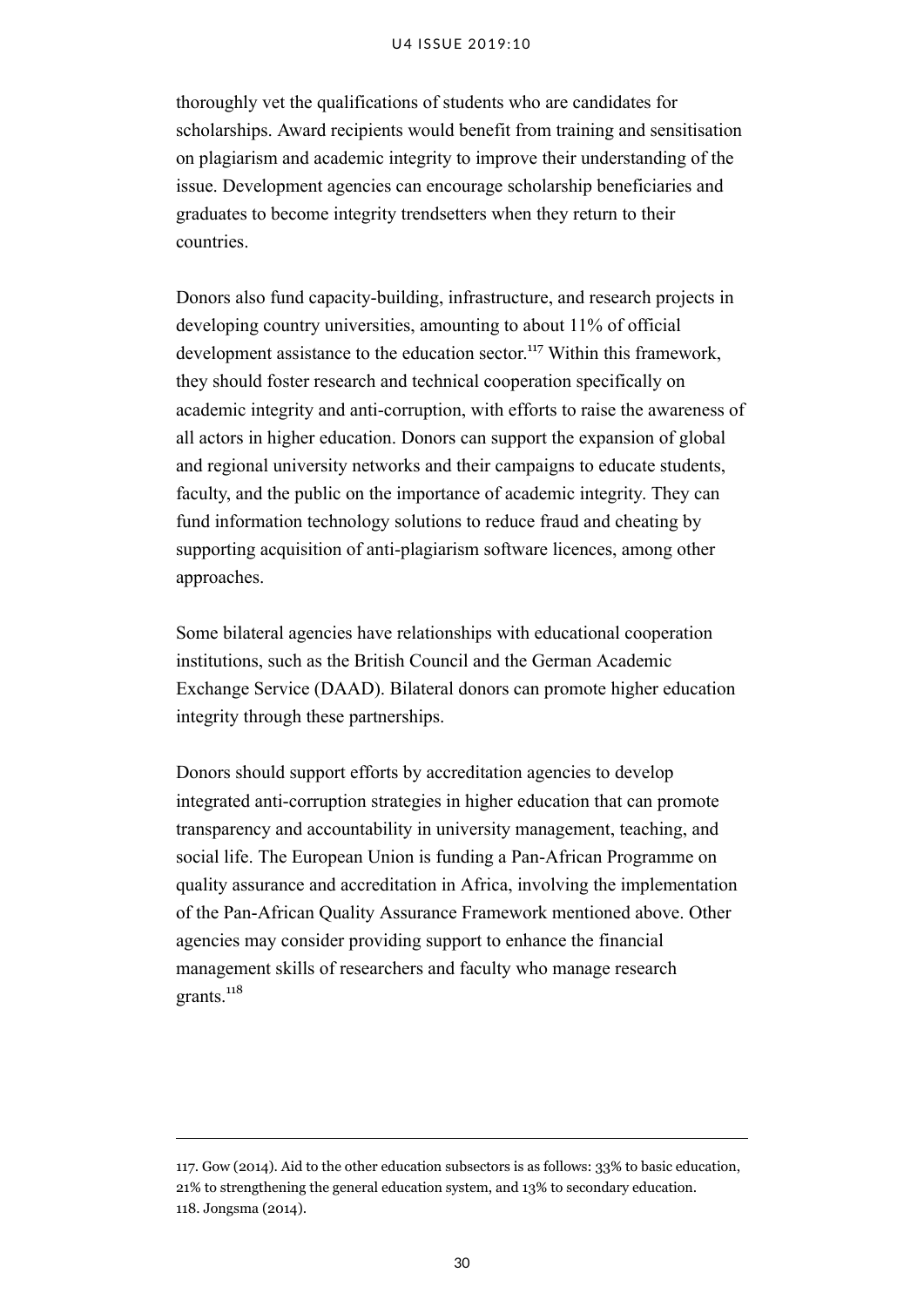## <span id="page-35-0"></span>Conclusion

Education is crucial in building public trust and laying a foundation for national development. Universities, as the apex of the education system, are influential in shaping individuals and societies. Integrity in higher education is a matter not only of personal integrity, but of broader social well-being – indeed, at times, of life and death. Societies must be able to trust that the professionals who operate machinery, build bridges and skyscrapers, treat sick patients, and manufacture or dispense drugs, to cite just a few examples, have been trained properly, have earned their credentials, and can fulfil their roles as expected.

Corruption and fraud in higher education is a growing global scourge with a negative impact on human capital formation, especially in developing countries. Political influence and manipulation, financial mismanagement, academic dishonesty, and sexual exploitation are some of the corruptionrelated problems in this subsector. Initiatives are underway to tackle specific forms of corruption, but there are few overarching strategies for promoting integrity in higher education at the national or international level.

National and regional higher education regulatory frameworks should promote transparency, accountability, and anti-corruption measures as part of accreditation and assessment standards. Universities should be accredited or ranked not only on their research output or teaching quality, but also on how well they adhere to standards of integrity, transparency, and accountability in academics and in their human resource and financial management. Development assistance to the higher education sector should support initiatives and processes aimed at improving integrity in higher education.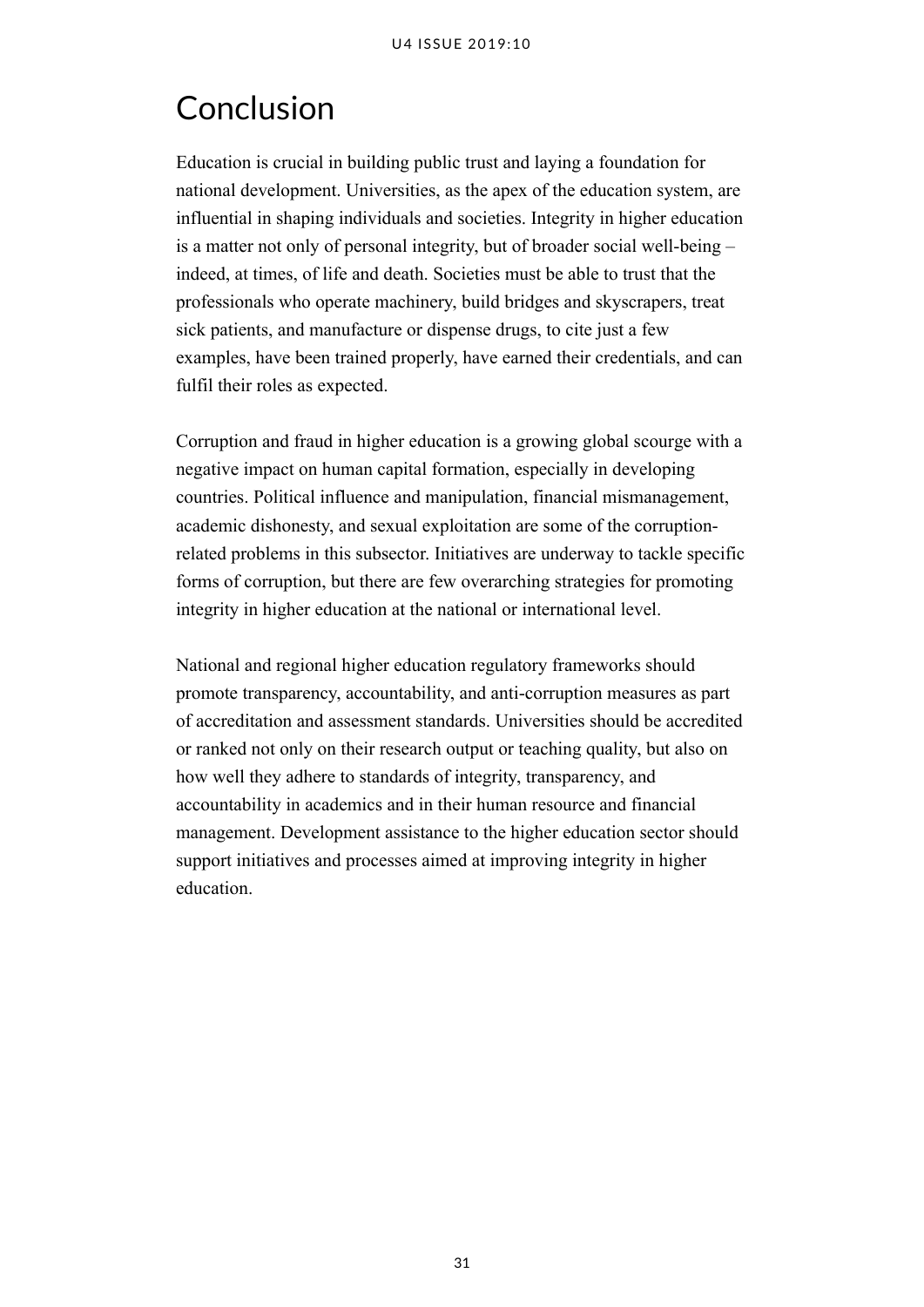## <span id="page-36-0"></span>References

Academics Anonymous. 2015. [We shouldn't keep quiet about how research](https://www.theguardian.com/higher-education-network/2015/mar/27/research-grant-money-spent) [grant money is really spent.](https://www.theguardian.com/higher-education-network/2015/mar/27/research-grant-money-spent) Guardian, 27 March.

Achuka, V. 2015[. The money and politics behind student unions.](https://www.nation.co.ke/news/politics/The-money-and-politics-behind-student-unions/1064-2661876-format-xhtml-fw6csrz/index.html) Daily Nation, 21 March.

Ade Ajayi, J. F., Goma, L. K. H., and Johnson, A. G. 1996. [The African](https://books.google.com/books?id=8DgQAQAAMAAJ&q=The+African+experience+with+higher+education,&dq=The+African+experience+with+higher+education,&hl=en&sa=X&ved=0ahUKEwissN7mpZnjAhUGAZ0JHbxDA0UQ6AEIKjAA) [experience with higher education.](https://books.google.com/books?id=8DgQAQAAMAAJ&q=The+African+experience+with+higher+education,&dq=The+African+experience+with+higher+education,&hl=en&sa=X&ved=0ahUKEwissN7mpZnjAhUGAZ0JHbxDA0UQ6AEIKjAA) Association of African Universities.

Aduda, D. 2017. [Kenyan universities given deadline to clear rot as quality](http://www.theeastafrican.co.ke/news/kenya-universities-deadline-to-clear-rot/2558-3869142-tkusp8z/index.html) [declines.](http://www.theeastafrican.co.ke/news/kenya-universities-deadline-to-clear-rot/2558-3869142-tkusp8z/index.html) East African, 29 March.

African News Agency. 2018. [Anti-plagiarism software enhances academic](https://citizen.co.za/news/south-africa/1841197/anti-plagiarism-software-enhances-academic-integrity/) [integrity.](https://citizen.co.za/news/south-africa/1841197/anti-plagiarism-software-enhances-academic-integrity/) The Citizen,1 March.

African Qualifications Verification Network. 2018. [Communiqué.](http://www.saqa.org.za/docs/webcontent/2017/AQVN%2520Communique%25202.pdf)

African Union, HAQAA Initiative, and Africa-EU Partnership. 2017. [African standards and guidelines for quality assurance in higher education](https://haqaa.aau.org/wp-content/uploads/2018/01/ASG_QA_October-2017_EN.pdf) [\(ASG-QA\).](https://haqaa.aau.org/wp-content/uploads/2018/01/ASG_QA_October-2017_EN.pdf) Draft.

American Council on Education. 2017. [Mapping internationalization on](http://www.acenet.edu/news-room/Documents/Mapping-Internationalization-2017.pdf) [U.S. campuses](http://www.acenet.edu/news-room/Documents/Mapping-Internationalization-2017.pdf). Washington, DC: ACE.

Ansa. 2019. [Concorsi università truccati, indagati rettori e 60 professori.](http://www.ansa.it/sicilia/notizie/2019/06/28/concorsi-truccati-sospesi-il-rettore-delluniversita-di-catania-e-9-professori_4a1ce69a-cc46-4018-bc9d-c72d7f3a24da.html) 30 **June**.

Asiimwe, S. and Steyn, G. M. 2013. [Obstacles hindering the effective](https://www.tandfonline.com/doi/abs/10.1080/09718923.2013.11893114) [governance of universities in Uganda.](https://www.tandfonline.com/doi/abs/10.1080/09718923.2013.11893114) Journal of Social Sciences 34(1): 17–27

Australian Government. 2011. [Strategic review of the student visa](https://archive.homeaffairs.gov.au/ReportsandPublications/Documents/reviews-and-inquiries/2011-knight-review.pdf) [programme 2011](https://archive.homeaffairs.gov.au/ReportsandPublications/Documents/reviews-and-inquiries/2011-knight-review.pdf), chap. 14.

Awiti, A., Scott, B., Orwa, C., and Bhanjee, S. 2017. [East Africa youth](http://data.eadialogueseries.org/) [survey](http://data.eadialogueseries.org/) 2017. East Africa Institute, Aga Khan University, Nairobi, Kenya.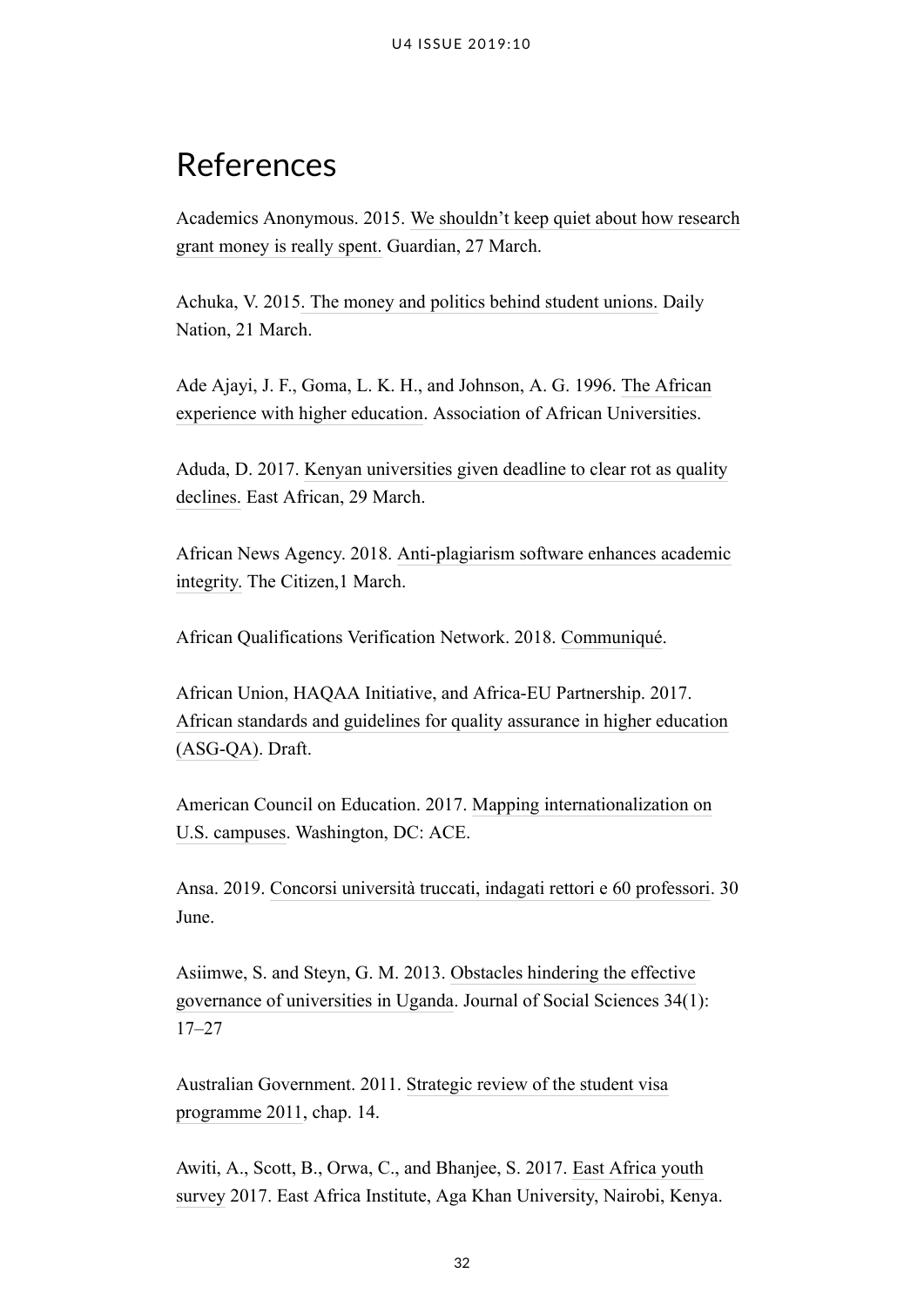Barblan, A., Daxner, M., and Ivosevic, V. 2007. [Academic malpractice](http://www.magna-charta.org/resources/files/academicmalpracticepdf.pdf) [threats and temptations: An essay of the Magna Charta Observatory and the](http://www.magna-charta.org/resources/files/academicmalpracticepdf.pdf) [National Unions of Students in Europe \(ESIB\).](http://www.magna-charta.org/resources/files/academicmalpracticepdf.pdf) Bologna, Italy: Bononia University Press.

Barigaba, J. 2016. [Uganda: Scandal – How Ugandan varsity awarded 1,000](http://allafrica.com/stories/201611290869.html) [South Sudanese degrees in months.](http://allafrica.com/stories/201611290869.html) East African, 29 November.

BBC News. 2015. [Vyapam: India's deadly medical school exam scandal.](http://www.bbc.com/news/world-asia-india-33421572) 8 July.

BBC News. 2018. [Uganda's Makerere University to investigate sexual](http://www.theeastafrican.co.ke/news/Uganda-Makerere-University-investigate-sexual-harassment/2558-4344654-pss35s/index.html) [harassment.](http://www.theeastafrican.co.ke/news/Uganda-Makerere-University-investigate-sexual-harassment/2558-4344654-pss35s/index.html) Reprinted in East African, 16 March.

Bloom, D. E., Canning, D., and Chan K. 2006. [Higher education and](http://siteresources.worldbank.org/INTAFRREGTOPEDUCATION/Resources/444659-1212165766431/ED_Higher_education_economic_development_Africa.pdf) [economic development in Africa.](http://siteresources.worldbank.org/INTAFRREGTOPEDUCATION/Resources/444659-1212165766431/ED_Higher_education_economic_development_Africa.pdf) Africa Region Human Development Working Paper, no. 102. World Bank.

Bretag, T. 2015. [Australian unis should take responsibility for corrupt](https://theconversation.com/australian-unis-should-take-responsibility-for-corrupt-practices-in-international-education-40380) [practices in international education.](https://theconversation.com/australian-unis-should-take-responsibility-for-corrupt-practices-in-international-education-40380) The Conversation, 20 April.

Brimble, M. and Stevenson-Clarke, P. 2005. [Perceptions of the prevalence](https://link.springer.com/article/10.1007/BF03216825) [and seriousness of academic dishonesty in Australian universities.](https://link.springer.com/article/10.1007/BF03216825) Australian Educational Researcher 32(3): 19–44.

Bruckner, T. 2018. [Promoting global health through clinical trial](https://www.u4.no/publications/promoting-global-health-through-clinical-trial-transparency) [transparency.](https://www.u4.no/publications/promoting-global-health-through-clinical-trial-transparency) U4 Brief 2018:5. Bergen: U4 Anti-Corruption Resource Centre, Chr. Michelsen Institute.

Burdick, A. 2017. "[Paging Dr. Fraud": The fake publishers that are ruining](https://www.newyorker.com/tech/elements/paging-dr-fraud-the-fake-publishers-that-are-ruining-science) [science.](https://www.newyorker.com/tech/elements/paging-dr-fraud-the-fake-publishers-that-are-ruining-science) New Yorker, 22 March.

Chapman, D. W. and Lindner, S. 2014. [Degrees of integrity: The threat of](https://www.tandfonline.com/doi/abs/10.1080/03075079.2014.927854) [corruption in higher education](https://www.tandfonline.com/doi/abs/10.1080/03075079.2014.927854). Studies in Higher Education (41)2: 247–268.

Conway, C. S., Harris, S. M., Sims, Y., Smith, S., Staten, B. H., Maultsby, M., Hayes, G., Mutisya, P. M. and Osler, J. E. 2017. [Cheating: Digital](https://www.igi-global.com/chapter/cheating/170091) [learning activities and challenges.](https://www.igi-global.com/chapter/cheating/170091) In [Handbook of research on academic](https://www.igi-global.com/book/handbook-research-academic-misconduct-higher/159000) [misconduct in higher education](https://www.igi-global.com/book/handbook-research-academic-misconduct-higher/159000), Velliaris, D. M. (ed.), 112–30. IGI Global.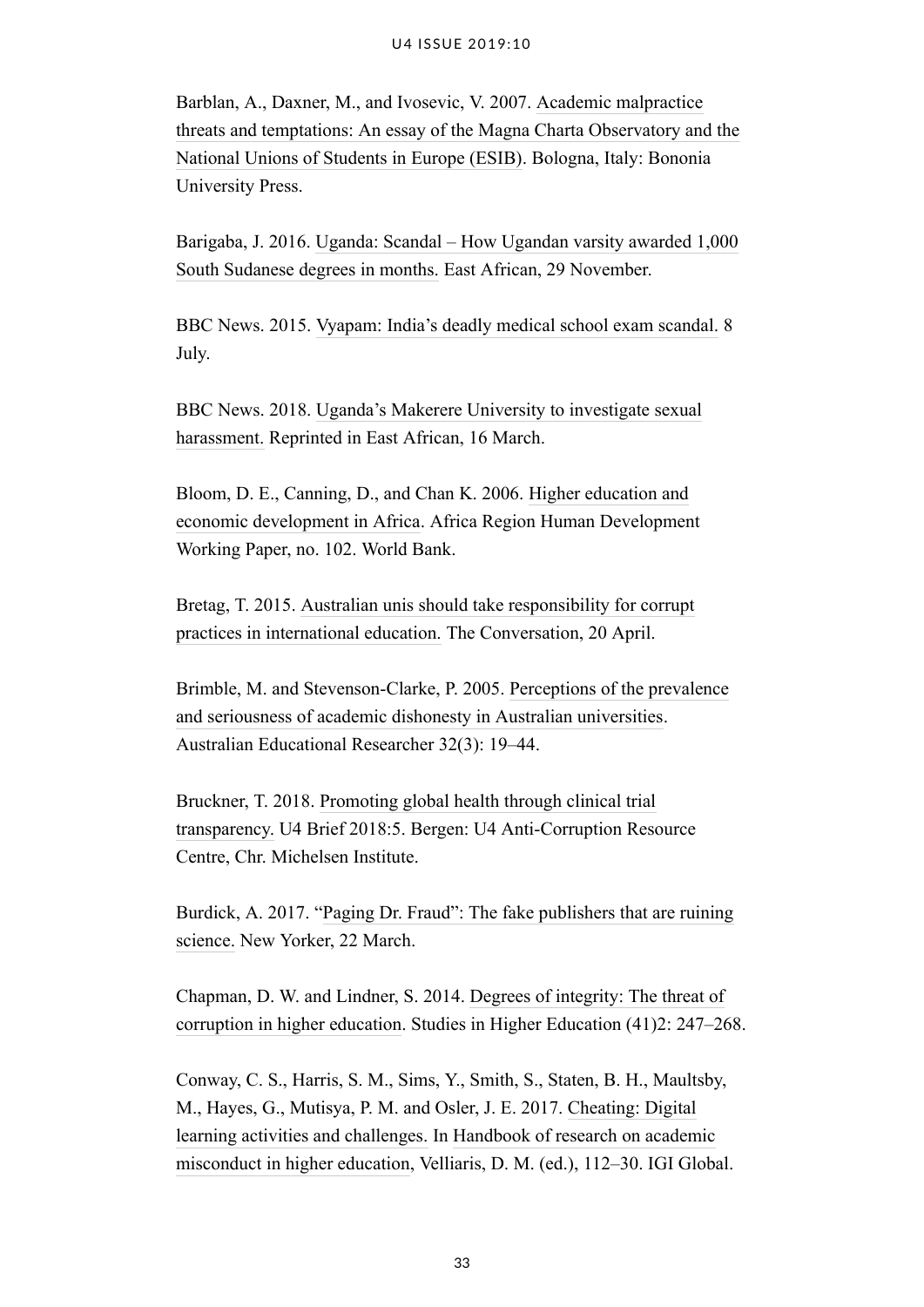Council for Higher Education Accreditation. 2018. [Degree mills: An old](https://www.chea.org/degree-mills-old-problem-new-threat) [problem and a new threat](https://www.chea.org/degree-mills-old-problem-new-threat).

Daily Monitor. 2018. [Makerere to strengthen enforcement of sexual](http://www.monitor.co.ug/News/National/Makerere-to-strengthen-enforcement-of-sexual-harassment-policy/688334-4309636-et4wqcz/index.html) [harassment policy.](http://www.monitor.co.ug/News/National/Makerere-to-strengthen-enforcement-of-sexual-harassment-policy/688334-4309636-et4wqcz/index.html) 18 February.

[Dar es Salaam Declaration on Academic Freedom and Social Responsibility](http://hrlibrary.umn.edu/africa/DARDOK.htm) [of Academics.](http://hrlibrary.umn.edu/africa/DARDOK.htm) 1990.

Dawson, P. 2015. [Policing won't be enough to prevent pay for plagiarism.](https://theconversation.com/policing-wont-be-enough-to-prevent-pay-for-plagiarism-42999) The Conversation, 11 June.

Deloitte. 2011. [Thinking the unthinkable: Uncovering fraud in higher](http://www.cpnq.org/files/pdf/Fraud%2520in%2520higher%2520education.pdf) [education](http://www.cpnq.org/files/pdf/Fraud%2520in%2520higher%2520education.pdf).

Denisova-Schmidt, E. 2017. [The challenges of academic integrity in higher](https://www.bc.edu/content/dam/files/research_sites/cihe/pubs/CIHE%2520Perspective/Perspectives%2520No%25205%2520June%252013%252C%25202017%2520No%2520cropsFINAL.pdf) [education: Current trends and prospects.](https://www.bc.edu/content/dam/files/research_sites/cihe/pubs/CIHE%2520Perspective/Perspectives%2520No%25205%2520June%252013%252C%25202017%2520No%2520cropsFINAL.pdf) CIHE Perspectives no. 5. Boston College Center for International Higher Education.

Dey, E. L., Korn, J. S., and Sax, L. J. 1996. [Betrayed by the academy: The](https://www.tandfonline.com/doi/abs/10.1080/00221546.1996.11780254?journalCode=uhej20) [sexual harassment of women college faculty](https://www.tandfonline.com/doi/abs/10.1080/00221546.1996.11780254?journalCode=uhej20). Journal of Higher Education 67(2): 149–173.

Di John, J. and Putzel, J. 2009. [Political settlements: Issues](http://epapers.bham.ac.uk/645/) [paper](http://epapers.bham.ac.uk/645/). Discussion Paper. University of Birmingham, Birmingham, UK.

Donor Tracker. 2018. [Are we making progress? Understanding trends in](https://donortracker.org/sites/default/files/highlightstories/pdf/DT_HighlightStory_AreWeMakingProgress_March2018_1.pdf) [donor support for agriculture, education, global health, global health R&D,](https://donortracker.org/sites/default/files/highlightstories/pdf/DT_HighlightStory_AreWeMakingProgress_March2018_1.pdf) [and nutrition](https://donortracker.org/sites/default/files/highlightstories/pdf/DT_HighlightStory_AreWeMakingProgress_March2018_1.pdf). Berlin: SEEK Development.

Dziech, B.W. and Hawkins, M. W. 2018. [Sexual harassment in higher](https://www.crcpress.com/Sexual-Harassment-in-Higher-Education-Reflections-and-New-Perspectives/Dziech-Hawkins/p/book/9781138331204) [education: Reflections and new perspectives.](https://www.crcpress.com/Sexual-Harassment-in-Higher-Education-Reflections-and-New-Perspectives/Dziech-Hawkins/p/book/9781138331204) Routledge.

East African Community. 2017. [Declaration by heads of State of the East](http://iucea.org/eahea1/declaration/) [African Community partner states on the transformation of the East African](http://iucea.org/eahea1/declaration/) [Community into a common higher education area.](http://iucea.org/eahea1/declaration/)

Edwards, C. 2017. [Dozens of Italian university professors arrested over](https://www.thelocal.it/20170926/university-teachers-under-house-arrest-over-corruption-after-being-unmasked-by-an-english-academic) [corruption claims.](https://www.thelocal.it/20170926/university-teachers-under-house-arrest-over-corruption-after-being-unmasked-by-an-english-academic) The Local, 26 September.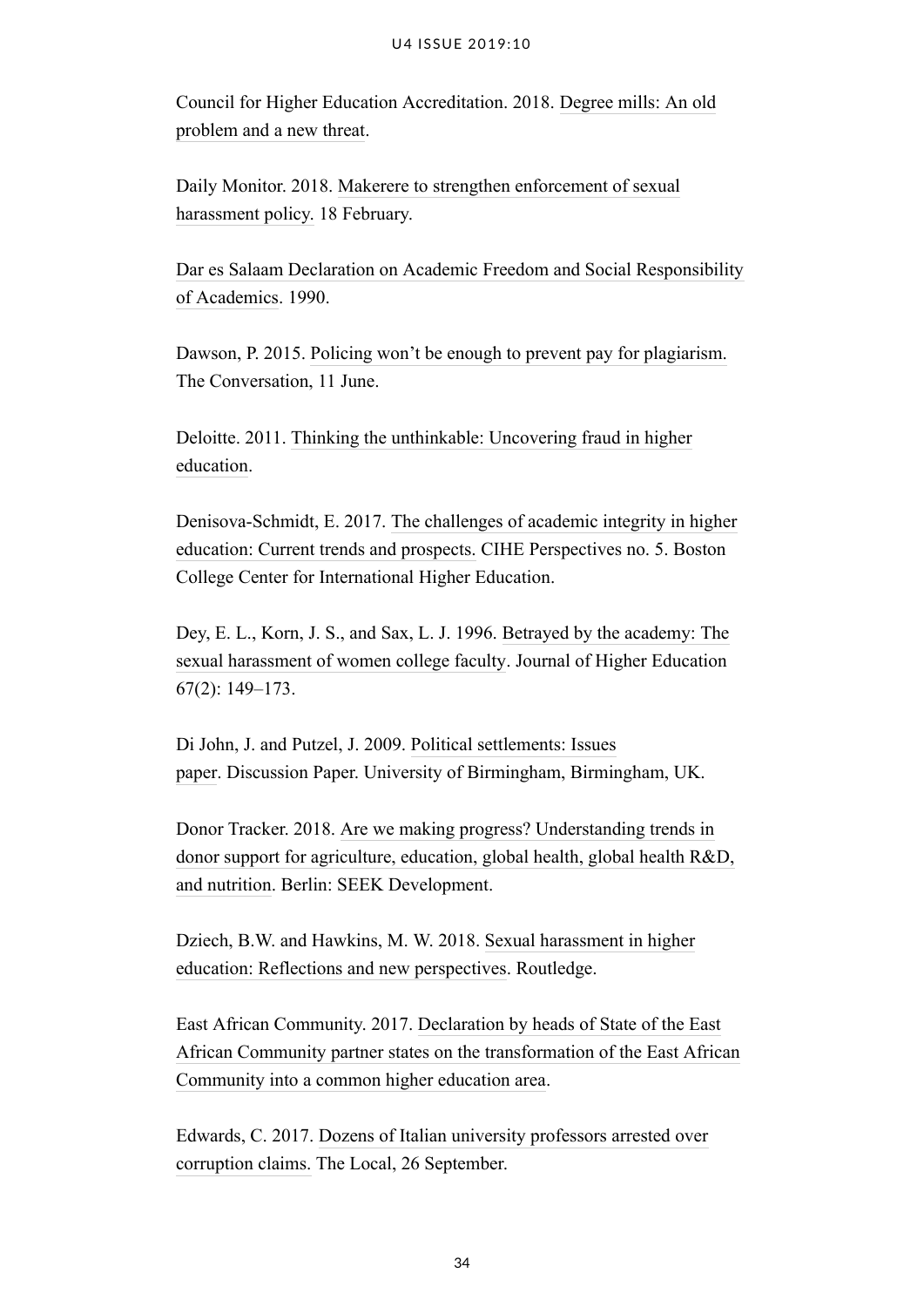El-Seblani, A. and Natta, A. 2018. [Universities against corruption.](http://www.arabstates.undp.org/content/rbas/en/home/ourperspective/ourperspectivearticles/2018/universities-against-corruption.html) UNDP Arab States, 20 December.

Flaherty, C. 2017. [When professors cross lines.](https://www.insidehighered.com/news/2017/11/01/professors-three-campuses-face-disciplinary-action-or-resign-over-harassment) Inside Higher Ed, 1 November.

Friedman, M. and Friedman R. 1980. [Free to choose: A personal statement.](https://books.google.com/books?id=3xO9AAAAIAAJ&source=gbs_book_other_versions) Harcourt Brace Jovanovich.

Gohwar, I. 2017. [Degree certificate racket thrives in Bengaluru.](http://www.thehindu.com/news/cities/bangalore/degree-certificate-racket-thrives-in-bengaluru/article19127959.ece?utm_content=buffer69bc3&utm_medium=social&utm_source=twitter.com&utm_campaign=buffer) The Hindu, 22 June.

Gow, S. 2014. [A cultural bridge for academic integrity? Mainland Chinese](https://ojs.unisa.edu.au/index.php/IJEI/article/view/935) [master's graduates of UK institutions returning to China](https://ojs.unisa.edu.au/index.php/IJEI/article/view/935). International Journal for Educational Integrity 10(1): 70–83.

Green, S. P. 2006. [Lying, cheating, and stealing: A moral theory of white](https://global.oup.com/academic/product/lying-cheating-and-stealing-9780199225804?q=lying%2520cheating%2520stealing&lang=en&cc=us)[collar crime](https://global.oup.com/academic/product/lying-cheating-and-stealing-9780199225804?q=lying%2520cheating%2520stealing&lang=en&cc=us). Oxford University Press.

Grove, J. 2017. [Mafia professors control Pakistan's corrupt research system.](https://www.timeshighereducation.com/news/mafia-professors-control-pakistans-corrupt-research-system) Times Higher Education, 10 July.

Guardian. 2018. [Grace Mugabe's PhD investigated by Zimbabwe's anti](https://www.theguardian.com/world/2018/jan/09/grace-mugabe-phd-investigated-zimbabwe-anti-corruption-watchdog)[corruption watchdog](https://www.theguardian.com/world/2018/jan/09/grace-mugabe-phd-investigated-zimbabwe-anti-corruption-watchdog). 9 January.

Harper, M. 2006. [High tech cheating.](https://www.ncbi.nlm.nih.gov/pubmed/17014934) Nurse Education Today 26(8): 672–679.

Harvey, L. and Mason, S. 2014. [The role of professional bodies in higher](http://www.qualityresearchinternational.com/Harvey%2520papers/Harvey%2520and%2520Mason%2520Professions%25201995%2520%255B2014%255D.pdf) [education quality monitoring.](http://www.qualityresearchinternational.com/Harvey%2520papers/Harvey%2520and%2520Mason%2520Professions%25201995%2520%255B2014%255D.pdf) Quality in Higher Education project, University of Central England, Birmingham.

Havergal, C. 2016. [Kenyan exam board bosses arrested over university](https://www.timeshighereducation.com/news/kenyan-exam-board-bosses-arrested-over-university-entry-fraud) [entry 'fraud.'](https://www.timeshighereducation.com/news/kenyan-exam-board-bosses-arrested-over-university-entry-fraud) Times Higher Education, 29 March.

Heyneman, S. 2004. [Education and corruption](https://www.sciencedirect.com/science/article/pii/S0738059304000343). International Journal of Educational Development 24(6): 637–648.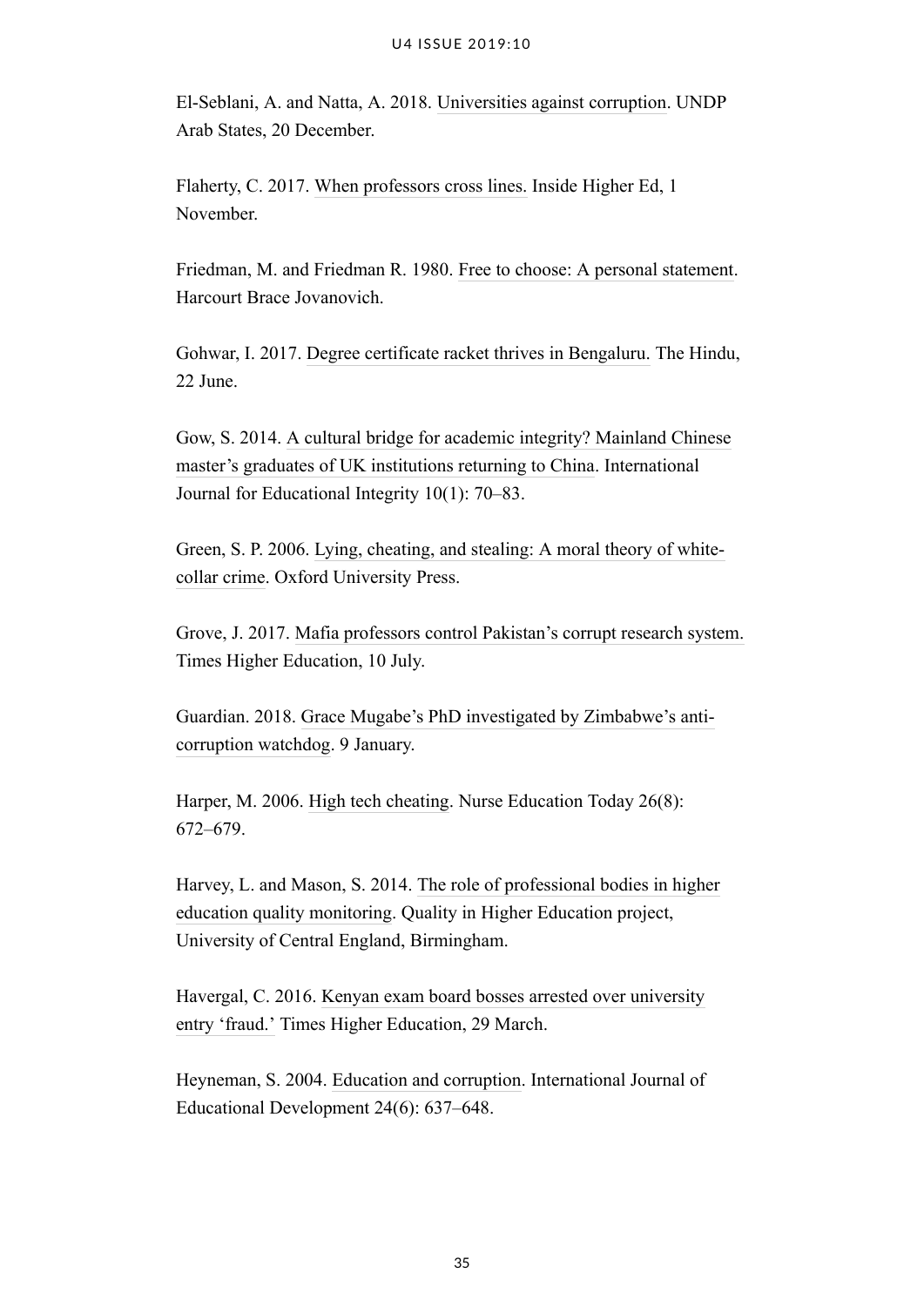Hosny, M. and Fatima, S. 2014. [Attitude of students towards cheating and](http://docsdrive.com/pdfs/ansinet/jas/2014/748-757.pdf) [plagiarism: University case study.](http://docsdrive.com/pdfs/ansinet/jas/2014/748-757.pdf) Journal of Applied Sciences 14(8): 748–757.

Huntington, S. 1991. [Democracy's third wave.](https://www.ned.org/docs/Samuel-P-Huntington-Democracy-Third-Wave.pdf) Journal of Democracy 2(2): 12–34.

Ibrahimi, N. 2014. [Bureaucratic policies and patronage politics: Prospects](https://www.afghanistan-analysts.org/publication/aan-papers/bureaucratic-policies-and-patronage-politics-prospects-and-challenges-of-private-higher-education-in-afghanistan/) [and challenges of private higher education in Afghanistan.](https://www.afghanistan-analysts.org/publication/aan-papers/bureaucratic-policies-and-patronage-politics-prospects-and-challenges-of-private-higher-education-in-afghanistan/) Afghanistan Watch Briefing Paper 01/2014.

International Association of Women Judges. 2012. [Stopping the abuse of](http://www.iawj.org/wp-content/uploads/2017/04/Corruption-and-Sextortion-Resource-1.pdf) [power through sexual exploitation: Naming, shaming and ending sextortion.](http://www.iawj.org/wp-content/uploads/2017/04/Corruption-and-Sextortion-Resource-1.pdf)

Jaschik, S. 2013. [Feeling the heat: The 2013 survey of college and](https://www.insidehighered.com/news/survey/feeling-heat-2013-survey-college-and-university-admissions-directors) [university admissions directors.](https://www.insidehighered.com/news/survey/feeling-heat-2013-survey-college-and-university-admissions-directors) Inside Higher Ed, 18 September.

Jongsma, A. 2014. [Post-2015 European support to African HE taking shape.](http://www.universityworldnews.com/article.php?story=20140925091205558&query=Okebukola) University World News, 26 September.

Kalof, L., Eby, K. K., Matheson, J. L. and Kroska, R. J. 2001. [The influence](https://journals.sagepub.com/doi/abs/10.1177/089124301015002007) [of race and gender on student self-reports of sexual harassment by college](https://journals.sagepub.com/doi/abs/10.1177/089124301015002007) [professors.](https://journals.sagepub.com/doi/abs/10.1177/089124301015002007) Gender & Society 15(2): 282–302.

[Kampala Declaration on Intellectual Freedom and Social Responsibility.](http://hrlibrary.umn.edu/africa/KAMDOK.htm) 1990.

Karugaba, M. and Olupot, M. 2009. [Parliament wants Makerere boss to](https://www.newvision.co.ug/new_vision/news/1221457/parliament-makerere-boss-explain-collapsed-perimeter-wall) [explain collapsed perimeter wall.](https://www.newvision.co.ug/new_vision/news/1221457/parliament-makerere-boss-explain-collapsed-perimeter-wall) New Vision, 6 May.

Khan, M. H. 2017. Introduction: Political settlements and the analysis of institutions. African Affairs, 5 December: 1–20.

Kiley, K. 2011. [Reign of the politician-chancellor.](https://www.insidehighered.com/news/2011/08/23/reign-politician-chancellor) Inside Higher Education, 23 August.

Kokutse, F. 2018. [Corruption among factors affecting HE quality process.](https://www.universityworldnews.com/post.php?story=20180210135015347) University World News, 10 February.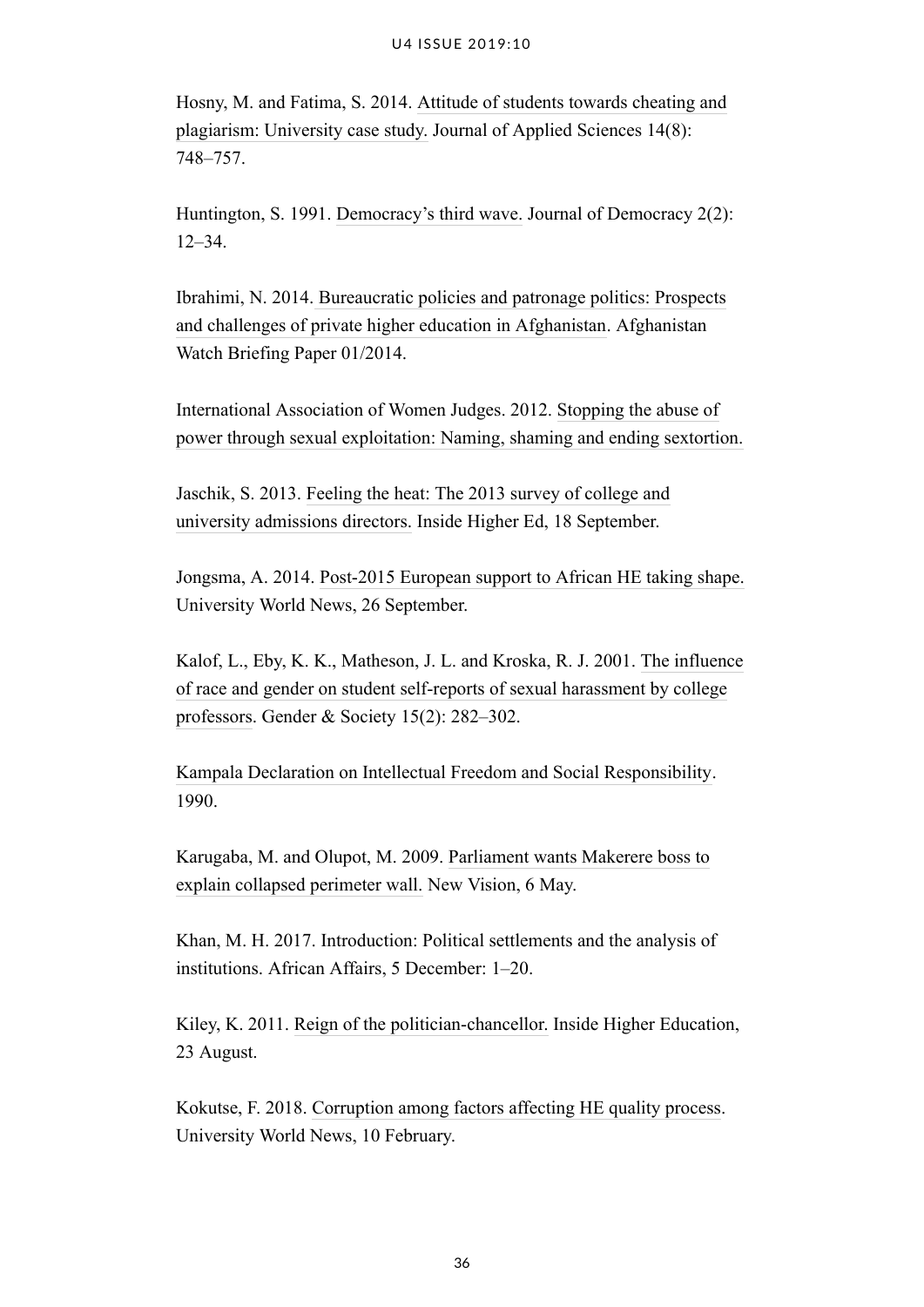Korn, M., Levitz, J. and Ailworth, E. 2019. [Federal prosecutors charge](https://www.wsj.com/articles/federal-prosecutors-charge-dozens-in-broad-college-admissions-fraud-scheme-11552403149) [dozens in college admissions cheating scheme.](https://www.wsj.com/articles/federal-prosecutors-charge-dozens-in-broad-college-admissions-fraud-scheme-11552403149) Wall Street Journal, 12 March.

Kuranchie, A., Twene, C., Mensah M. K., and Arthur, C. 2014. [The](https://www.mcser.org/journal/index.php/ajis/article/view/2078) [perceived corrupt practices of academics: What conditions promote them?](https://www.mcser.org/journal/index.php/ajis/article/view/2078) Academic Journal of Interdisciplinary Studies 3(1).

Kvit, S. 2018. [Ukraine: A roadmap to higher education reform via](http://www.universityworldnews.com/article.php?story=20180316092127837) [autonomy.](http://www.universityworldnews.com/article.php?story=20180316092127837) University World News, 16 March.

Lancaster, T. 2016. [A decade of contract cheating: What shape is the](http://thomaslancaster.co.uk/blog/a-decade-of-contract-cheating-what-shape-is-the-bespoke-essay-in-industry-today/) [bespoke essay industry in today?](http://thomaslancaster.co.uk/blog/a-decade-of-contract-cheating-what-shape-is-the-bespoke-essay-in-industry-today/) Thomas Lancaster's blog.

Lancaster, T. 2017. [How to stop cheating in universities.](https://theconversation.com/how-to-stop-cheating-in-universities-85407) The Conversation, 11 October.

Leveille, D. E. 2006. [Accountability in higher education: A public agenda](https://cshe.berkeley.edu/publications/accountability-higher-educationa-public-agenda-trust-and-cultural-change) [for trust and cultural change.](https://cshe.berkeley.edu/publications/accountability-higher-educationa-public-agenda-trust-and-cultural-change) Center for Studies in Higher Education, University of California, Berkeley.

Ligami, C. 2017. [Up to 88 Makerere staff face degree forgery prosecution.](http://www.universityworldnews.com/article.php?story=20170915135929598&utm_content=bufferc315f&utm_medium=social&utm_source=twitter.com&utm_campaign=buffer) University World News, 15 September.

Makerere University. 2018. [Report on the investigation of sexual](https://news.mak.ac.ug/sites/default/files/downloads/Makerere-Committee-Investigating-Sexual-Harassment-FINAL-Report-June2018.pdf) [harassment at Makerere University.](https://news.mak.ac.ug/sites/default/files/downloads/Makerere-Committee-Investigating-Sexual-Harassment-FINAL-Report-June2018.pdf) Kampala.

Marklein, M. B. 2016. [Quality assurance cannot solve corruption on its](http://www.universityworldnews.com/article.php?story=20160130005848512) [own](http://www.universityworldnews.com/article.php?story=20160130005848512). University World News, 30 January.

Marklein, M. B. 2017. [Collective effort needed to combat academic](http://www.universityworldnews.com/article.php?story=20170204061140738&query=corruption) [corruption.](http://www.universityworldnews.com/article.php?story=20170204061140738&query=corruption) University World News, 4 February.

Martin, M. 2016. [External quality assurance in higher education: How can it](https://srhe.tandfonline.com/doi/abs/10.1080/13538322.2016.1144903#.XSH1zOtKhaQ) [address corruption and other malpractices?](https://srhe.tandfonline.com/doi/abs/10.1080/13538322.2016.1144903#.XSH1zOtKhaQ) Quality in Higher Education  $22(1)$ : 49–63.

Martin, M. 2018. [Internal quality assurance: Enhancing higher education](http://pmb.cereq.fr/doc_num.php?explnum_id=4254) [quality and graduate employability.](http://pmb.cereq.fr/doc_num.php?explnum_id=4254) International Institute for Educational Planning, UNESCO.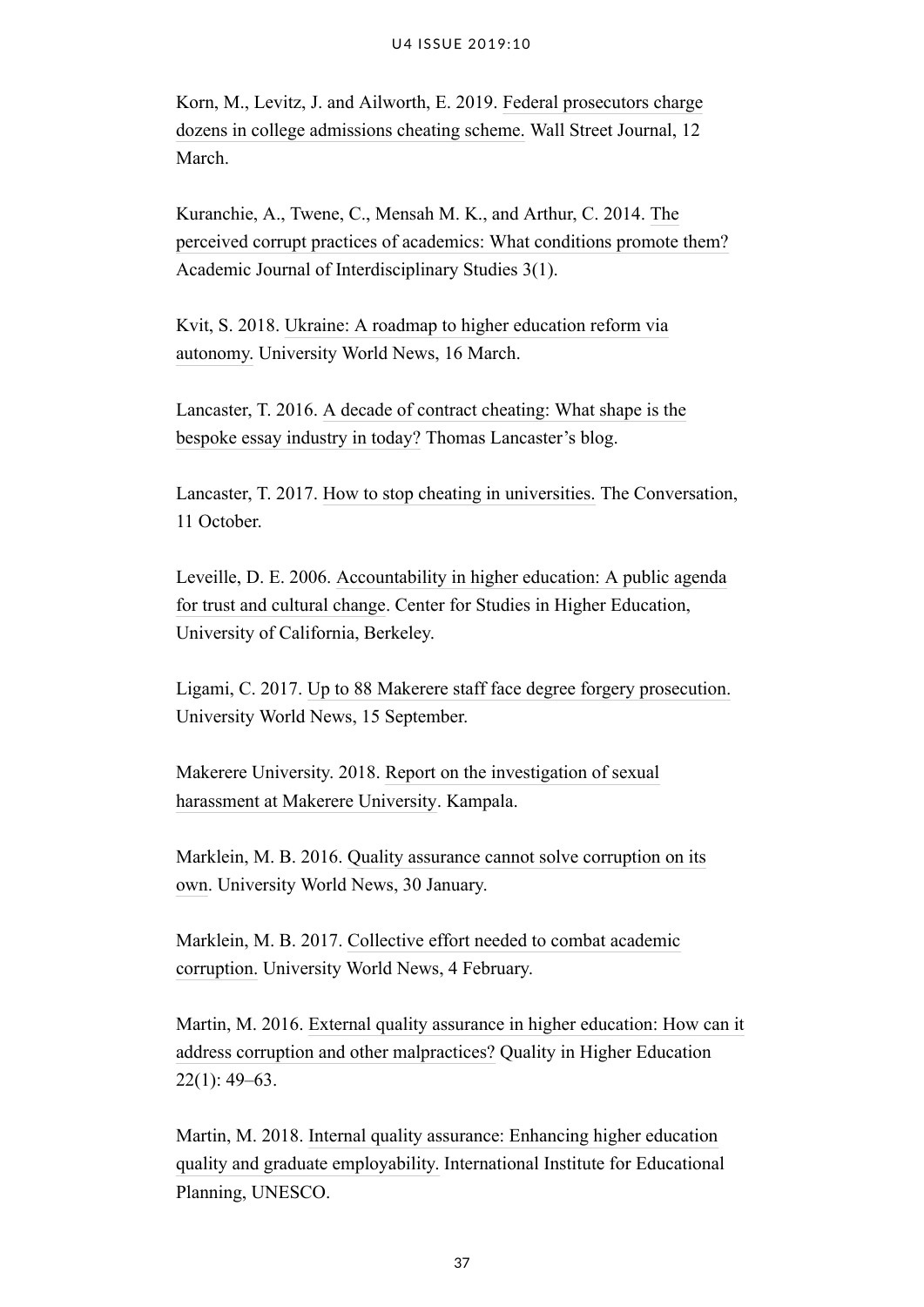McCabe, D., Feghali, T. and Abdallah, H. 2008. [Academic dishonesty in the](https://link.springer.com/article/10.1007/s11162-008-9092-9) [Middle East: Individual and contextual factors](https://link.springer.com/article/10.1007/s11162-008-9092-9). Research in Higher Education 49(5): 451–467.

Milovanovitch, M., Denisova-Schmidt, E., and Anapiosyan, A. 2018. [Conflict of interest in Eastern Europe: 'Academic capture](https://ejournals.bc.edu/ojs/index.php/ihe/article/view/10289.)'. International Higher Education, no. 92 (Winter): 29–30.

Milton, S. 2012. [Higher education and post-conflict recovery.](https://www.springer.com/us/book/9783319653488?utm_campaign=3_pier05_buy_print&utm_content=en_08082017&utm_medium=referral&utm_source=google_books#otherversion=9783319653495) Palgrave Macmillan.

Modisane, T. 2014. [SA's National Qualifications Framework promotes](http://www.saqa.org.za/show.php?id=6712) [genuine qualifications.](http://www.saqa.org.za/show.php?id=6712) Pretoria: South African Qualifications Authority.

Mungiu-Pippidi, A. 2013. [Corruption in universities: A blueprint for](https://www.timeshighereducation.com/comment/opinion/corruption-in-universities-a-blueprint-for-reform/2009139.article) [reform.](https://www.timeshighereducation.com/comment/opinion/corruption-in-universities-a-blueprint-for-reform/2009139.article) Times Higher Education.

Nganda, S. I. 2009. [Janet's degree is questioned.](http://www.observer.ug/news/headlines/3693-janets-degree-is-questioned) Observer, 8 June.

Oanda, I. 2016. The evolving nature of student participation in university governance in Africa: An overview of policies, trends and emerging issues. In [Student politics in Africa: Representation and activism,](http://www.africanbookscollective.com/books/student-politics-in-africa) Luescher, T. et al. (eds.). Cape Town: African Minds.

Offord, C. 2018. [OSU professor falsified data on eight papers, resigns](https://www.the-scientist.com/the-nutshell/osu-professor-falsified-data-on-eight-papers-resigns-29849). Scientist, 2 April.

O'Malley, B. 2010. [Global: Detecting application fraud.](https://www.universityworldnews.com/post.php?story=20100326124132375) University World News, 28 March.

O'Malley, B. 2018. [Developing countries show the way to fight fraud.](http://www.universityworldnews.com/article.php?story=20180113050608736) University World News, 13 January.

Pavela, G. 1997. [Applying the power of association on campus: A model](https://academicintegrity.org/wp-content/uploads/2018/02/model_code.pdf) [code of academic integrity.](https://academicintegrity.org/wp-content/uploads/2018/02/model_code.pdf) Journal of College and University Law 24(1).

Pérez-Peña, R. 2014. [Best, brightest and rejected: Elite colleges turn away](https://www.nytimes.com/2014/04/09/us/led-by-stanfords-5-top-colleges-acceptance-rates-hit-new-lows.html) [up to 95%.](https://www.nytimes.com/2014/04/09/us/led-by-stanfords-5-top-colleges-acceptance-rates-hit-new-lows.html) New York Times, 8 April.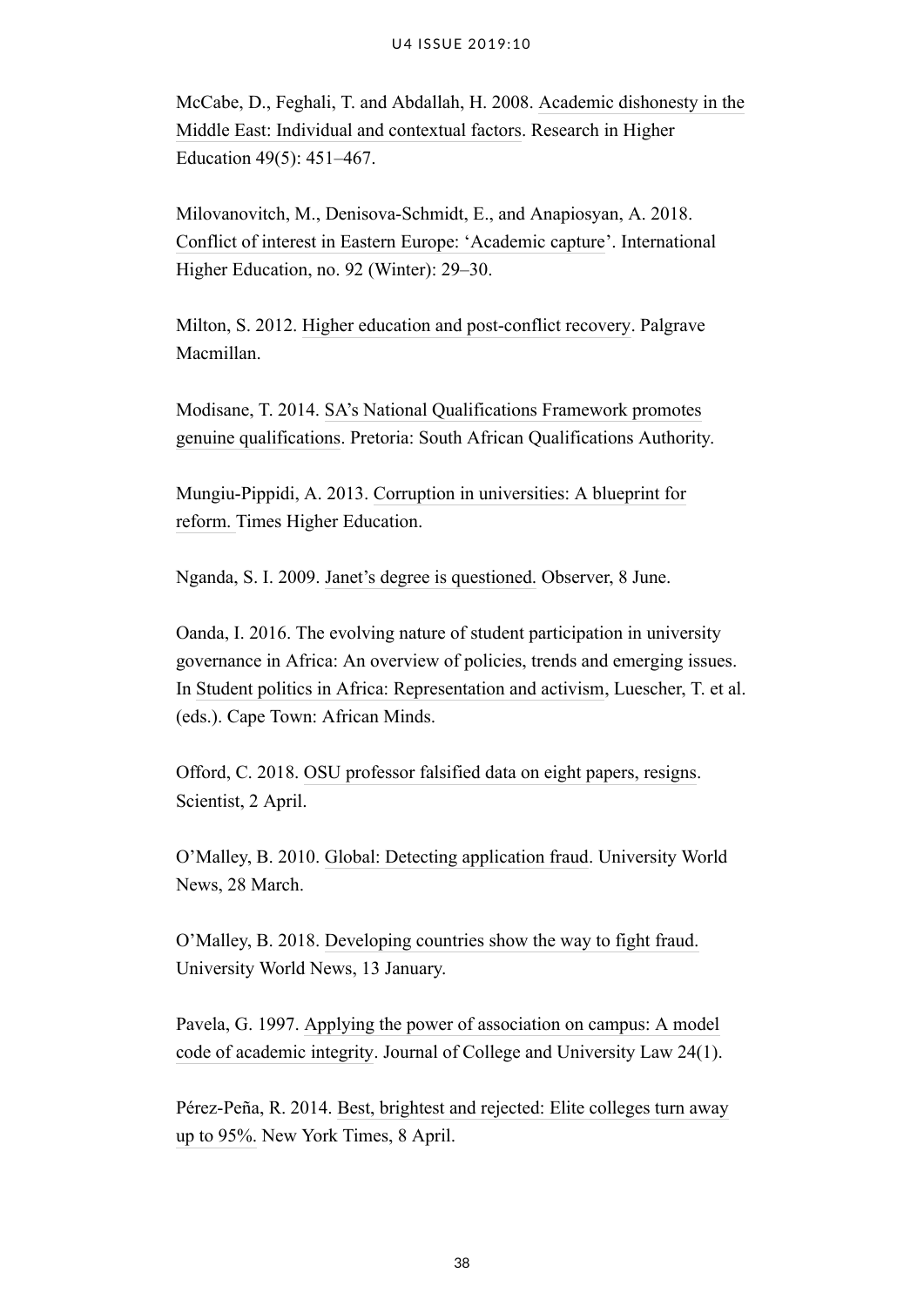Persson, A., Rothstein, B., and Teorell, J. 2010. [The failure of anti](https://qog.pol.gu.se/digitalAssets/1350/1350163_2010_19_persson_rothstein_teorell.pdf)[corruption policies: A theoretical mischaracterization of the problem.](https://qog.pol.gu.se/digitalAssets/1350/1350163_2010_19_persson_rothstein_teorell.pdf) QoG Working Paper 2010:19. Quality of Government Institute, Department of Political Science, University of Gothenburg.

Raimo, V., Humfrey, C., and Huang, I. Y. n.d. [Managing international](https://www.britishcouncil.org/sites/default/files/managing_education_agents_report_for_bc_2.pdf) [student recruitment agents: Approaches, benefits and challenges.](https://www.britishcouncil.org/sites/default/files/managing_education_agents_report_for_bc_2.pdf) British Council.

Redden, E. 2012. [Catch them if you can.](http://www.insidehighered.com/news/2012/09/14/international-educators-discuss-problem-fraud#ixzz26QjwbL1d) Inside Higher Ed, 14 September.

Republic of Kenya. 2012. [Universities Act No. 42 of 2012](http://www.knqa.go.ke/wp-content/uploads/2018/10/Universities-Act-42-of-2012.pdf).

Republic of Kenya. 2014. [Universities Regulations 2014.](http://www.cue.or.ke/index.php/universities-regulations-2014-1?download=8:university-regulations-2014)

Republic of Uganda. 2001. [Universities and Other Tertiary Institutions Act,](https://ulii.org/system/files/legislation/act/2001/2001/universities%2520and%2520tertiary%2520institutions%2520Act%25202001.pdf) [2001](https://ulii.org/system/files/legislation/act/2001/2001/universities%2520and%2520tertiary%2520institutions%2520Act%25202001.pdf).

Rivera, M. 2018. [Blockchain technology in education: How the latter can be](https://elearningindustry.com/blockchain-technology-in-education-latter-can-disrupted) [disrupted.](https://elearningindustry.com/blockchain-technology-in-education-latter-can-disrupted) eLearning Industry, 7 January.

Roser, M. and Ortiz-Ospina, E. 2019. [Tertiary education.](https://ourworldindata.org/tertiary-education) Our World in Data.

Sall, E. and Oanda, I. 2015. [Framing paper on higher education governance](https://www.codesria.org/spip.php?article2296) [and leadership in Africa.](https://www.codesria.org/spip.php?article2296) Council for the Development of Social Science Research in Africa (CODESRIA) Newsletter.

Semrau, K., Scott, N., and Vian, T. 2008. [Embezzlement of donor funding in](https://www.cmi.no/publications/file/3031-embezzlement-of-donor-funding-in-health-projects.pdf) [health projects.](https://www.cmi.no/publications/file/3031-embezzlement-of-donor-funding-in-health-projects.pdf) U4 Brief No. 11. Bergen: U4 Anti-Corruption Resource Centre, Chr. Michelsen Institute

Sharma, Y. 2017. [Cash rewards soar for research published overseas.](http://www.universityworldnews.com/article.php?story=20170713161438362) University World News, 13 July.

Slovak Spectator. 2017a. [People will protest against corruption in Prague as](https://spectator.sme.sk/c/20642020/people-will-protest-against-corruption-in-prague-as-well.html) [well](https://spectator.sme.sk/c/20642020/people-will-protest-against-corruption-in-prague-as-well.html). 5 September.

Slovak Spectator. 2017b. [Teachers and scientists support anti-corruption](https://spectator.sme.sk/c/20653433/teachers-and-scientist-support-anti-corruption-march.html) [march](https://spectator.sme.sk/c/20653433/teachers-and-scientist-support-anti-corruption-march.html). 20 September.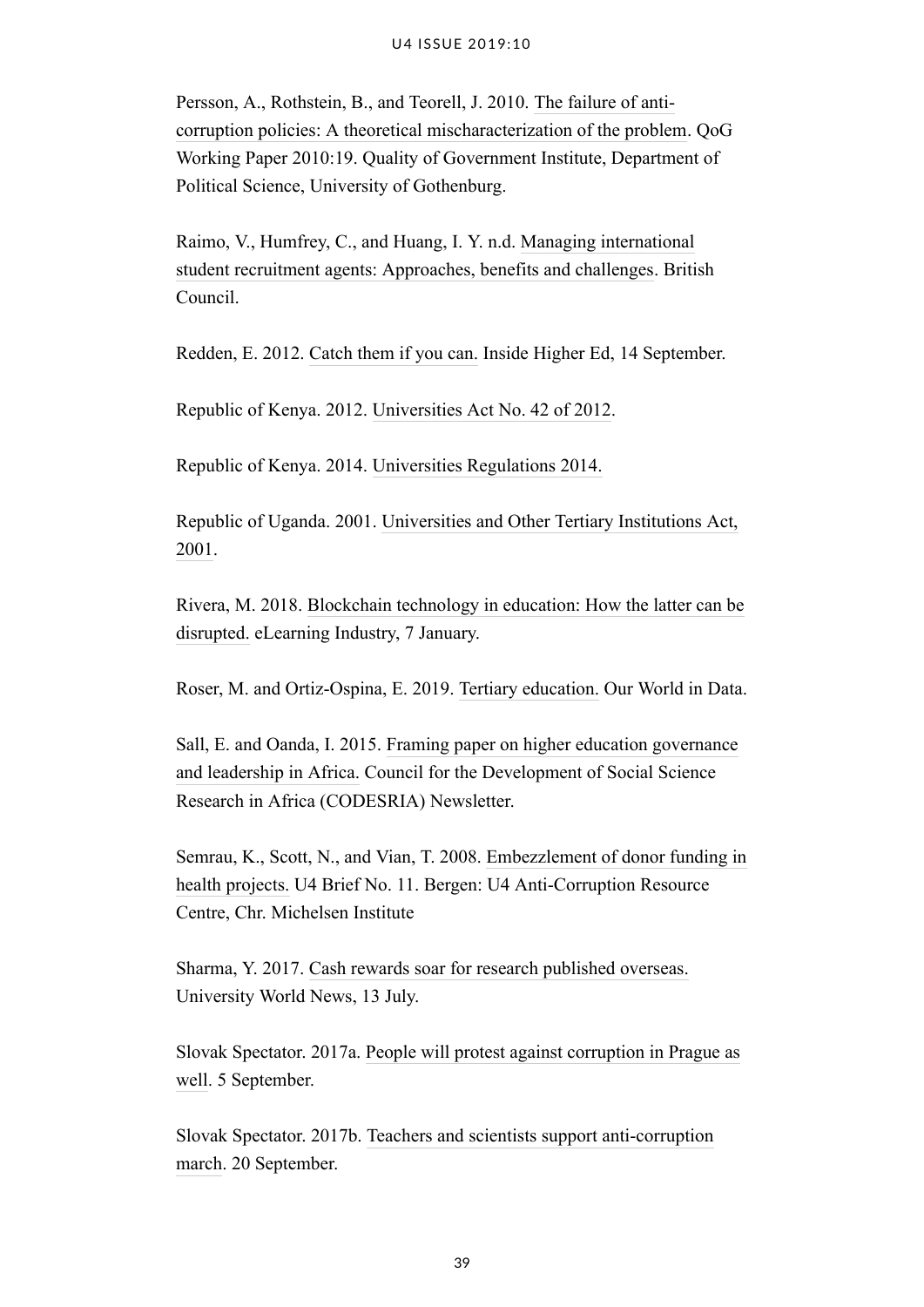Sutherland-Smith, W. 2008. [Plagiarism, the internet, and student learning:](https://ebookppsunp.files.wordpress.com/2016/06/wendy-sutherland-smith-plagiarism-the-internet-and-student-learning-improving-academic-integrity-2008.pdf) [Improving academic integrity](https://ebookppsunp.files.wordpress.com/2016/06/wendy-sutherland-smith-plagiarism-the-internet-and-student-learning-improving-academic-integrity-2008.pdf). Routledge.

Tannenberg, M. 2014. [Role of universities in the fight against corruption.](http://www.universityworldnews.com/article.php?story=20141113110707222) University World News, 14 November.

Thomson Reuters Foundation. 2015. [Combatting sextortion: A comparative](https://www.trust.org/publications/i/?id=588013e6-2f99-4d54-8dd8-9a65ae2e0802) [study of laws to prosecute corruption involving sexual exploitation.](https://www.trust.org/publications/i/?id=588013e6-2f99-4d54-8dd8-9a65ae2e0802)

Times Higher Education. 2017[. Is there a culture of denial around sexual](https://www.timeshighereducation.com/features/there-culture-denial-around-sexual-misconduct-academia) [misconduct in academia?](https://www.timeshighereducation.com/features/there-culture-denial-around-sexual-misconduct-academia) 16 November.

Trines, S. 2017. [Academic fraud, corruption, and implications for credential](https://wenr.wes.org/2017/12/academic-fraud-corruption-and-implications-for-credential-assessment#_ftn4) [assessment,](https://wenr.wes.org/2017/12/academic-fraud-corruption-and-implications-for-credential-assessment#_ftn4) World Education News + Reviews, 10 December.

UN Women. 2016. [HeForShe IMPACT 10x10x10: University parity report](http://www.unwomen.org/en/news/stories/2016/9/press-release-heforshe-university-parity-report).

UNESCO and Council for Higher Education Accreditation. 2016. [Advisory](http://unesdoc.unesco.org/images/0024/002494/249460E.pdf) [statement for effective international practice: Combatting corruption and](http://unesdoc.unesco.org/images/0024/002494/249460E.pdf) [enhancing integrity: A contemporary challenge for the quality and](http://unesdoc.unesco.org/images/0024/002494/249460E.pdf) [credibility of higher education](http://unesdoc.unesco.org/images/0024/002494/249460E.pdf).

United Nations Office on Drugs and Crime. 2004. [United Nations](https://www.unodc.org/documents/brussels/UN_Convention_Against_Corruption.pdf) [Convention Against Corruption.](https://www.unodc.org/documents/brussels/UN_Convention_Against_Corruption.pdf)

Uslaner, E. and Rothstein, B. 2012. [Mass education, statebuilding and](https://gupea.ub.gu.se/bitstream/2077/38980/1/gupea_2077_38980_1.pdf) [equality: Searching for the roots of corruption.](https://gupea.ub.gu.se/bitstream/2077/38980/1/gupea_2077_38980_1.pdf) Working Paper Series 2012:5. Quality of Government Institute, Department of Political Science, University of Gothenburg.

Vietnamnet. 2017. [Education Ministry powerless in preventing ghostwriting](http://english.vietnamnet.vn/fms/education/186946/education-ministry-powerless-in-preventing-ghostwriting-of-phd-dissertations.html) [of PhD dissertations.](http://english.vietnamnet.vn/fms/education/186946/education-ministry-powerless-in-preventing-ghostwriting-of-phd-dissertations.html) 26 September.

Waite, D. and Allen, D. 2003. [Corruption and abuse of power in educational](https://link.springer.com/article/10.1023/B:URRE.0000017531.73129.4f) [administration.](https://link.springer.com/article/10.1023/B:URRE.0000017531.73129.4f) Urban Review 35(4): 281–296.

Walport, M. 2016. [Distributed ledger technology: Beyond blockchain](https://assets.publishing.service.gov.uk/government/uploads/system/uploads/attachment_data/file/492972/gs-16-1-distributed-ledger-technology.pdf). UK Government Office for Science.

Wanzala, O. 2017. [Kenya varsities cancel fake degrees.](http://www.theeastafrican.co.ke/news/Kenya-varsities-cancel-fake-degrees/2558-4007612-6tb8dq/index.html) East African, 9 July.